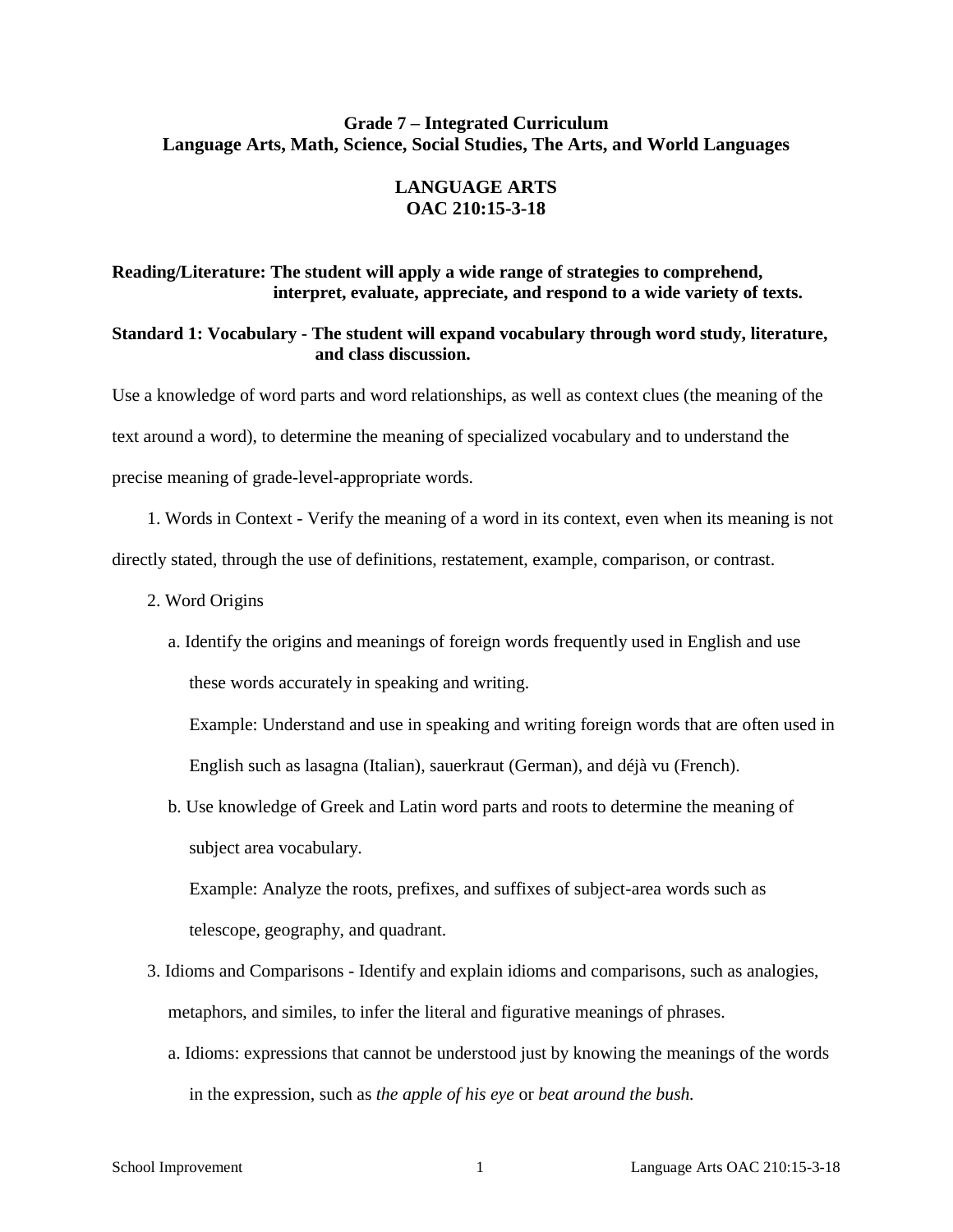- b. Analogies: comparisons of the similar aspects of two different things
- c. Metaphors: implies comparisons, such as, *The street light was my security guard.*
- d. Similes: comparisons that use *like* or *as*, such as *A gentle summer breeze feels like a soft cotton sheet.*

### **\*Standard 2: Fluency - The student will identify words rapidly so that attention is directed to the meaning of the text.**

- 1. Read regularly in independent-level materials (texts in which no more than 1 in 20 words is difficult for the reader) fluently and accurately, and with appropriate time, change in voice, and expression.
- 2. Read regularly in instructional-level materials that are challenging but manageable (text in which no more than approximately 1 in 10 words is difficult for the reader; a "typical" seventh grader reads 135 words per minute).
- 3. Increase silent reading speed and comprehension through daily, independent reading.
- 4. Read silently for increased periods of time.
- 5. Use punctuation as a cue for pausing and characterization while reading.

### **Standard 3: Comprehension - The student will interact with the words and concepts in a text to construct an appropriate meaning.**

Read and understand grade-level-appropriate material. Describe and connect the essential ideas, arguments, and perspectives of the text by using a knowledge of text structure, organization, and purpose. At Grade 7, in addition to regular classroom reading, read a variety of grade-levelappropriate narrative (story) and expository (informational and technical) texts, including classic and contemporary literature, poetry, magazines, newspapers, reference materials, and online information as well as expository (informational and technical) texts.

- 1. Literal Understanding
	- a. Apply prereading strategies when reading both fiction and nonfiction that is appropriately designed for grade level.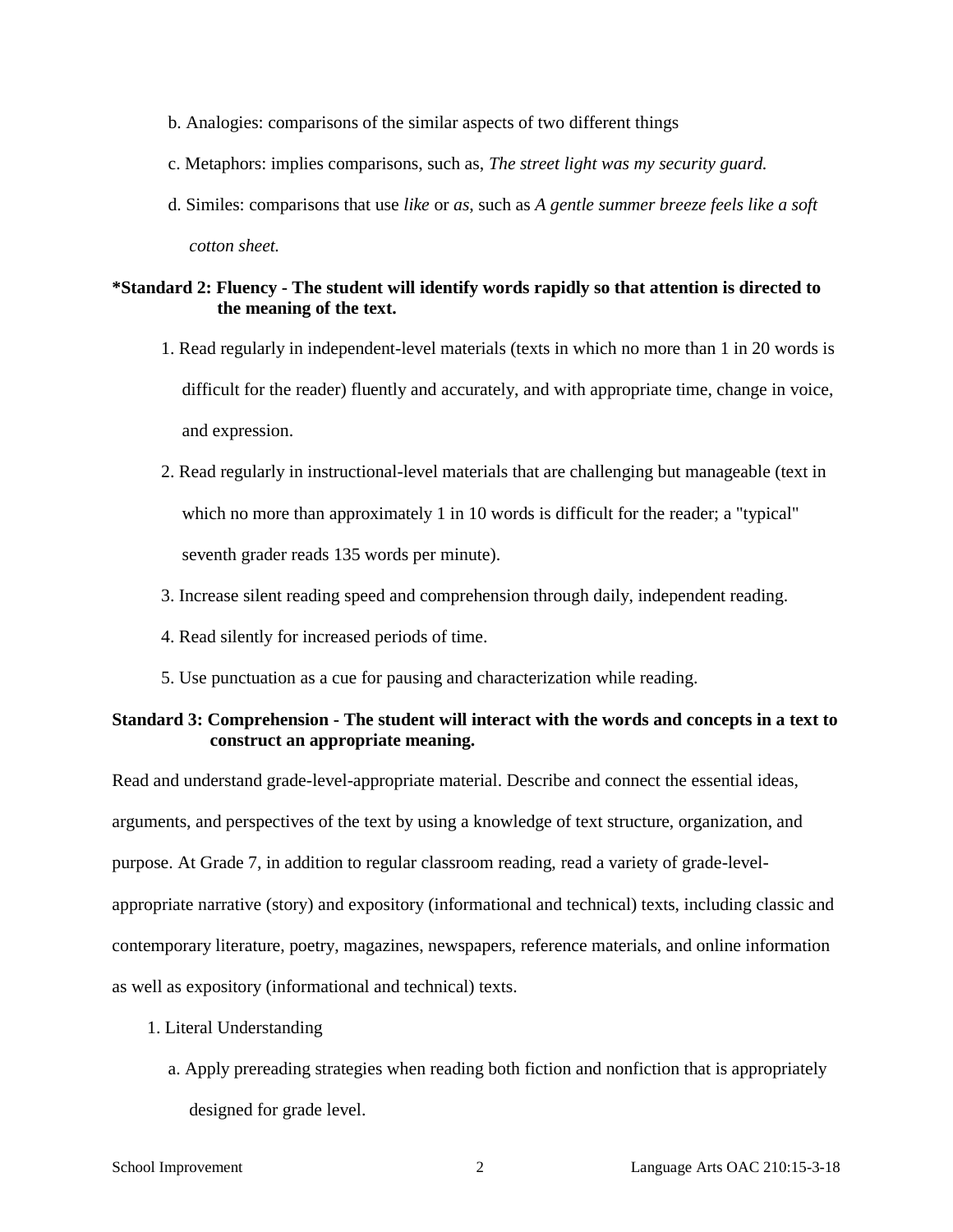Determine the purpose for reading such as to be informed, entertained, or persuaded.

- Preview the material and use prior knowledge to make connections between text and personal experience.
- b. Recognize transition words to guide understanding of the text (e.g., as a result, first of all, furthermore).
- c. Show understanding by asking questions and supporting answers with literal information from text.
- 2. Inference and Interpretation
	- a. Make inferences and draw conclusions with evidence drawn from the text and/or student experiences.
	- b. Make inferences supported by a character's thoughts, words, and actions or the narrator's description.
- 3. Summary and Generalization
	- a. Summarize the main idea and how it is supported with specific details.
	- b. Recall major points in the text and make and revise predictions.
	- c. Recognize the importance and relevance of details on the development of the plot.
	- d. Support reasonable statements by reference to relevant aspects of text and examples.
- 4. Analysis and Evaluation
	- a. Compare and contrast points of view, such as first person, third person, limited and omniscient, and explain their effect on the overall theme of a literary work.
	- b. Evaluate events that advance the plot of a literary work and how those events relate to past, present, or future actions.
	- c. Analyze character traits, conflicts, motivations, points of view, and changes that occur within the story and discuss the importance to the plot or theme.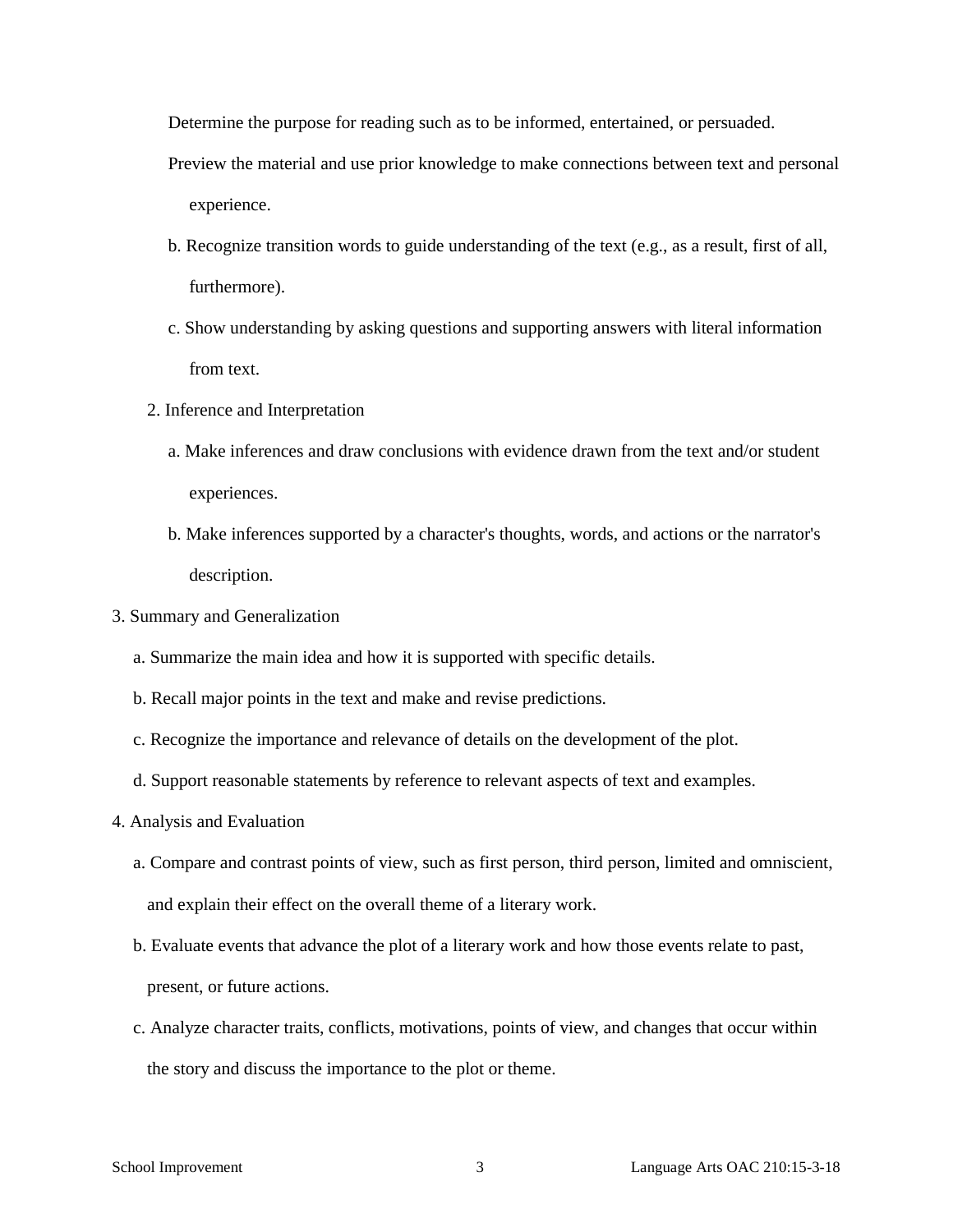- d. Evaluate the accuracy or appropriateness of the evidence used by the author to support claims and assertions.
- e. Distinguish between stated fact, reasoned judgment, and opinion in text.
- \*5. Monitoring and Correction Strategies
	- a. Monitor the understanding of text and use correcting strategies, such as rereading a portion, using reference aids, or searching for content when needed.
	- b. Make, confirm, and revise predictions when reading.
	- c. Adjust reading rate and determine appropriate strategies to match the purpose, difficulty, and characteristics of the text.

### **Standard 4: Literature - The student will read, construct meaning, and respond to a wide variety of literary forms.**

Read and respond to grade-level-appropriate historically or culturally significant works of literature that reflect and enhance a study of history and social science. Clarify the ideas and connect them to other literary works. Participate productively in self-directed work teams to create observable products.

- 1. Literary Genres Demonstrate a knowledge of and an appreciation for various forms of literature.
	- a. Analyze the characteristics of genres, including short story, novel, drama, poetry, and nonfiction.
	- b. Analyze characteristics of subgenres, including autobiography, biography, fable, folk tale, mystery, and myth.
- 2. Literary Elements Demonstrate knowledge of literary elements and techniques and how they affect the development of a literary work.
	- a. Analyze and explain elements of fiction, including plot, conflict, resolution, character, setting, theme, and point of view.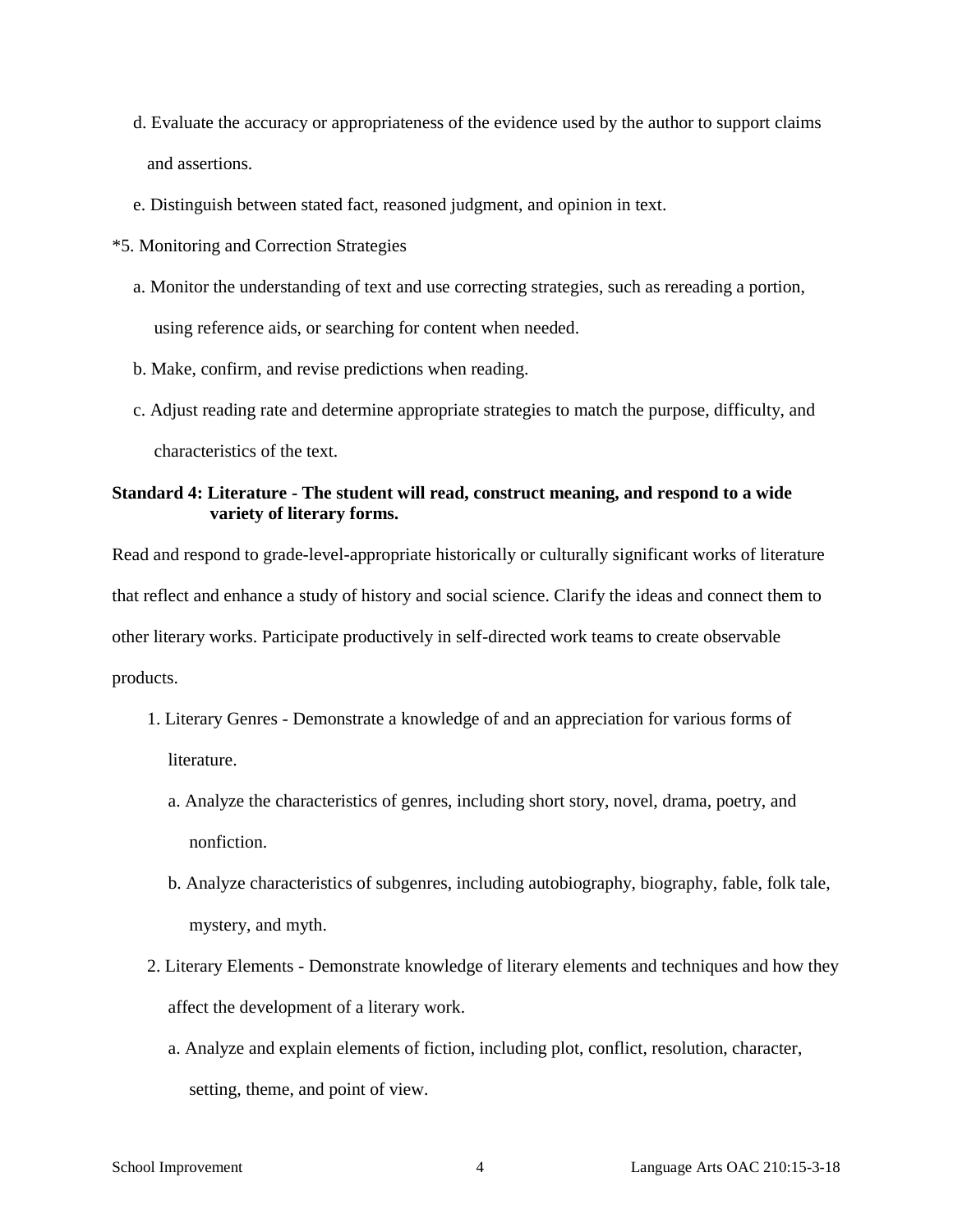b. Identify and explain techniques of direct and indirect characterization in fiction.

c. Describe how the author's perspective, argument, or point of view affects the text.

d. Analyze inferred and recurring themes in literary works (e.g., bravery, loyalty, historical).

- 3. Figurative Language and Sound Devices: The student will identify figurative language and sound devices and will analyze how they affect the development of a literary work.
	- a. Identify and explain the use of figurative language in literary works to convey mood, images, and meaning, including metaphor, personification, and simile.
	- b. Identify and explain the use of sound devices in literary works to convey mood, images, and meaning, including alliteration, onomatopoeia, and rhyme.
	- c. Analyze poetry and evaluate poetic styles (e.g., rhymed, free verse, and patterned [cinquain, diamante]).
- \*4. Literary Works The student will read and respond to historically and culturally significant works of literature.
	- a. Analyze and evaluate works of literature and the historical context in which they were written.
	- b. Analyze and evaluate literature from various cultures to broaden cultural awareness.
	- c. Compare similar characters, settings, and themes from varied literary traditions.

### **Standard 5: Research and Information - The student will conduct research and organize information.**

- 1. Accessing Information Select the best source for a given purpose.
	- a. Use library catalogs and computer databases to locate sources for research topics.
	- b. Access a variety of primary and secondary sources to locate information relevant to research questions.
	- c. Gather data for research purposes through interviews (e.g., prepare and organize relevant questions, make notes of responses, and compile the information).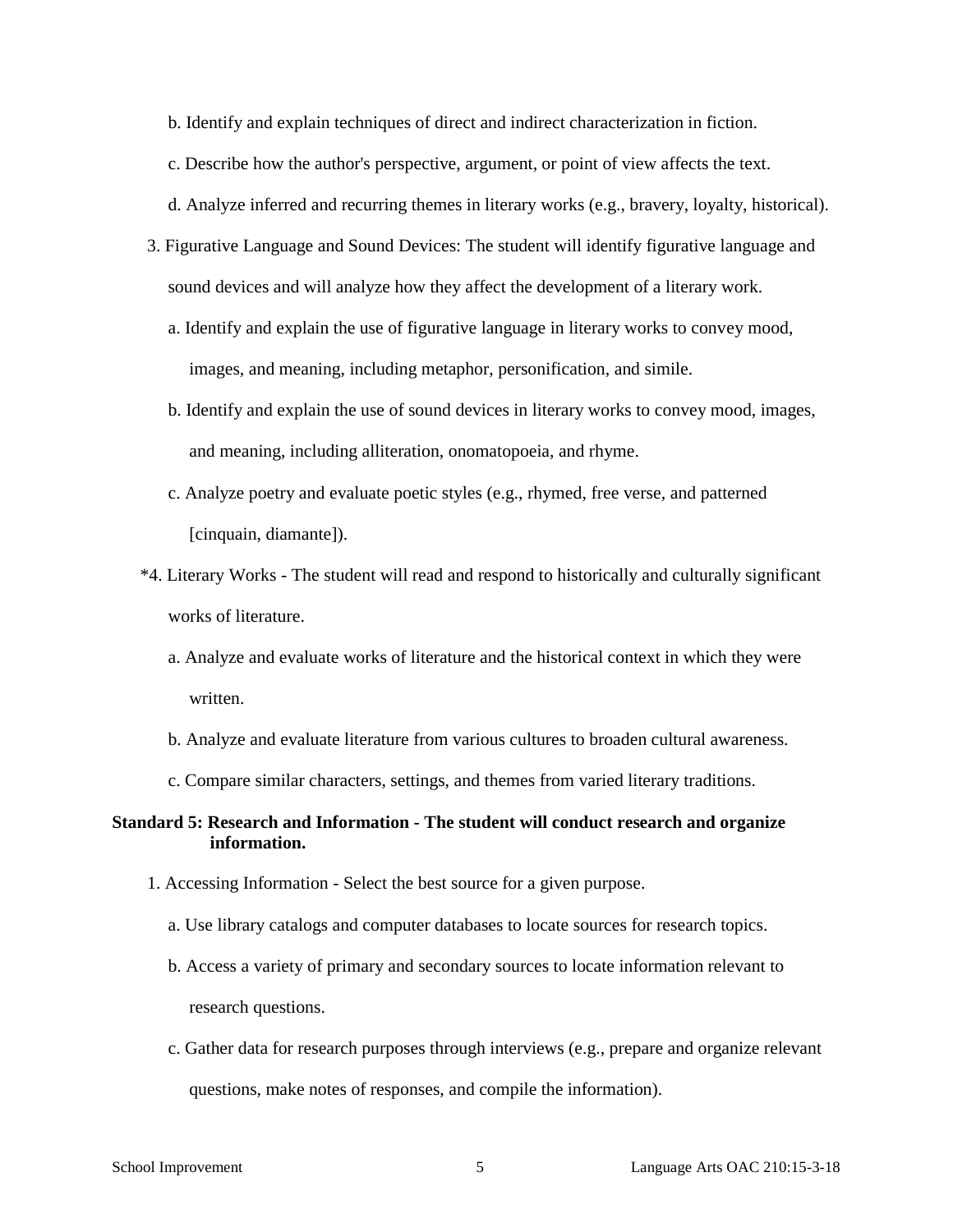- d. Use organizational strategies as an aid to comprehend increasingly difficult content material.
- e. Note instances of persuasion, propaganda, and faulty reasoning in text.
- f. Use reference features of printed text, such as citations, endnotes, and bibliographies to locate relevant information about a topic.
- 2. Interpreting Information The student will analyze and evaluate information from a variety of sources. a. Record, organize, and display relevant information from multiple sources in systematic ways (e.g., outlines, graphic organizers, or note cards).
- b. Interpret and use graphic sources of information such as graphs, maps, timelines, or tables, to address research questions.
- c. Analyze and paraphrase or summarize information gathered from a variety of sources into a research paper.
- d. Determine the appropriateness of an information source for a research topic.
- e. Identify and credit the sources used to gain information for both quoted and paraphrased

information in a bibliography using a consistent format.

**Writing/Grammar/Usage and Mechanics. The student will express ideas effectively in written modes for a variety of purposes and audiences. Discuss and keep a list of writing ideas. Write clear, coherent, and focused papers, progressing through the stages of the writing process. Work independently and in self-directed writing teams to edit and revise**.

#### **Standard 1: writing process. The student will use the writing process to write coherently.**

- 1. Use a writing process to develop composition skills. Students are expected to use prewriting strategies, write and revise multiple drafts, edit, and share their compositions.
- 2. Use details, examples, reasons, and evidence to develop an idea.
- 3. Use spatial, chronological, and climactic organizational patterns as appropriate to purpose.
- 4. Use effective transitions between sentences and paragraphs.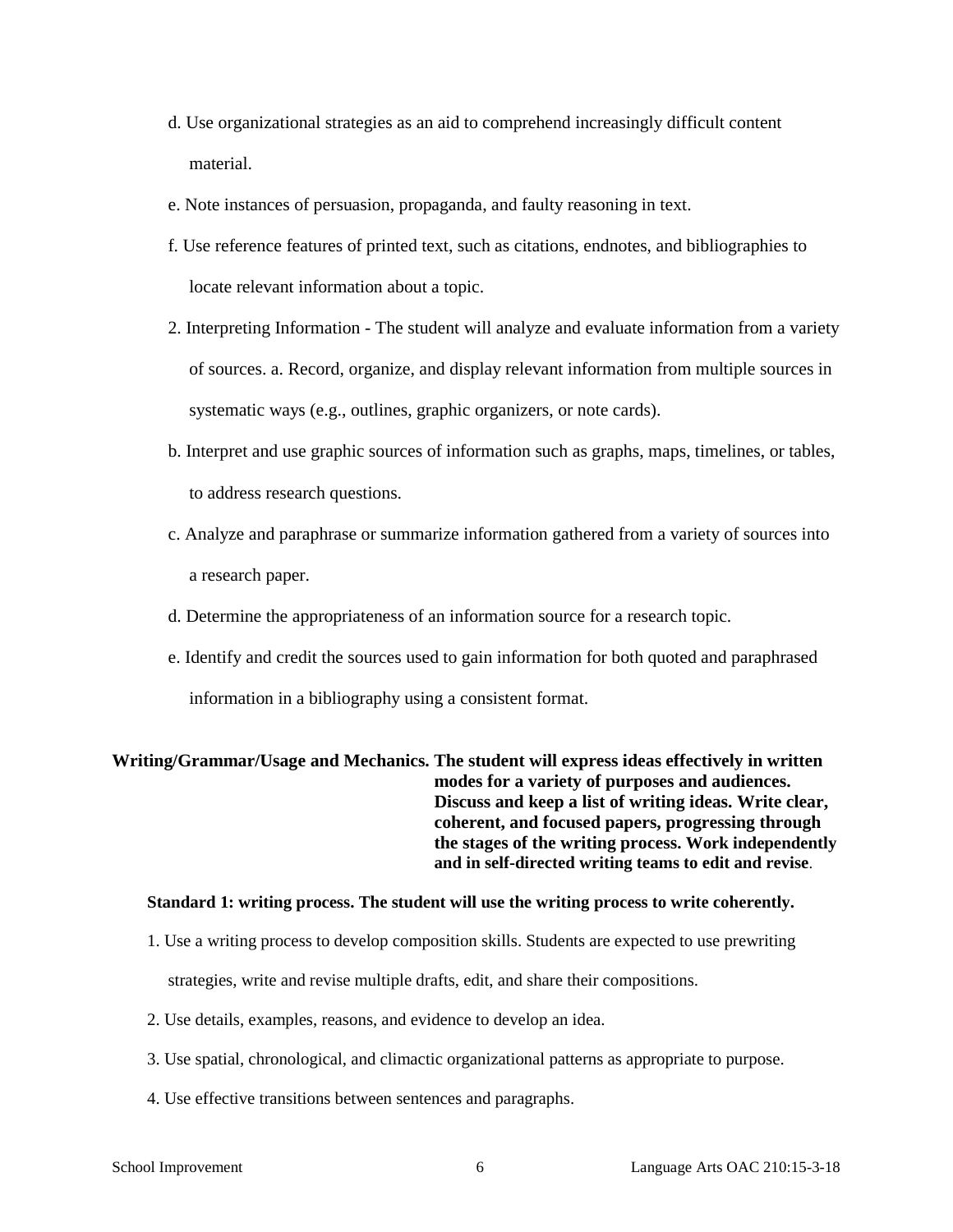- 5. Use precise word choices, including figurative language, that convey specific meaning and tone.
- 6. Use a variety of sentence structures, types, and lengths to contribute to fluency and interest.
- 7. Edit for errors in Standard English usage, sentence structure, mechanics, and spelling.
- 8. Publish and present writing to peers and adults.
- **\*Standard 2: Modes and Forms of Writing. The student will write for a variety of purposes and audiences using narrative, descriptive, expository, persuasive, and reflective modes. At Grade 7, write narrative, expository, persuasive, argumentative, reflective, and descriptive modes of at least 500 to 750 words. Introduce biographical and autobiographical narratives and write summaries of grade-level-appropriate reading material. The writing demonstrates a command of Standard English and the research, organization, and drafting strategies outlined in the writing process as well as an awareness of the audience (intended reader) and purpose for writing.** 
	- 1. Compose fictional, biographical or autobiographical narratives that:
		- a. establish a plot using an action segment to create an effective sequence of events.
		- b. establish and develop character(s) and setting.
		- c. maintain a consistent point of view.
		- d. use a range of narrative devices including dialogue, suspense, anecdotes, or foreshadowing.
		- e. adjust tone and style as necessary to make writing interesting and engaging to the audience.

Example: After reading a biography or an autobiography of someone who has had special

influence on others, use the structure to compose an autobiography of your own.

- 2. Compose expository text to include research reports that:
	- a. state the thesis and include relevant and focused questions about the topic.
	- b. communicate clear and accurate perspectives on the subject.
	- c. include paraphased evidence and supporting details compiled through the formal research process, including use of a library catalog, , magazines, newspapers, dictionaries, online sources, and other reference materials.
	- d. document sources with reference notes and a bibliography. Example: Write a research report on the impact that television has had on American society. Take a position on the topic, whether positive or negative, and support this view by citing a variety of reference sources.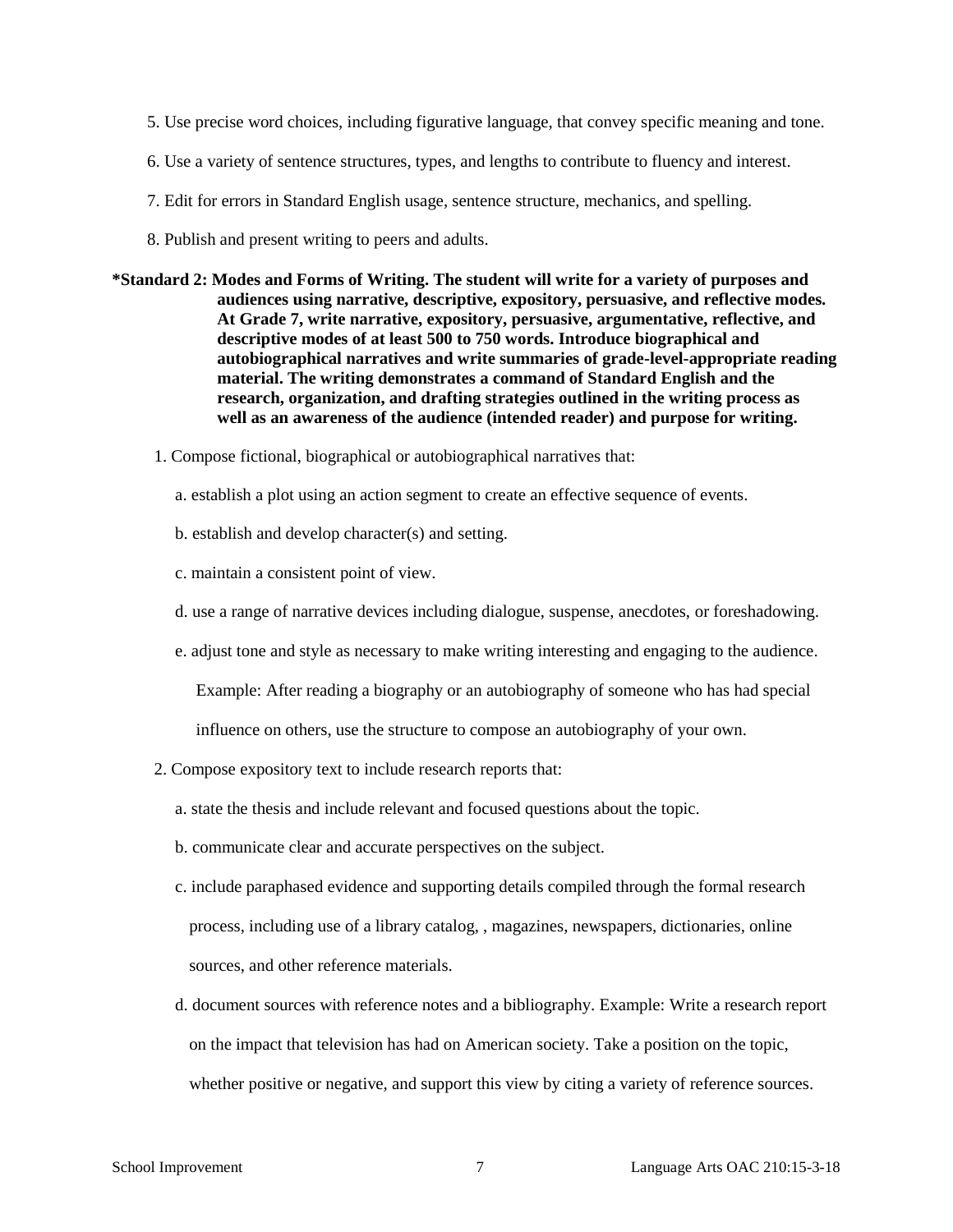- 3. Compose persuasive/argumentative compositions that:
	- a. state a clear position or perspective in support of a proposition or proposal.
	- b. describe the points in support of the proposition, employing well-articulated evidence, and effective emotional appeal.
	- c. predict, identify, and address reader concerns and counterarguments.

Example: In preparation for an upcoming student election, choose a candidate and write speeches and make posters that will make this candidate especially appealing to the other students (the voters).

- 4. Compose reflective papers that accomplish one of the purposes:
	- a. express the individual's insight into conditions or situations.
	- b. compare a scene from a work of fiction with a lesson learned from experience.
	- c. complete a self-evaluation on a class performance. Example: Compose a reflective essay describing how the student relates to a character in a narrative by comparing personal circumstances and background .
- 5. Write responses to literature, including poetry, that:
	- a. develop interpretations that show careful reading, understanding, and insight.
	- b. organize the interpretation around several clear ideas, premises, or images for the literary work.
	- c. justify interpretation through sustained use of examples and evidence from the text. Example: After reading folk tales from the United States and other countries, write a response to the narratives. Identify the beliefs and values that are highlighted in each folk tale, and develop a theory to explain why similar tales appear in many different cultures.
- 6. Compose summaries of reading material that:
	- a. include the main ideas and most significant details.
	- b. use the student's own words, except for quotations.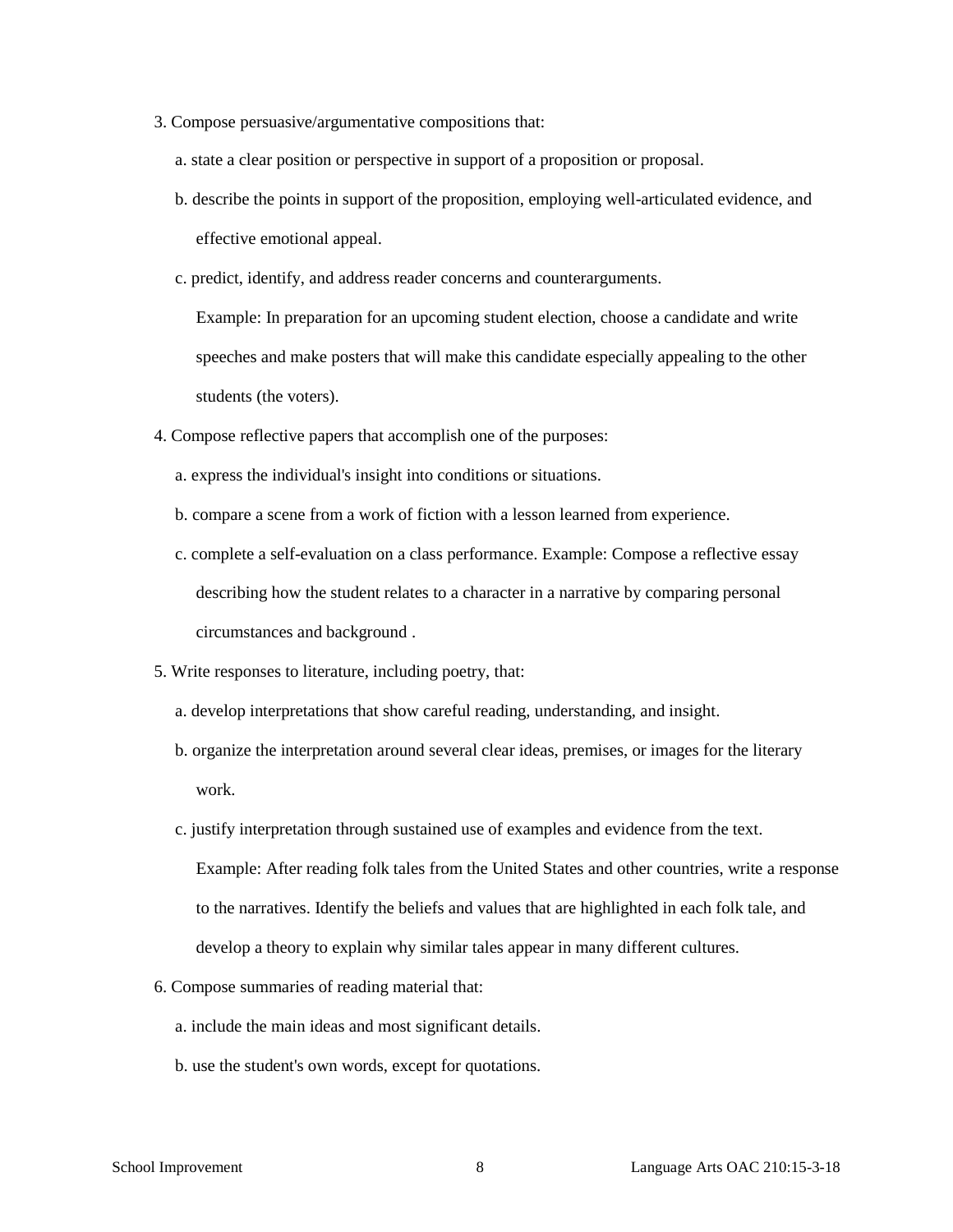- c. reflect underlying meaning, not just the superficial details. Example: Demonstrate comprehension of the main idea and details of a subject-specific text and write a summary of a text read from another content area. Make the summary clear enough that it would provide another student with the important information from the chapter.
- 7. Write for different purposes and to a specific audience or person, adjusting tone and style as necessary to make writing interesting. Example: Write stories and reports showing a variety of word choices, or review a favorite book or film.
- 8. Write friendly, formal letters, and emails; continue to produce other writing forms introduced in earlier grades.
- 9. Use appropriate essay test-taking and time-writing strategies that:
	- a. address and analyze the question (prompt).
	- b. use organizational methods required by the prompt.
	- c. utilize an editing checklist or assessment rubric, if provided.
- 10. Use legible handwriting/penmanship to copy and/or compose text, in manuscript or cursive, using

correct spacing and formation of letters.

#### **\*Standard 3: Grammar/Usage and Mechanics. The student will demonstrate appropriate practices in writing by applying grammatical knowledge to the revising and editing stages of writing.**

- 1. Standard English Usage Demonstrate correct use of Standard English in speaking and writing.
	- a. Recognize nominative, possessive, and objective nouns.
	- b. Recognize abstract, concrete, and collective nouns.
	- c. Recognize the principal parts of regular and irregular verbs.
	- d. Use the principal parts of verbs to form verb tenses.
	- e. Identify transitive, intransitive, and linking verbs.
	- f. Make subject and verbs agree.
	- g. Identify direct objects, indirect objects, objects of prepositions, predicate nominatives,

predicate adjectives, and object complements.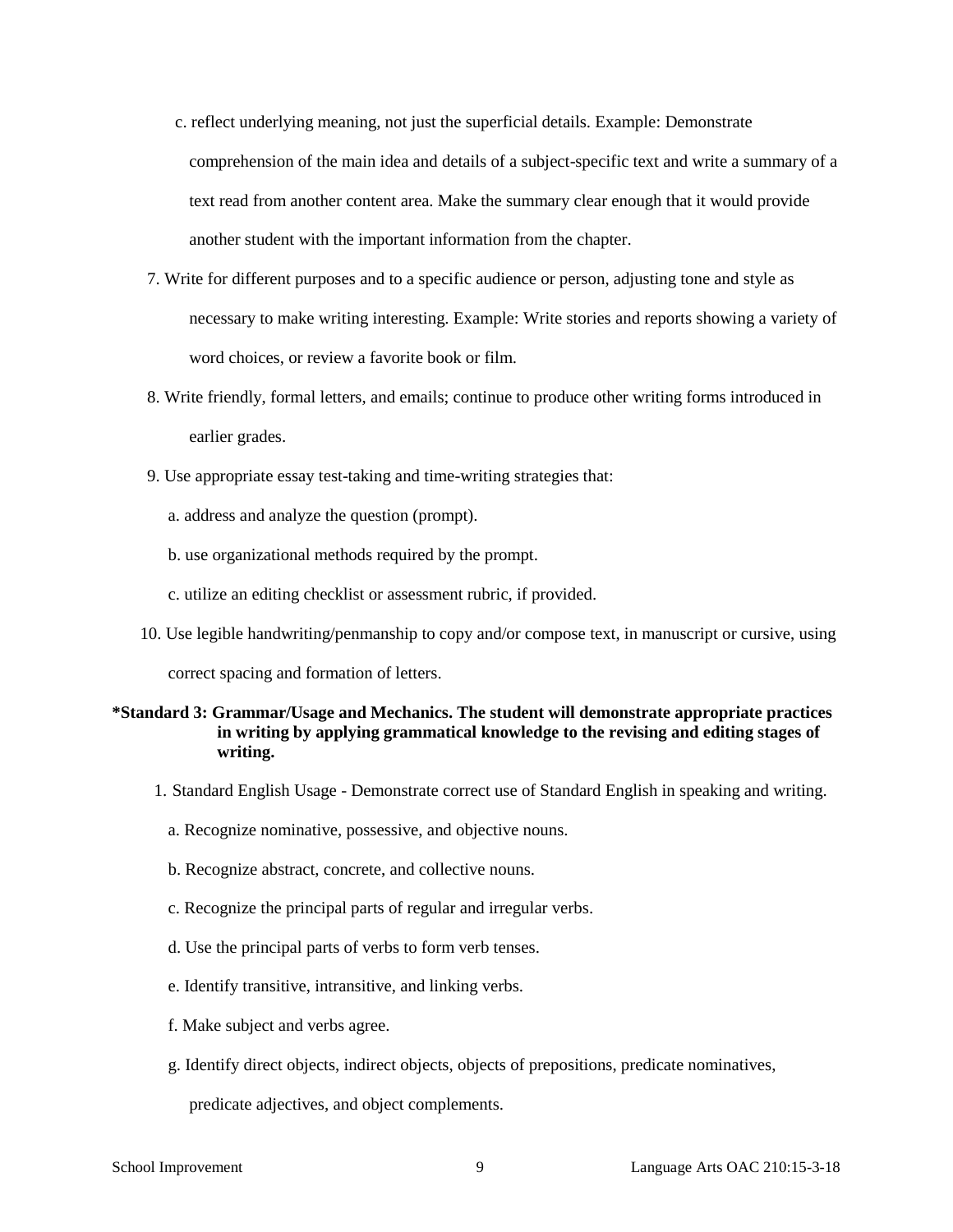- h. Use nominative, objective, and possessive pronouns correctly.
- i. Make pronouns agree with their antecedents.
- j. Use correct pronoun reference.
- k. Correctly form and use the positive, comparative, and superlative forms of adjectives.
- l. Correctly identify and use interjections.
- m. Correctly identify and use restrictive (essential) and nonrestrictive (nonessential) clauses, appositives, appositive, participial, and prepositional phrases.
- n. Correctly use all conjunctions.
- o. Distinguish commonly confused words (e.g., there, their, they're; two, to, too; accept, except; affect, effect).
- 2. Sentence Structure Demonstrate appropriate sentence structure in writing.
	- a. Correct sentence run-ons and fragments.
	- b. Correct dangling and misplaced modifiers.
	- c. Differentiate between dependent and independent clauses.
	- d. Write simple, compound, complete,and complex sentences of varying lengths.
	- e. Write sentences with simple, complete, and compound predicates.
	- f. Indent paragraphs as necessary to conform to specified format.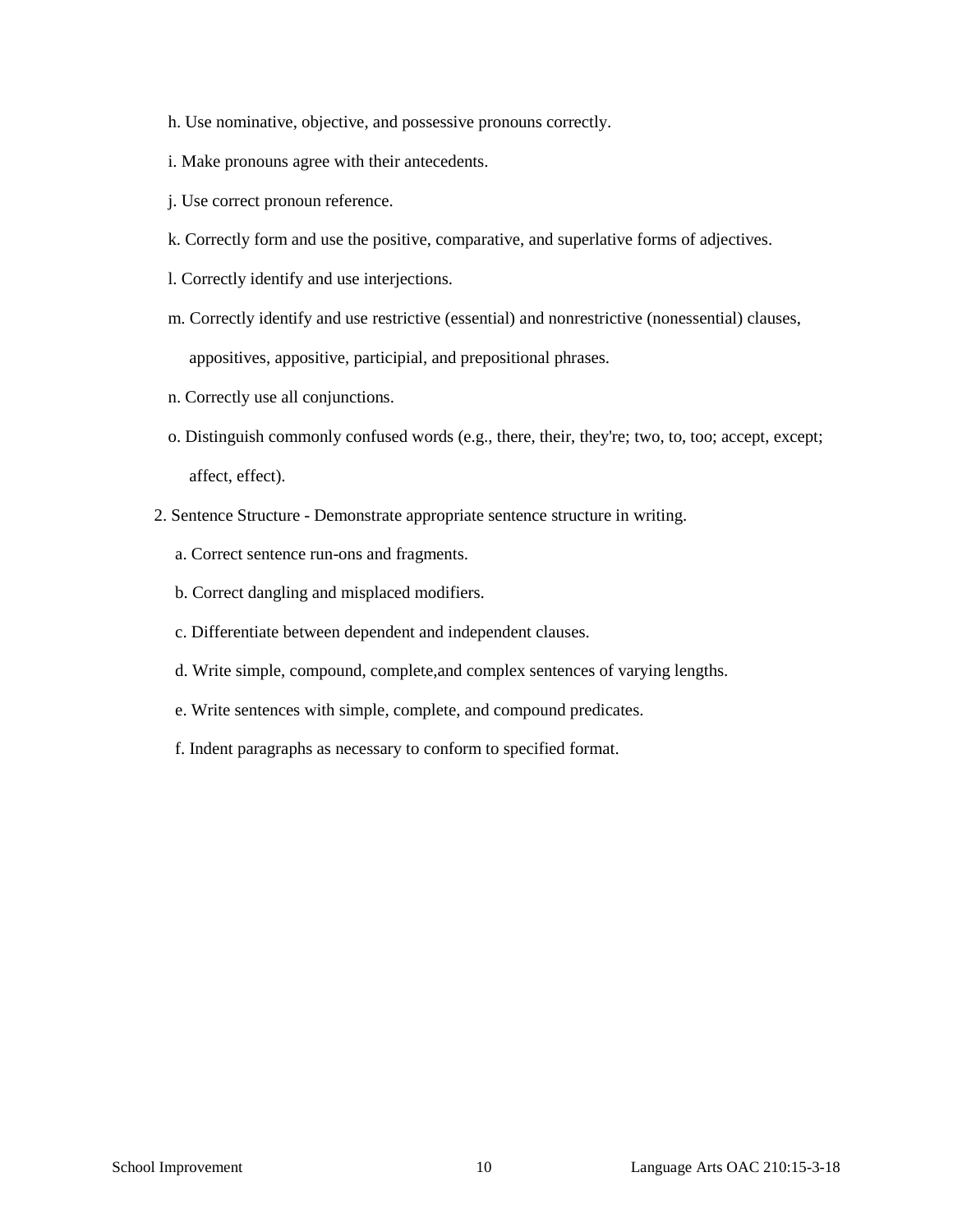- 3. Mechanics and Spelling Demonstrate appropriate language mechanics in writing.
	- a. Apply the capitalization rules appropriately in writing.
	- b. Punctuate correctly in writing, including:

end punctuation.

commas to separate words in a series, city and state, quotation and sentence, and to set off nonrestrictive phrases.

quotation marks.

colon and semicolon.

apostrophes in contractions and possessives.

hyphens and dashes

conventions of letter writing.

c. Distinguish correct spelling of commonly misspelled words and homonyms.

# **Oral Language/Listening and Speaking: The student will demonstrate thinking skills in listening and speaking.**

Deliver focused, coherent presentations that convey ideas and relate to the background and interests of the audience. Evaluate the content of oral communication and deliver well-organized formal presentations using traditional speech strategies, including narration, exposition, persuasion, and description. Use the same Standard English conventions for oral speech that is used in writing. Participate independently and in groups to create oral presentations.

#### **\*Standard 1: Listening - The student will listen for information and for pleasure.**

- 1. Identify the major ideas and supporting evidence in informative and persuasive messages.
- 2. Listen in order to identify and discuss topic, purpose, and perspective.
- 3. Recognize and understand barriers to effective listening (i.e., internal and external distractions, personal biases, and conflicting demands).
- 4. Evaluate the spoken message in terms of content, credibility, and delivery.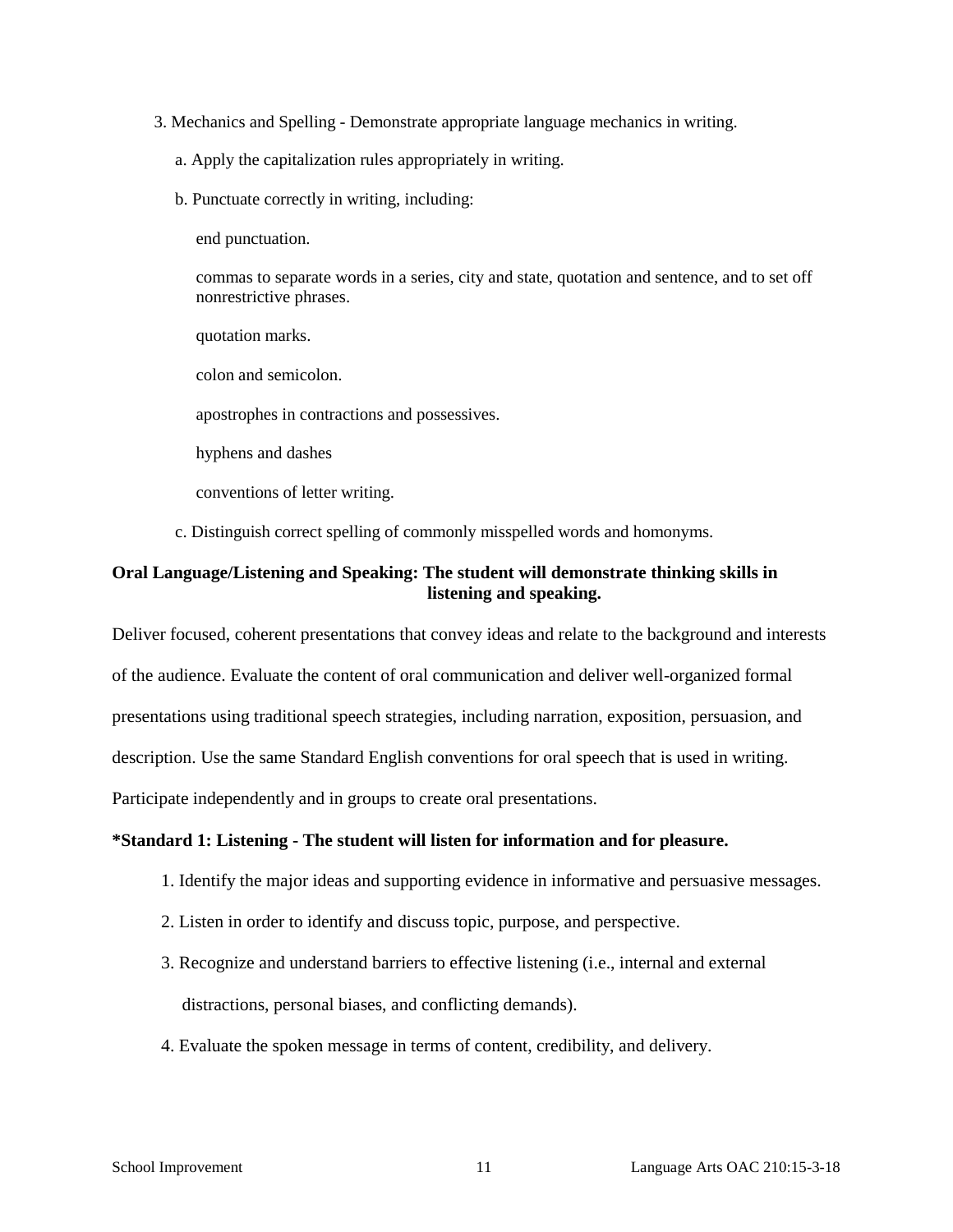# **\*Standard 2: Speaking - The student will express ideas and opinions in group or individual situations.**

- 1. Analyze purpose, audience, and occasion and consider this information in planning an effective presentation or response.
- 2. Compose a presentation with a well-organized introduction, body, and conclusion that is appropriate for different purposes, audiences, and occasions..
- 3. Communicate oral presentations to the class using appropriate delivery (volume, rate,

enunciation, and movement).

4. Use level-appropriate vocabulary in speech (e.g., metaphorical language, sensory details, or

specialized vocabulary).

**Visual Literacy: The student will interpret, evaluate, and compose visual messages**.

# **\*Standard 1: Interpret Meaning - The student will interpret and evaluate the various ways visual image-makers, including graphic artists, illustrators, and news photographers, represent meaning.**

- 1. Interpret a variety of messages conveyed by visual images.
- 2. Identify film and television features that characterize different style of dress and genres (e.g.,

setting in a western or a drama).

# **\*Standard 2: Evaluate Media - The student will evaluate visual and electronic media, such as film, as compared with print messages.**

1. Identify the different ways in which people are stereotyped in visual media and consider

alternative representations (e.g., clever people wear glasses, super heroes wear capes,

scientists wear white coats).

- 2. Identify basic elements of advertising in visual media (e.g., sales approaches and techniques aimed at children).
- 3. Analyze the effect on the viewer of text, sound, images, and organization in electronic media and discuss the techniques used to create the effects.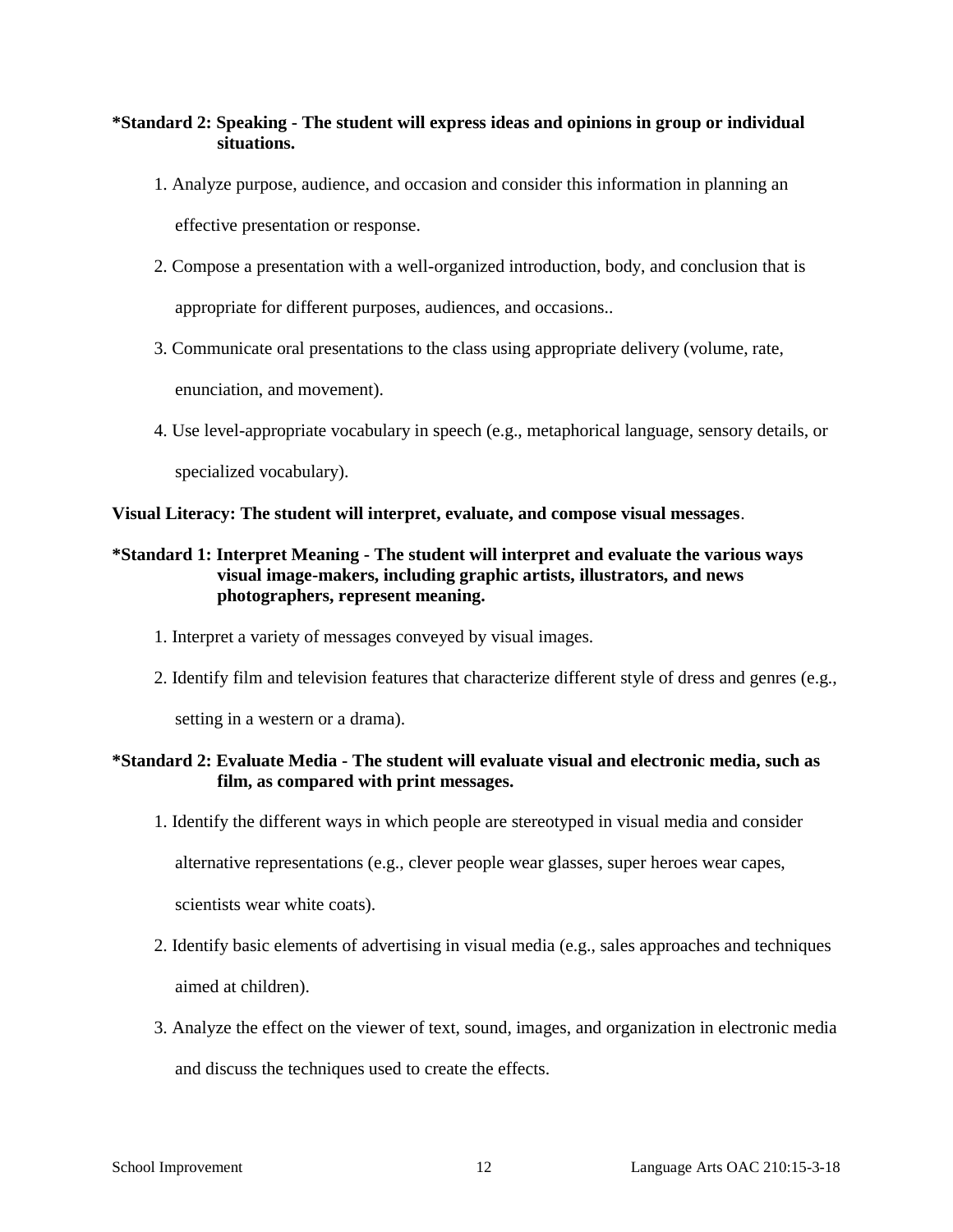# **\*Standard 3: Compose Visual Messages - The student will create a visual message that effectively communicates an idea.**

1. Select, organize, or produce visuals such as maps, charts, graphics, video segments, or

technology presentations to complement and extend meaning for a selected topic.

2. Use media forms to create a visual message that will compare and contrast ideas and points

of view.

**Blueprints for each Criterion-Referenced Test reflect the degree of representation given on the test to each** *PASS* **standard and objective. To access the current blueprint (when available) go to the State Department of Education Web site at <http://sde.state.ok.us>, click on site index, then click "s" to go to student assessment, then click on "Student Tests & Materials" then scroll down to "alignment blueprints."**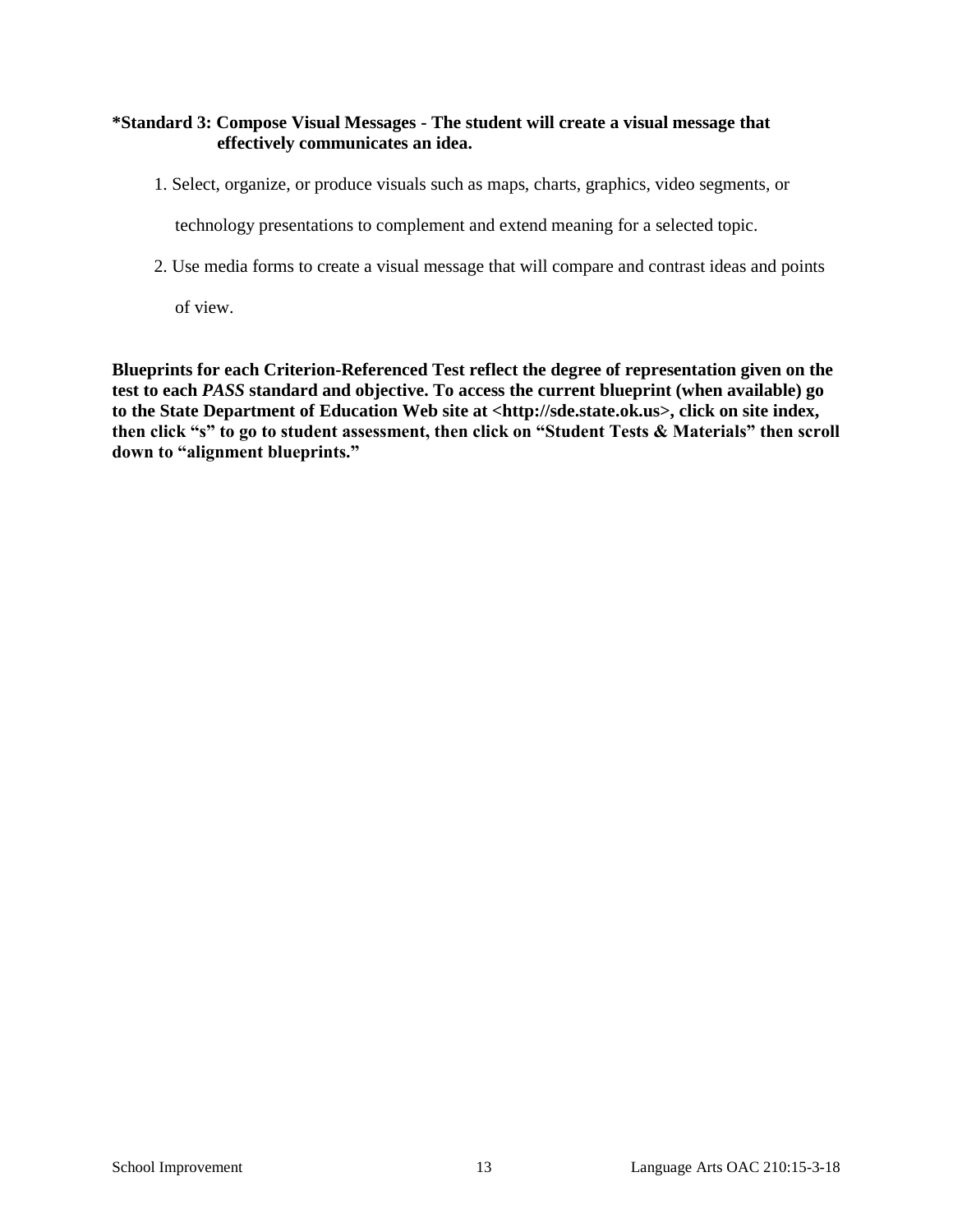### **MATHEMATICS OAC 210:15-3-46.1**

#### **MATHEMATICS PROCESS STANDARDS Grades 6 - 8**

The National Council of Teachers of Mathematics (NCTM) has identified five process standards: Problem Solving, Reasoning and Proof, Communication, Connections, and Representation. Active involvement by students using these processes is likely to broaden mathematical understandings and lead to increasingly sophisticated abilities required to meet mathematical challenges in meaningful ways.

#### **Process Standard 1: Problem Solving**

- 1. Develop and test strategies to solve practical, everyday problems which may have single or multiple answers.
- 2. Use technology to generate and analyze data to solve problems.
- 3. Formulate problems from situations within and outside of mathematics and generalize solutions and strategies to new problem situations.
- 4. Evaluate results to determine their reasonableness.
- 5. Apply a variety of strategies (e.g., restate the problem, look for a pattern, diagrams, solve a simpler problem, work backwards, trial and error) to solve problems, with emphasis on multistep and non-routine problems.
- 6. Use oral, written, concrete, pictorial, graphical, and/or algebraic methods to model mathematical situations.

### **Process Standard 2: Communication**

- 1. Discuss, interpret, translate (from one to another) and evaluate mathematical ideas (e.g., oral, written, pictorial, concrete, graphical, algebraic).
- 2. Reflect on and justify reasoning in mathematical problem solving (e.g., convince, demonstrate, formulate).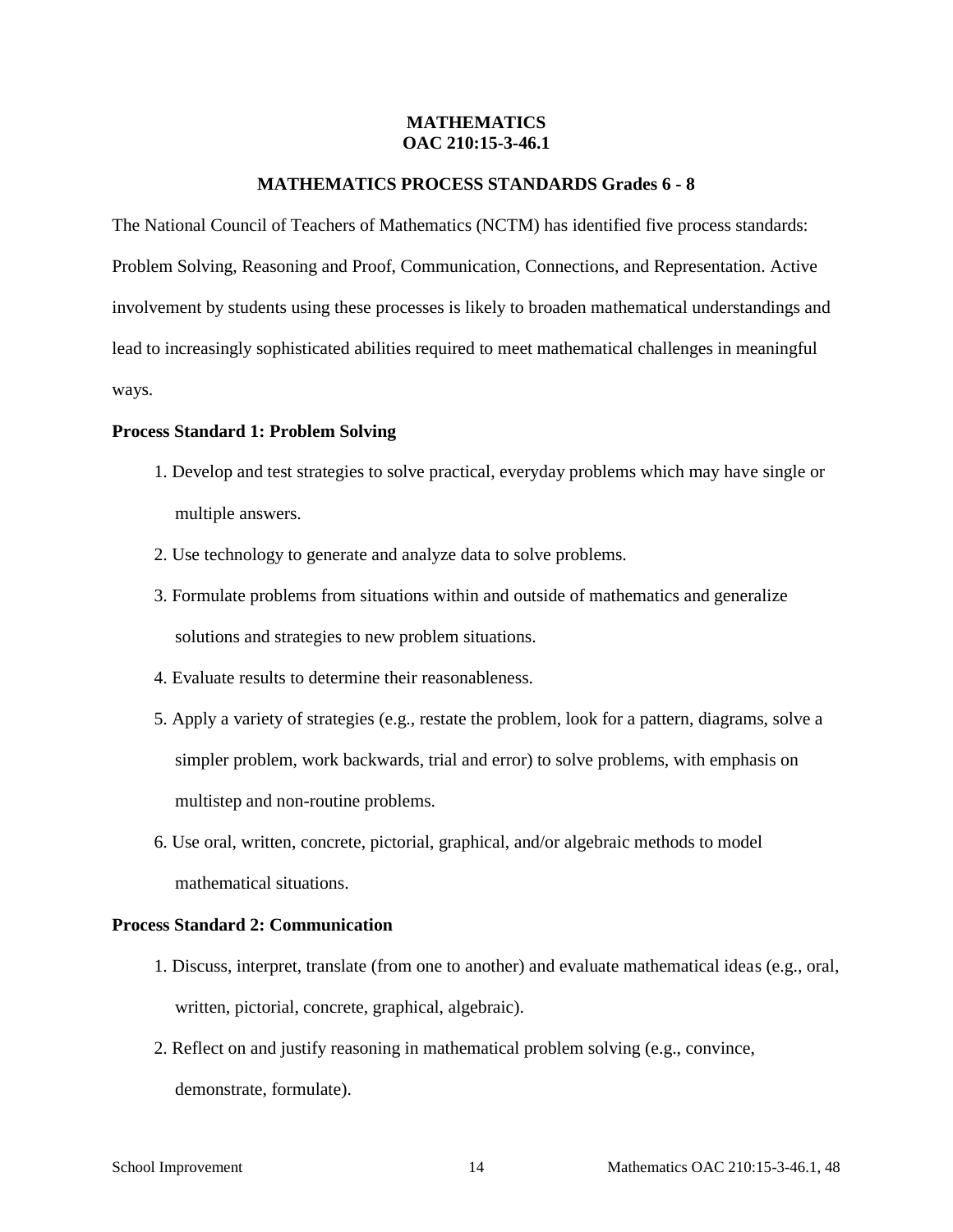3. Select and use appropriate terminology when discussing mathematical concepts and ideas.

#### **Process Standard 3: Reasoning**

- 1. Identify and extend patterns and use experiences and observations to make suppositions.
- 2. Use counter examples to disprove suppositions (e.g., all squares are rectangles, but are all rectangles squares?).
- 3. Develop and evaluate mathematical arguments (e.g., agree or disagree with the reasoning of other classmates and explain why).
- 4. Select and use various types of reasoning (e.g**.,** recursive [loops], inductive [specific to general], deductive [general to specific], spatial, and proportional).

#### **Process Standard 4: Connections**

- 1. Apply mathematical strategies to solve problems that arise from other disciplines and the real world.
- 2. Connect one area or idea of mathematics to another (e.g., relates equivalent number representations to each other, relate experiences with geometric shapes to understanding ratio and proportion).

#### **Process Standard 5: Representation**

- 1. Use a variety of representations to organize and record data (e.g., use concrete, pictorial, and symbolic representations).
- 2. Use representations to promote the communication of mathematical ideas (e.g., number lines, rectangular coordinate systems, scales to illustrate the balance of equations).
- 3. Develop a variety of mathematical representations that can be used flexibly and appropriately (e.g., base-10 blocks to represent fractions and decimals, appropriate graphs to represent data).
- 4. Use a variety of representations to model and solve physical, social, and mathematical problems (e.g., geometric objects, pictures, charts, tables, graphs).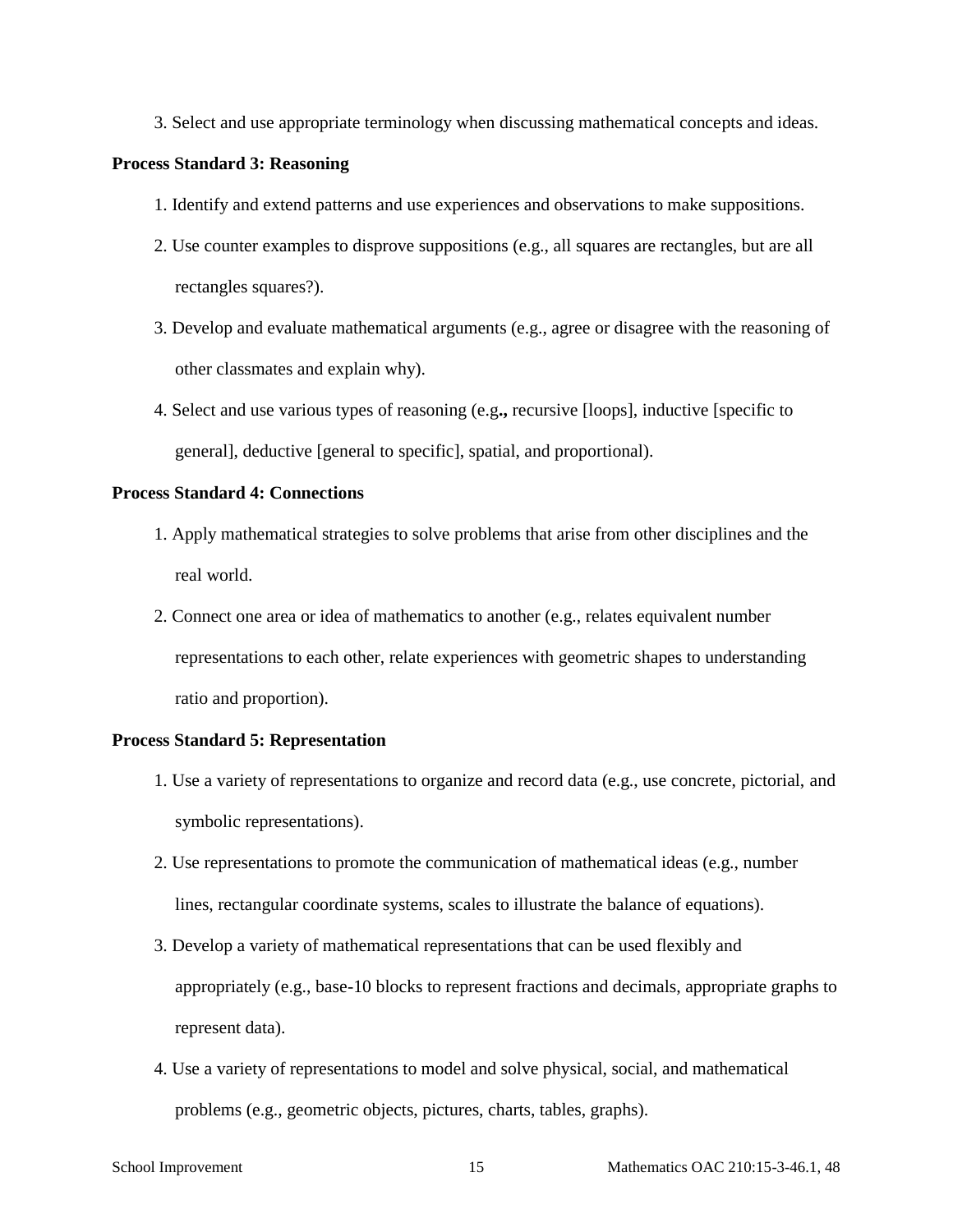# **MATHEMATICS CONTENT STANDARDS OAC 210:15-3-48**

The following concepts and skills should be mastered by all students upon completion of seventh grade. The **Major Concepts** should be taught in depth using a variety of methods, applications, and connections to other concepts when possible so that all students have accessibility to and an understanding of these concepts.

# **MAJOR CONCEPTS**

- **Develop an understanding of proportionality and apply that understanding to solve problems.**
- **Develop an understanding of and fluency with operations on all rational numbers.**
- **Develop and apply strategies for solving linear equations.**

# **Standard 1: Algebraic Reasoning: Patterns and Relationships – The student will use number properties and algebraic reasoning to identify, simplify, and solve simple linear equations and inequalities.**

1. Identify, describe, and analyze functional relationships (linear and nonlinear) between two

variables (e.g., as the value of x increases on a table, do the values of y increase or decrease,

identify a positive rate of change on a graph and compare it to a negative rate of change).

2. Write and solve two-step equations with one variable using number sense, the properties of

operations, and the properties of equality (e.g.,  $-2x + 4 = -2$ ).

3. Inequalities: Model, write, solve, and graph one-step linear inequalities with one variable.

# **Standard 2: Number Sense and Operation – The student will use numbers and number relationships to solve a variety of problems.**

- 1. Number Sense
	- a. Compare and order positive and negative rational numbers.
	- b. Build and recognize models of perfect squares to find their square roots and estimate the square root of other numbers (e.g., the square root of 12 is between 3 and 4).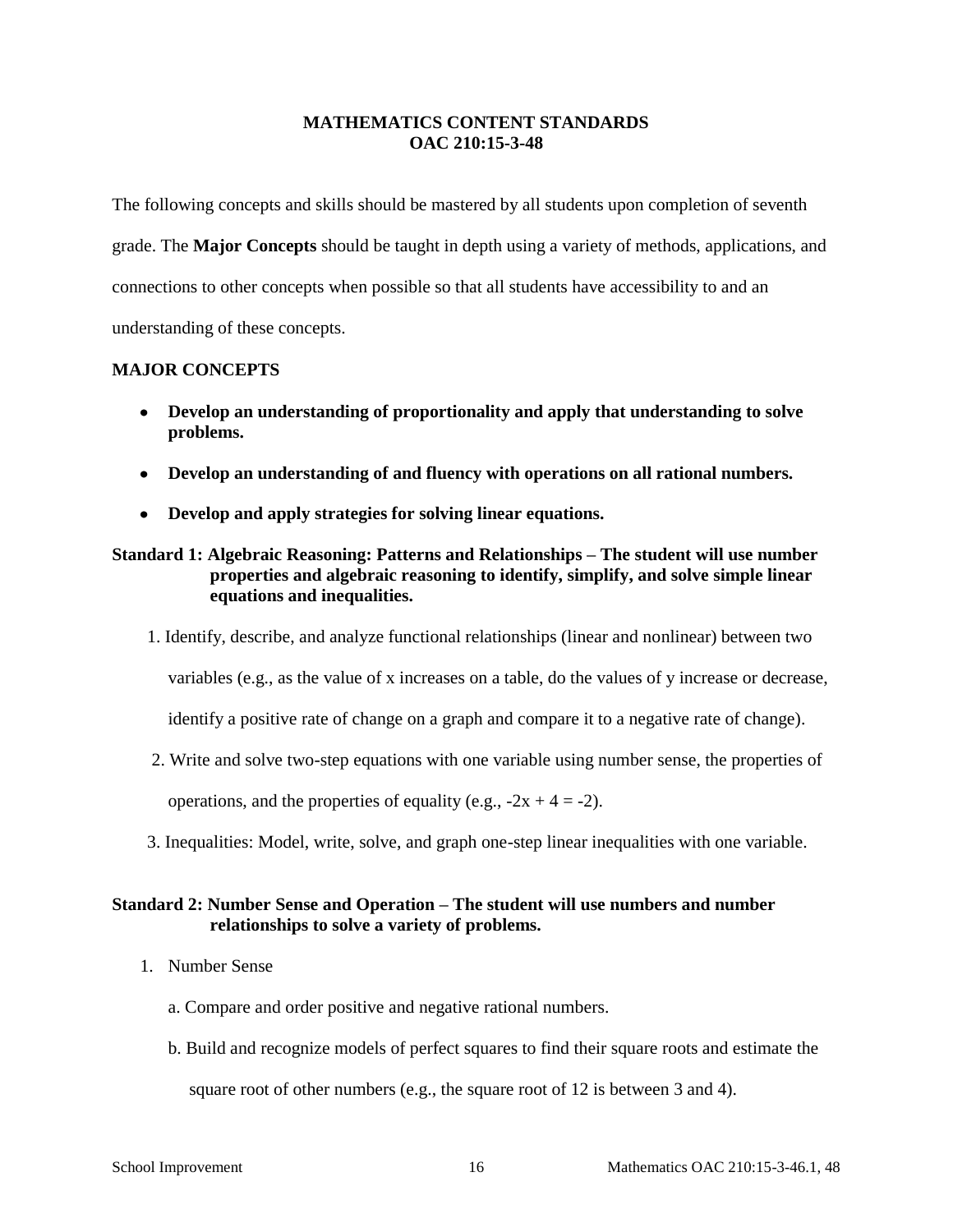- \*c. Demonstrate the concept of ratio and proportion with models (e.g., similar geometric shapes, scale models).
- 2. Number Operations
	- a. Solve problems using ratios and proportions.
	- b. Solve percent application problems (e.g., discounts, tax, finding the missing value of percent/part/whole).
	- c. Simplify numerical expressions with integers, exponents, and parentheses using order of operations.

# **Standard 3: Geometry - The student will apply the properties and relationships of plane geometry in a variety of contexts.**

- 1. Classify regular and irregular geometric figures including triangles and quadrilaterals according to their sides and angles.
- 2. Identify and analyze the angle relationships formed by parallel lines cut by a transversal (e.g., alternate interior angles, alternate exterior angles, adjacent, and vertical angles).
- 3. Construct geometric figures and identify geometric transformations on the rectangular

coordinate plane (e.g., rotations, translations, reflections, magnifications).

# **Standard 4: Measurement - The student will use measurement to solve problems in a variety of contexts.**

- 1. Develop and apply the formulas for perimeter and area of triangles and quadrilaterals to solve problems.
- 2. Apply the formula for the circumference and area of a circle to solve problems.
- 3. Find the area and perimeter of composite figures to solve application problems.

### **Standard 5: Data Analysis - The student will use data analysis, probability, and statistics to interpret data in a variety of contexts.**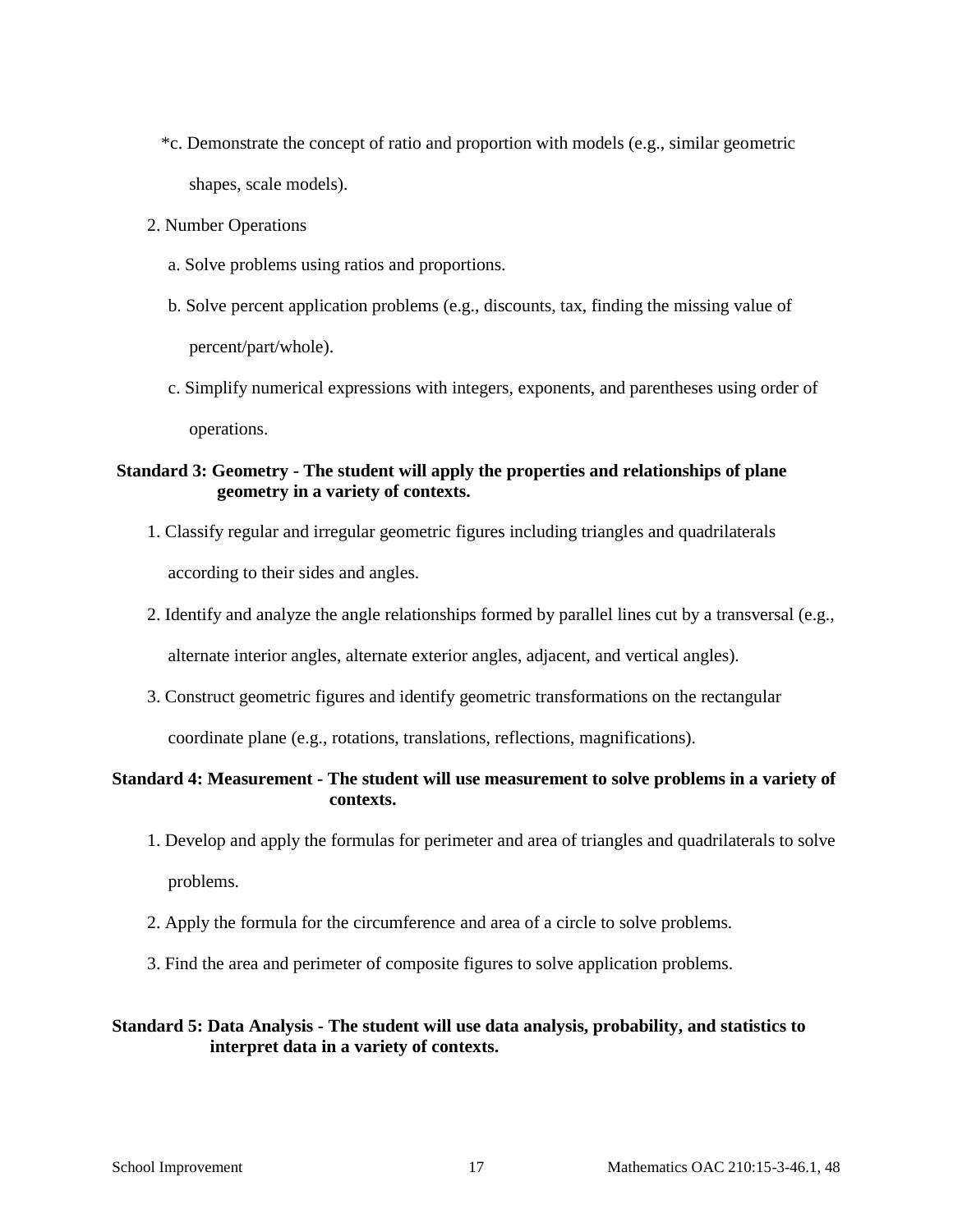- 1. Data Analysis: Compare, translate, and interpret between displays of data (e.g., multiple sets of data on the same graph, data from subsets of the same population, combinations of diagrams, tables, charts, and graphs).
- 2. Probability: Determine the probability of an event involving "or", "and", or "not" (e.g., on a spinner with one blue, two red and two yellow sections, what is the probability of getting a red or a yellow?).
- 3. Central Tendency: Compute the mean, median, mode, and range for data sets and understand

how additional data or outliers in a set may affect the measures of central tendency.

**Blueprints for each Criterion-Referenced Test reflect the degree of representation given on the test to each** *PASS* **standard and objective. The item specifications give more specific information about content limits for each objective as well as sample items. To access the most current blueprints and item specifications available, go to the State Department of Education**  Web site at <http://sde.state.ok.us> then click on teacher icon/picture to get to the teacher **resources page. From the teacher resources page, click on "Accountability and Assessment" to go to the assessment page and then click on "Oklahoma Core Curriculum Tests (OCCT)" on the menu on the left side of the screen.**

**Note:** Asterisks (\*) have been used to identify standards and objectives that must be assessed by the local school district. All other skills may be assessed by the Oklahoma School Testing Program (OSTP).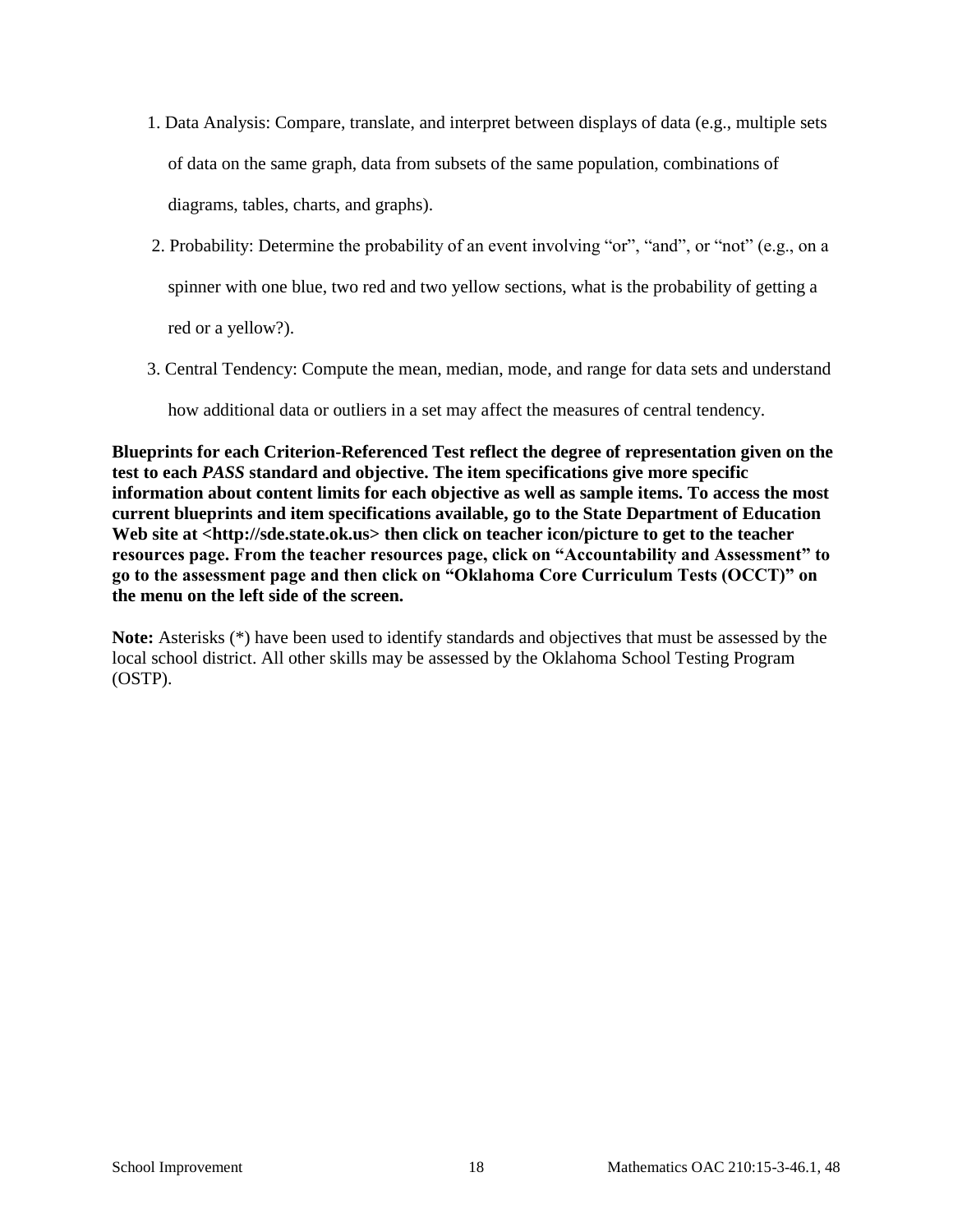# **SCIENCE OAC 210:15-3-77**

# **Standards for Inquiry, Physical, Life, and Earth/Space Science**

### **SCIENCE**

#### **Grade 7**

### **Standards for Inquiry, Physical, Life, and Earth/Space Science**

*The Priority Academic Student Skills (PASS)* should be taught by investigating content, concepts, and principles of major themes in Physical, Life, and Earth/Space Sciences.

# **SCIENCE PROCESSES AND INQUIRY**

#### **Grade 7**

- **Process Standard 1: Observe and Measure - Observing is the first action taken by the learner to acquire new information about an object, organism, or event. Opportunities for observation are developed through the use of a variety of scientific tools. Measurement allows observations to be quantified. The student will accomplish these objectives to meet this process standard.** 
	- 1. Identify qualitative and/or quantitative changes given conditions (e.g., temperature, mass, volume, time, position, length) before, during, and after an event.
	- 2. Use appropriate tools (e.g., metric ruler, graduated cylinder, thermometer, balances, spring scales, stopwatches, computers and hand held data collection devices) to measure objects, organisms, and/or events.
	- 3. Use appropriate International System of Units (SI) (i.e., grams, meters, liters, degrees Celsius, and seconds); and SI prefixes (i.e., milli-, centi-, and kilo-) when measuring objects, organisms and/or events.

# **Process Standard 2: Classify - Classifying establishes order. Objects, organisms, and events are classified based on similarities, differences, and interrelationships. The student will accomplish these objectives to meet this process standard.**

1. Using observable properties, place an object, organism, and/or event into a classification system (e.g., dichotomous keys, periodic table, biological hierarchy).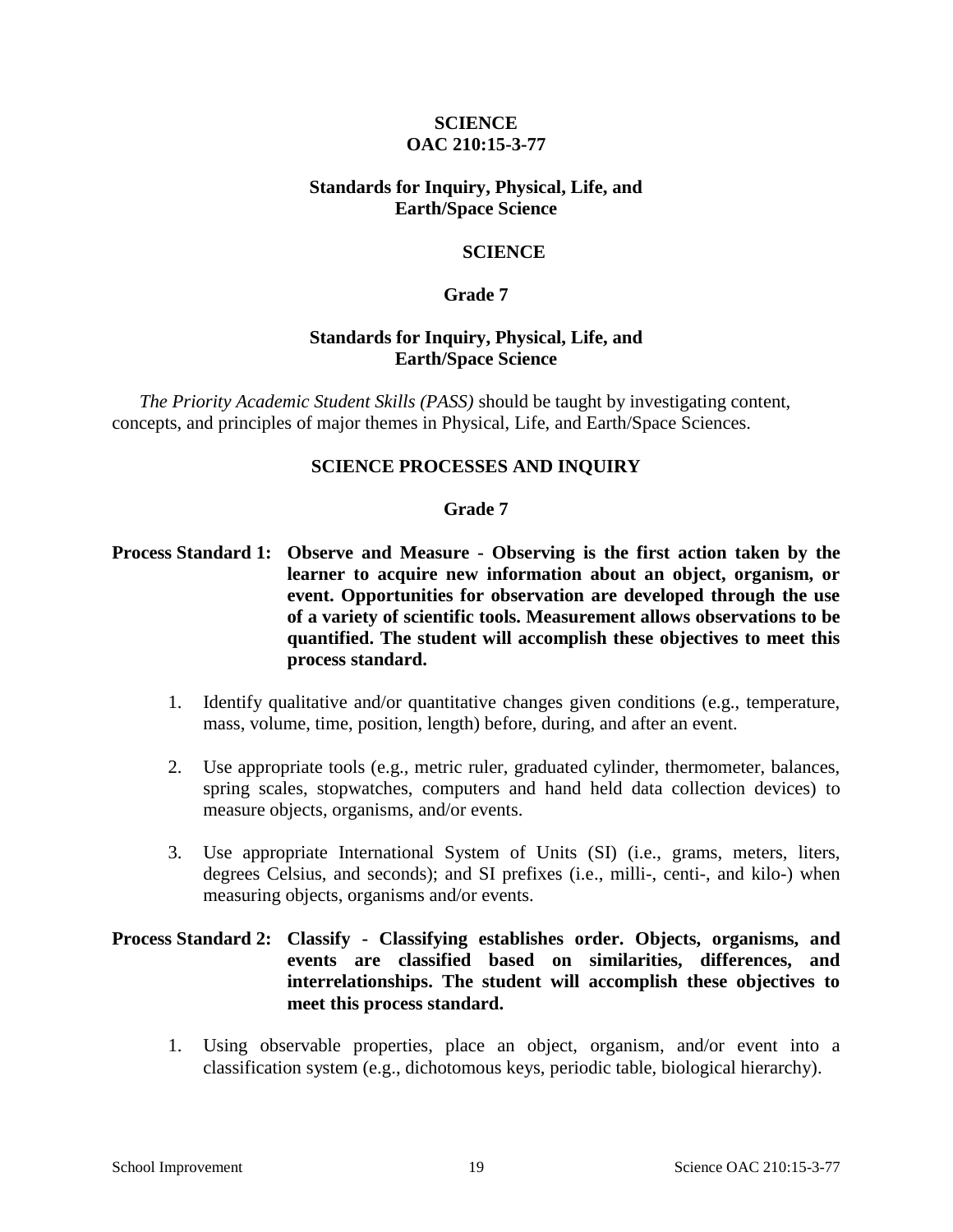2. Identify properties by which a set of objects, organisms, or events could be ordered.

**Process Standard 3: Experimental design - Understanding experimental designs requires that students recognize the components of a valid experiment. The student will accomplish these objectives to meet this process standard.** 

- 1. Evaluate the design of a scientific investigation.
- 2. Identify variables and/or controls in an experimental setup: independent variable and Dependent variable.
- \*3. Identify a testable hypothesis for an experiment.
- \*4. Follow a multistep procedure when carrying out experiments, taking measurements, or performing technical tasks.
- 5. Recognize potential hazards and practice safety procedures in all science activities.
- **Process Standard 4: Interpret and Communicate - Interpreting is the process of recognizing patterns in collected data by making inferences, predictions, or conclusions. Communicating is the process of describing, recording, and reporting experimental procedures and results to others. Communication may be oral, written, or mathematical and includes organizing ideas, using appropriate vocabulary, graphs, other visual representations, and mathematical equations. The student will accomplish these objectives to meet this process standard.** 
	- \*1. Report and record both quantitative/qualitative data in an appropriate method when given an experimental procedure or data.
	- 2. Interpret data tables, line, bar, trend, and/or circle graphs.  $\Box$
	- 3. Evaluate data to develop reasonable explanation, and/or predictions.
	- \*4. Determine if results of investigations support or do not support hypotheses.
	- \*5. Communicate scientific processes, procedures, and conclusions (e.g., model, poster, diagram, journal entry, lab report, scientific paper, oral presentation, and digital presentation).  $\Box$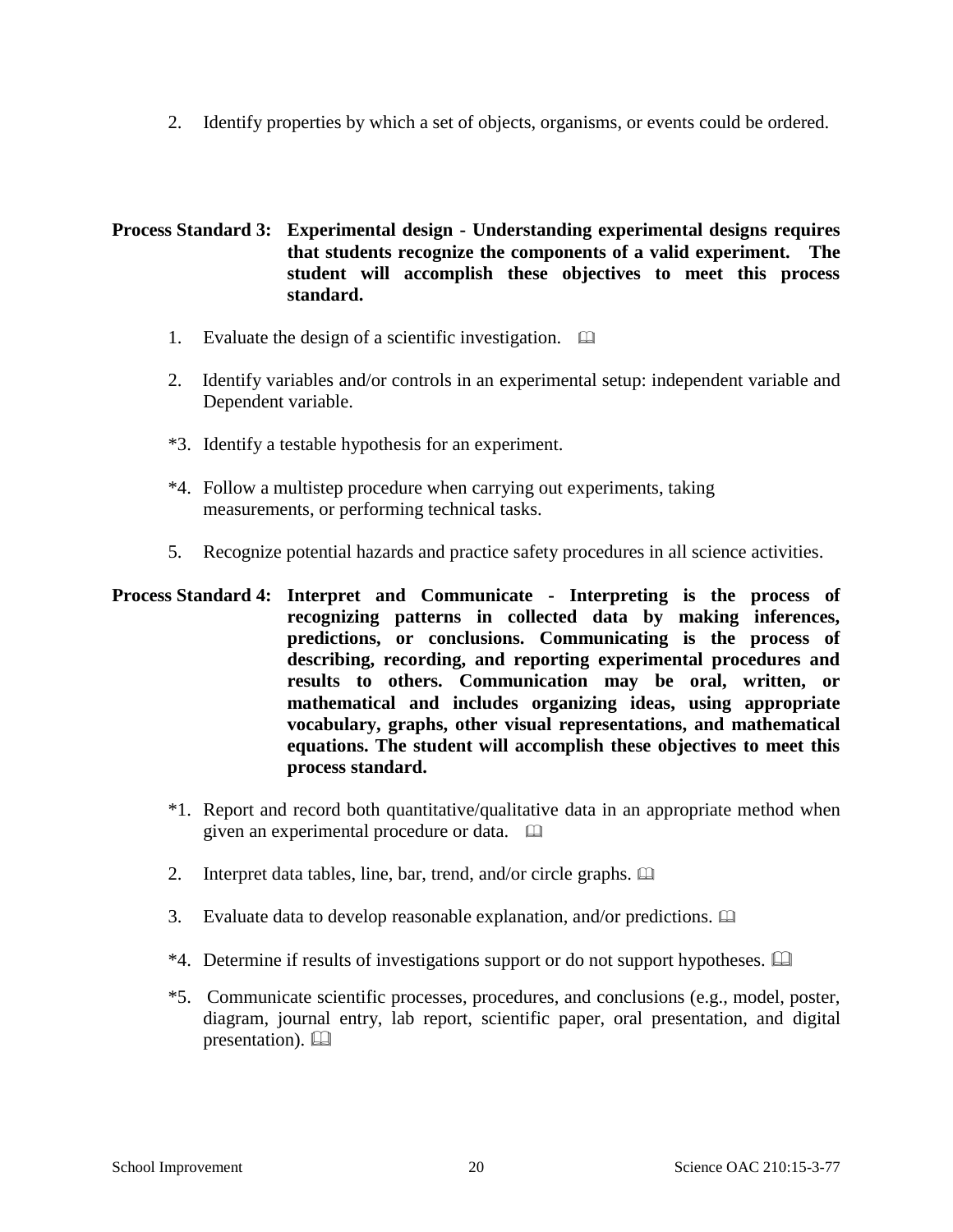- **Process Standard 5: Inquiry - Inquiry can be defined as the skills necessary to carry out the process of scientific thinking. In order for inquiry to occur students must have the opportunity to make observations, pose questions, formulate testable hypotheses, carry out experiments, and make conclusions based on evidence. The student will accomplish these objectives to meet this process standard.** 
	- \*1. Ask questions that can be answered through scientific investigation.
	- \*2. Design and conduct experiments utilizing scientific processes.
	- \*3. Use the engineering design process to address a problem or need (e.g., identify a need, conduct background research, prepare preliminary designs, build and test a prototype, test and revise design, communicate results).
	- \*4. Understand the value of, and use technology to gather data and analyze results of investigations (e.g., probes, hand-held digital devices, digital cameras, software, computers, calculators, digital balances, GPS).
	- \*5. Develop a logical relationship between evidence and explanation to form and communicate a valid conclusion, and suggest alternative explanation.

# **PHYSICAL SCIENCE**

#### **Grade 7**

- **Standard 1: Properties and Physical Changes in Matter - Physical characteristics of objects can be described using shape, size, and mass whereas the materials from which objects are made can be described using color and texture. The student will engage in investigations that integrate the process standards and lead to the discovery of the following objectives:** 
	- 1. Matter has physical properties that can be measured (i.e., mass, volume, temperature, color, texture, and density). Physical changes of a substance do not alter the chemical nature of a substance (e.g., phase changes of water and/or sanding wood).
	- 2. Mixtures can be classified as homogeneous or heterogeneous and can be separated by physical means.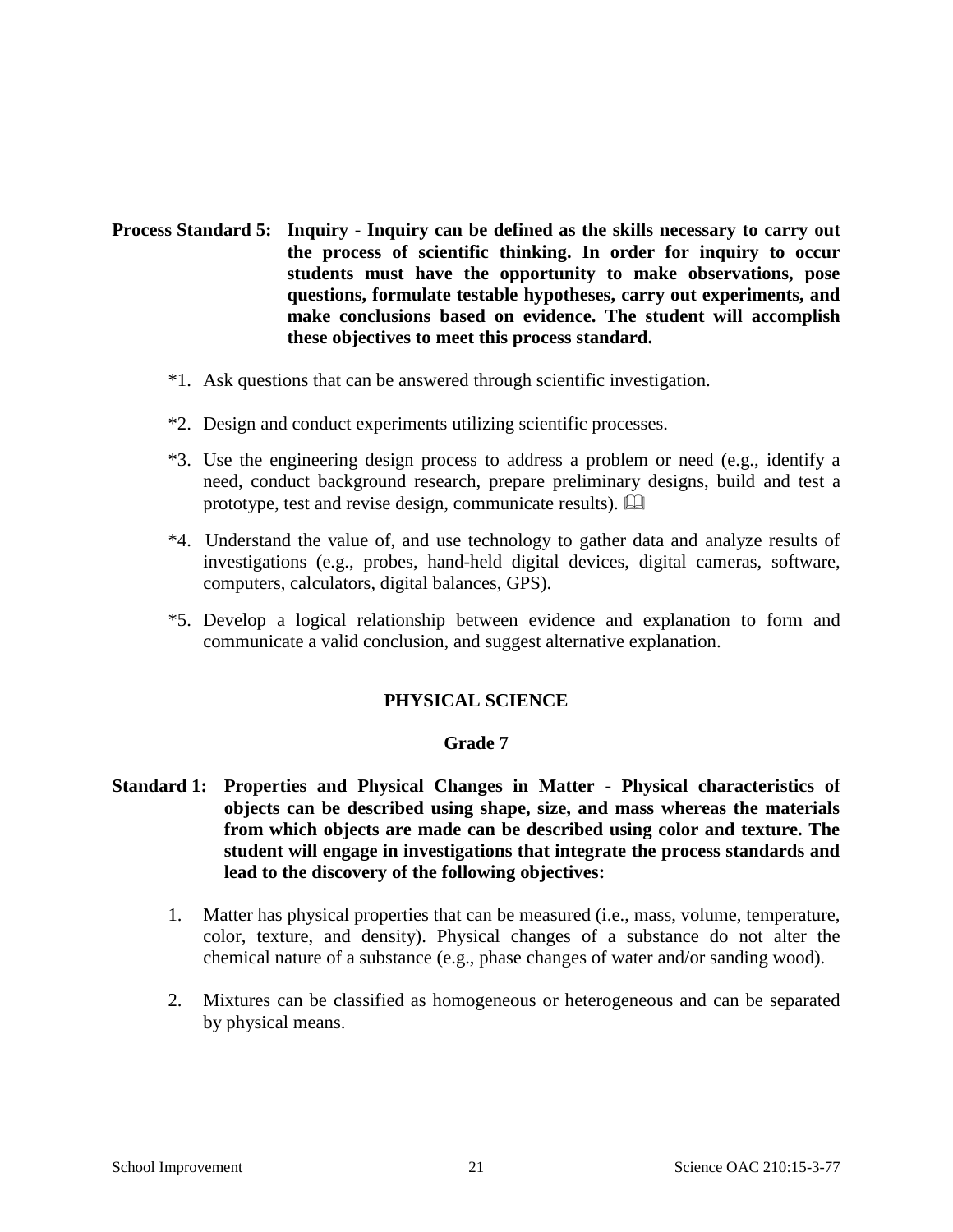### **LIFE SCIENCE**

#### **Grade 7**

- **Standard 2: Structure and Function in Living Systems - Living systems at all levels of organization demonstrate the complementary nature of structure and function. The student will engage in investigations that integrate the process standards and lead to the discovery of the following objectives:** 
	- 1. Living systems are organized by levels of complexity (i.e., cells, tissues, organs, and/or systems).
	- 2. Specialized structures perform specific functions at all levels of complexity (e.g., leaves on trees, wings on birds, organelles in cells).
- **Standard 3: Reproduction and Heredity -** Reproduction is the process by which organisms give rise to offspring. Heredity is the passing of traits to offspring. All organisms must be able to grown and reproduce. **The student will engage in investigations that integrate the process standards and lead to the discovery of the following objectives:** 
	- 1. Characteristics of an organism result from inheritance and from interactions with the environment (e.g., genes, chromosomes, DNA, inherited traits, cell division).
	- 2. Similarities among organisms are found in anatomical features, which can be used to infer the degree of relatedness among organisms.
- **Standard 4: Behavior and Regulations - All organisms must be able to maintain stable internal conditions while living in a constantly changing external environment. Behavioral response is a set of actions determined in part by heredity and in part by experience. The student will engage in investigations that integrate the process standards and lead to the discovery of the following objectives:** 
	- 1. Living organisms strive to maintain a constant internal environment (i.e., homeostasis).
	- 2. Living organisms have physical and/or behavioral responses to external stimuli (e.g., hibernation, migration, geotropism).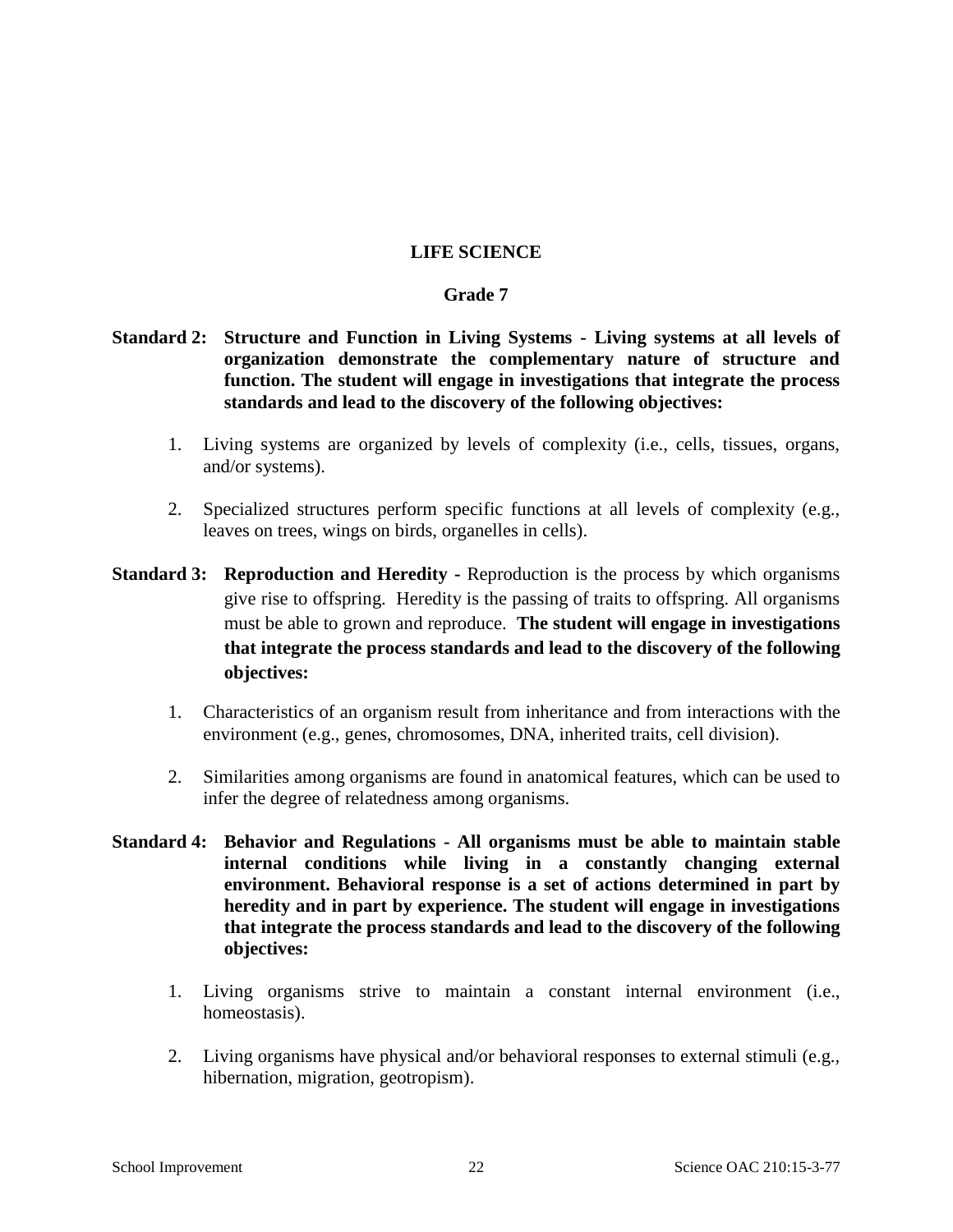# **EARTH/SPACE SCIENCE**

### **Grade 7**

# **Standard 5: Structures of the Earth System - The earth is mostly rock, three-fourths of its surface is covered by a relatively thin layer of water, and the entire planet is surrounded by a relatively thin blanket of air, and is able to support life. The student will engage in investigations that integrate the process standards and lead to the discovery of the following objectives:**

- 1. Global patterns of atmospheric movement influence local weather such as oceans' effect on climate (e.g., sea breezes, land breezes, and ocean currents). Clouds, formed by the condensation of water vapor, affect local weather and climate.
- 2. The solid crust of the earth consists of separate plates that move very slowly pressing against one another in some places and pulling apart in other places (i.e., volcanoes, earthquakes and mountain creation).

# **Standard 6: Earth and the Solar System - The earth is the third planet from the sun in a system that includes the moon, the sun, seven other planets and their moons, and smaller objects (e.g., asteroids, comets, and dwarf planets. The student will engage in investigations that integrate the process standards and lead to the discovery of the following objectives:**

1. Most objects in the solar system are in regular and predictable motion. Those motions explain such phenomena as the day, the year, phases of the moon, and eclipses.

 \*2. Seasons result from variations in the amount of the sun's energy hitting the surface, due to the tilt of the earth's rotation on its axis and the length of the day. The relationship of motion of the Sun, Earth, and Earth's Moon is a result of the force of gravity.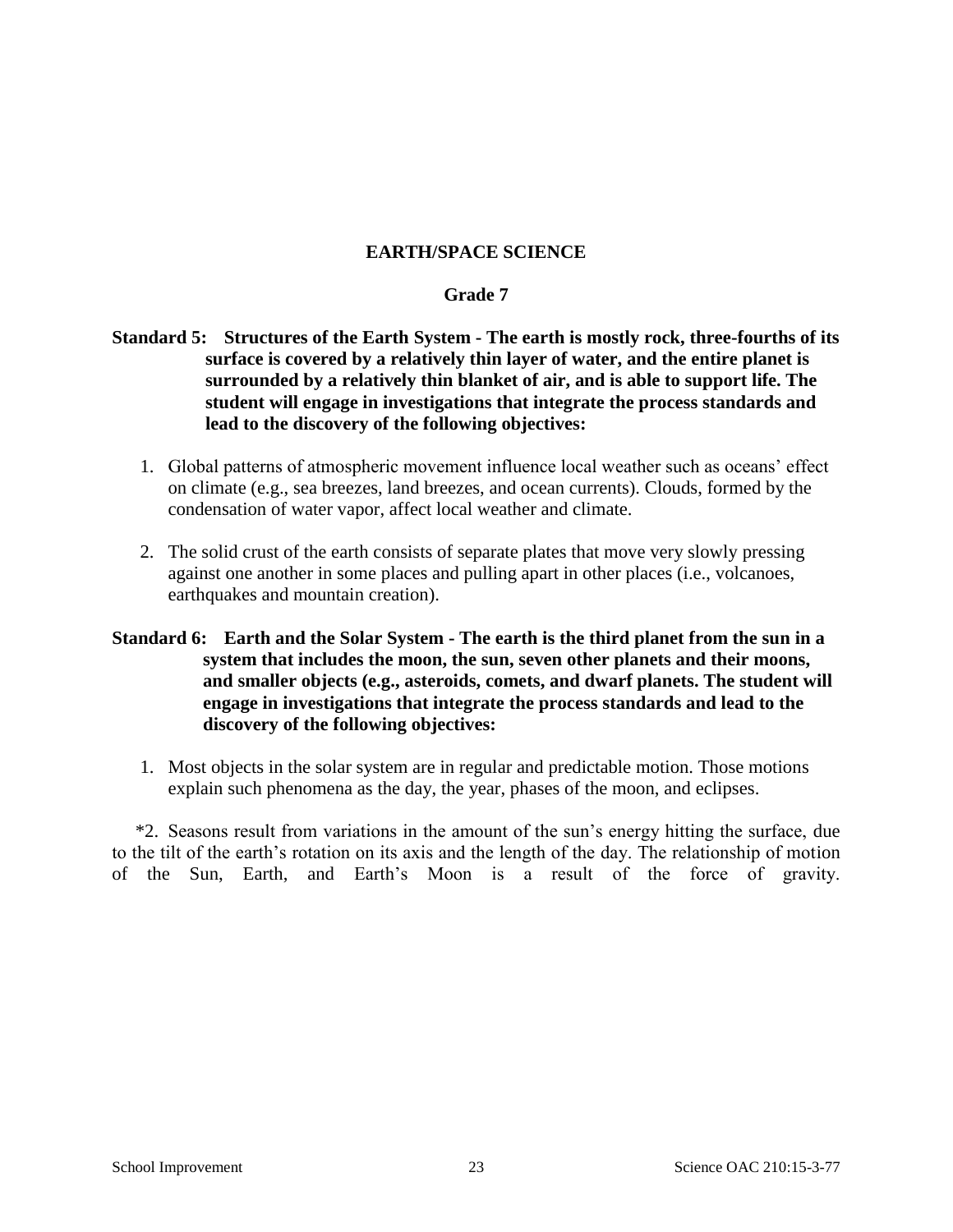# **SOCIAL STUDIES OAC 210:15-3-97**

Geography is the study of spatial patterns of the human and physical dimensions of the world. Students will explore how these spatial patterns form, change over time, and relate to one another throughout various regions. Students will examine the cultural, political, and economic developments, physical geography, and population distribution for each region.

# **Standard 1. The student will use maps and other geographic representations, tools, and technologies to analyze relationships between people, places, and environments of world regions from a spatial perspective.**

- \*1. Locate, gather, analyze, and apply information from primary and secondary sources.
- 2. Apply the concepts of scale, distance, direction, relative location, latitude and longitude.
- \*3. Construct and use maps, globes, graphs, charts, models, and databases to analyze spatial distributions and patterns.
- \*4. Recognize the characteristics, functions and applications of maps, globes, aerial and other photographs, satellite images, and models.

# **Standard 2: The student will examine the major cultural and physical regions of the world to interpret the earth's complexity***.*

- 1. Define the concept of a region and explain how common characteristics can link and divide regions.
- 2. Identify examples of and reasons for conflict and cooperation among groups, societies,

countries, and regions.

- \*3. Explain how and why regions change over time.
- 4. Define, recognize, and locate on appropriate maps and globes basic landforms and bodies of water, and major cities, rivers, mountain ranges, regions, biomes, and countries of the world.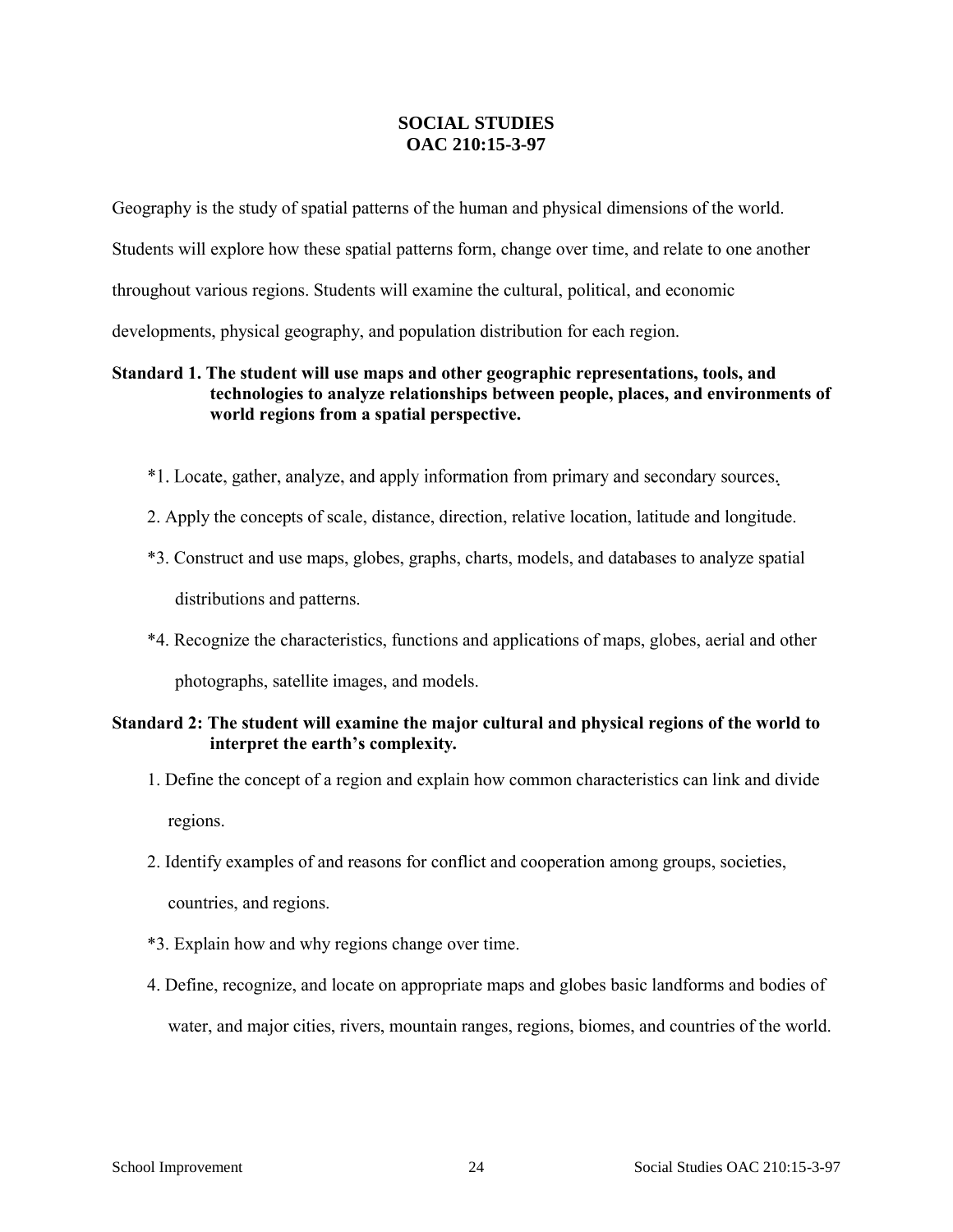# **Standard 3: The student will examine the interactions of physical systems that shape the patterns of the earth's resources.**

- \*1. Identify forces beneath and above the earth's crust, explaining the processes and agents that influence the distribution of resources.
- 2. Recognize regional climatic patterns and weather phenomena, and identify factors that contribute to them (e.g., latitude, elevation, earth-sun relationships, prevailing wind, and proximity to bodies of water).
- 3. Analyze the impact of natural disasters (e.g., tornadoes, earthquakes, hurricanes, tsunamis, floods, and volcanoes) on human populations.

### **Standard 4. The student will evaluate the human systems of the world***.*

- 1. Compare and contrast common characteristics of world cultures (e.g., language, ethnic heritage, religion, political philosophy, shared history, social systems, and economic systems).
- \*2. Explain patterns and processes of global economic interdependence (e.g., developed and developing countries, economic activities, and world trade).
- \*3. Describe how changes in technology, transportation, and communication affect the location of economic activities.
- \*4. Recognize and explain the impact of ethnic diversity within countries and major cultural regions.
- 5. Evaluate issues of population location, growth, and change, including density, settlement patterns, migration, and availability of resources.

# **Standard 5. The student will examine the interactions of humans and their environment.**

1. Identify and describe the relationship between the distribution of major natural resources (e.g., arable land, water, fossil fuels, and iron ore) and developed and developing countries.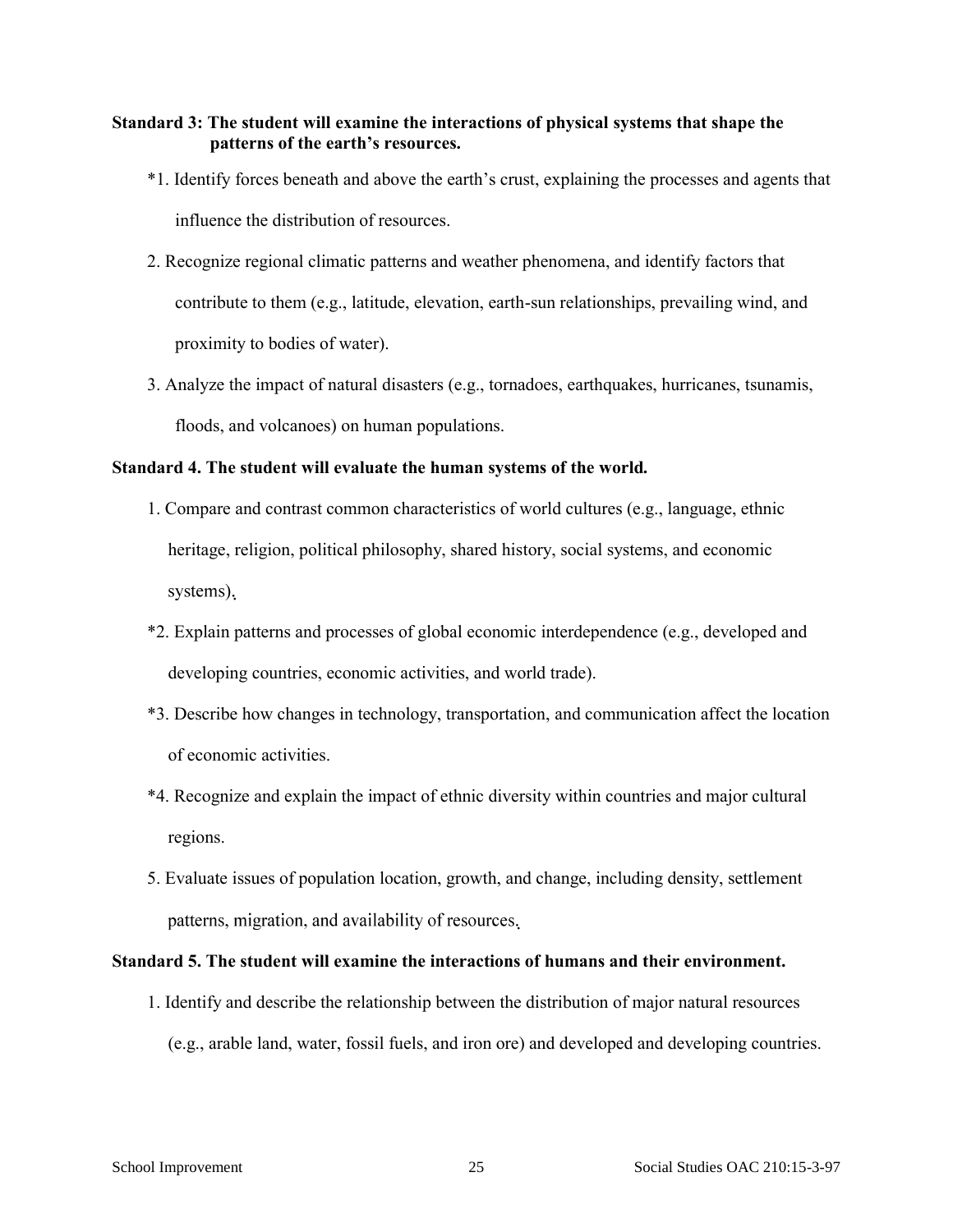2. Evaluate the effects of human modification of and adaptation to the natural environment (e.g., use of the steel plow, crop rotation, types of housing, flood prevention, discovery of valuable mineral deposits, the greenhouse effect, desertification, clear-cutting forests, air and water pollution, urban sprawl, and use of pesticides and herbicides in agriculture).

# **Standard 6: The student will analyze problems and issues from a geographic perspective using the skills and tools of geography***.*

- 1. Evaluate and draw conclusions from different kinds of maps, graphs, charts, diagrams, and other sources and representations (e.g., aerial and shuttle photographs, satellite-produced images, the geographic information system (GIS), atlases, almanacs, and computer-based technologies).
- \*2. Explain the influence of geographic features on the development of historic events and movements.
- \*3. Analyze local, regional, national, and world policies and problems having spatial dimensions (e.g., acid rain and international boundaries; and water quality affected by run-off from poultry and hog farms).

**Blueprints for each Criterion-Referenced Test reflect the degree of representation given on the test to each** *PASS* **standard and objective. To access the current blueprint (when available) go to the State Department of Education Web site at <http://sde.state.ok.us>, click on site index in the upper right-hand corner, then click "S" to go to "Student Assessment," then click on "State Accountability," and scroll down to "Blueprints."**

**NOTE:** Asterisks (\*) have been used to identify standards and objectives that must be assessed by the local school district. All

other skills may be assessed by the Oklahoma School Testing Program (OSTP).

Book icons ( $\Box$ ) identify Information Literacy skills. Students are best served when these are taught in collaboration and

cooperation between the classroom teacher and the library media specialist.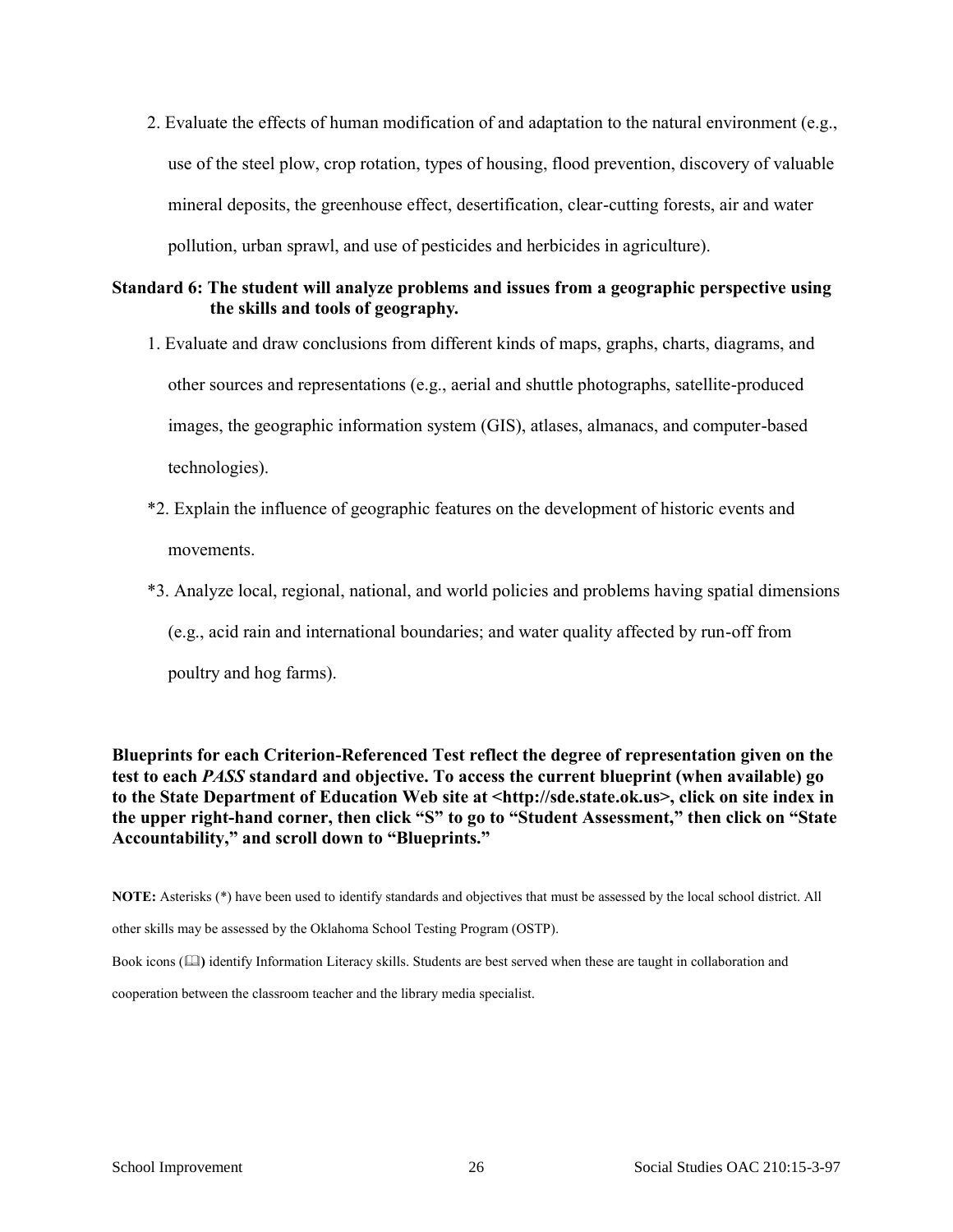# **THE ARTS OAC 210:15-3-121**

#### **VISUAL ART**

### **Standard 1: Language of Visual Art - The student will identify Visual Art terms (i.e., architecture, collage, medium, perspective, symbol).**

- 1. Describe and apply knowledge of the principles of design: rhythm, balance (symmetrical, asymmetrical, radial) contrast, movement, variety, center of interest (emphasis), and repetition in his/her own art work, and the art works of others.
- 2. Describe and use the elements of art: line, color, form, shape, texture, value (light and dark), and space in works of art. Identify and discriminate between types of shape (geometric and organic), colors (primary, secondary, complementary, intermediates, neutrals, tints, tones, shades, and values), lines (characteristics, quality), textures (tactile and visual), and space (background, middleground, foreground, placement, perspective, overlap, negative, positive, size, color) in his/her own artwork, and the artworks of others.
- 3. Compare works which are similar or different in expressive quality, composition, and style.
	- $(\Box)$
- 4. Discuss works of art of different media and styles beyond statements of mere preference. ( $\Box$ )

### **Standard 2: Visual Art History and Culture - The student will recognize the development of visual art from an historical and cultural perspective.**

- 1. Recognize and describe the cultural and ethnic traditions which have influenced visual art including European, American, Native American, African American, Hispanic, and Asian traditions. **()**
- 2. Identify and be familiar with a range of art works, identifying artist, culture and style from an historical context. **(Q)**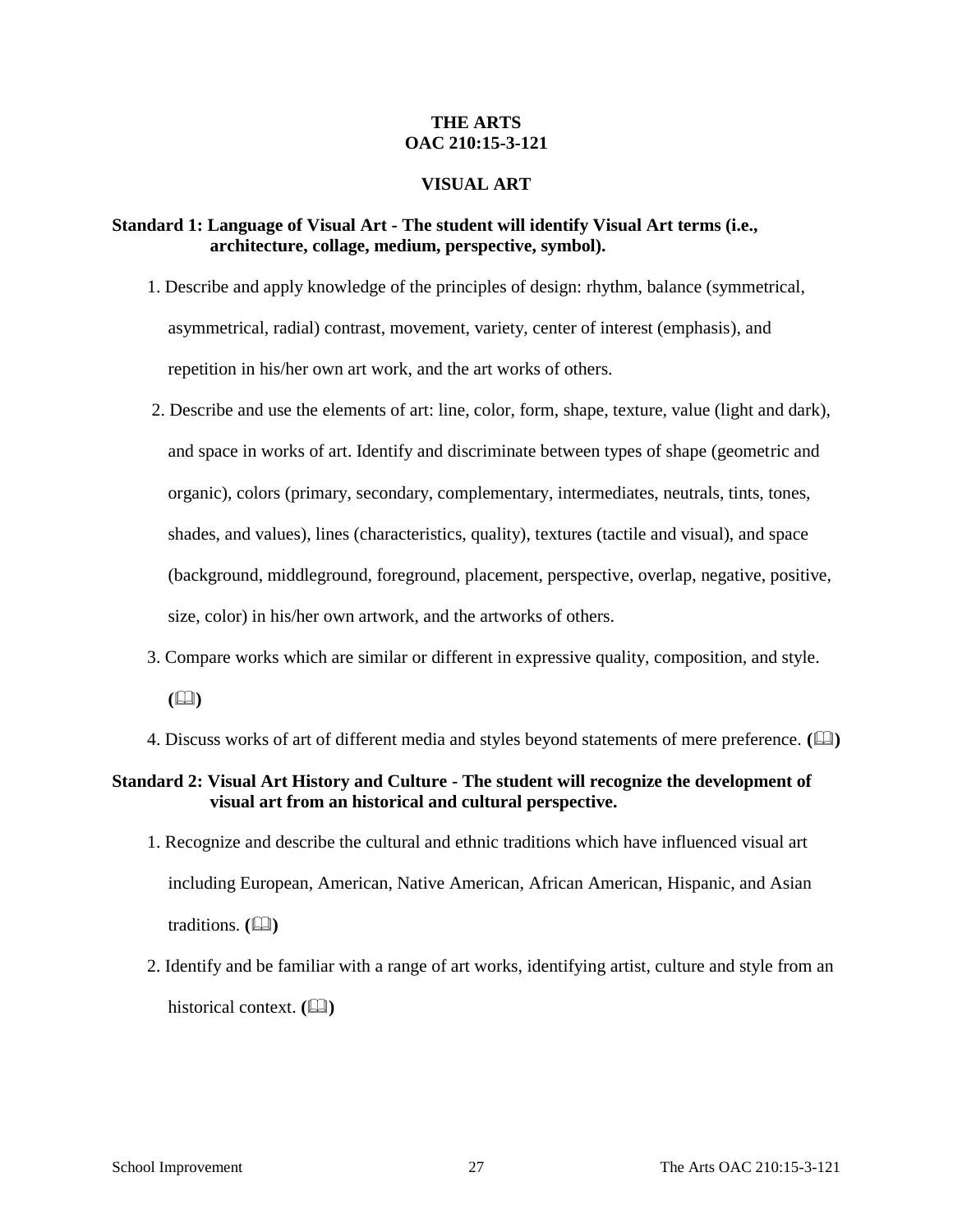- 3. Identify how visual art is used by artists in today's world, including the popular media of advertising, television, and film (illustrator, fashion designer, sculptor, display designer, painter, graphic designer, animator, photographer). **()**
- 4. Identify the relationship that exists between visual art and other art forms such as music, dance, and drama.  $\Box$

#### **Standard 3: Visual Art Expression - The student will observe, select, and utilize a variety of ideas and subject matter in creating original works of art.**

- 1. Use observation, memory and imagination in making original works of art.
- 2. Assess and modify art work in progress based on an understanding of art materials and techniques. 3. Demonstrate safe and proper use, care, and storage of media, materials, and equipment.
- 4. Depict three-dimensional qualities by overlapping planes, vertical position, size and color intensity, in original art work.
- 5. Develop and apply skills and techniques using a variety of art media, and processes in making two- and three-dimensional works of art: Ceramics media: clay, modeling clay, clay substitutes, glazes, paint, stains. processes: pinch and pulled forms, slab, coil, incising, etc. Drawing media: pencils, colored pencils, markers, chalks, crayons, oil-pastels. processes: sketching, contour line, hatching, crosshatching, stippling, rendering, shading. Fiber Arts media: cloth, yarn, ribbon, found objects, paper, and rope. processes: weaving, stitchery, braiding, and basketry. Mixed Media media: tissue paper, photos, found objects, foil, fiber, paint, paper, magazines. processes: collage, bas-relief. Painting media: tempera, watercolor, oil, and acrylic. processes: wet-on-wet, wet-on-dry, wash, resist, sponge. Printmaking media: printing ink, styrofoam, stencil, found objects. processes: relief, silkscreen. Sculpture or media: paper, papier-mâché, clay, plaster, cardboard, wood, Architecture found objects, beads, sand, wire. processes: carving, constructing, and assembling.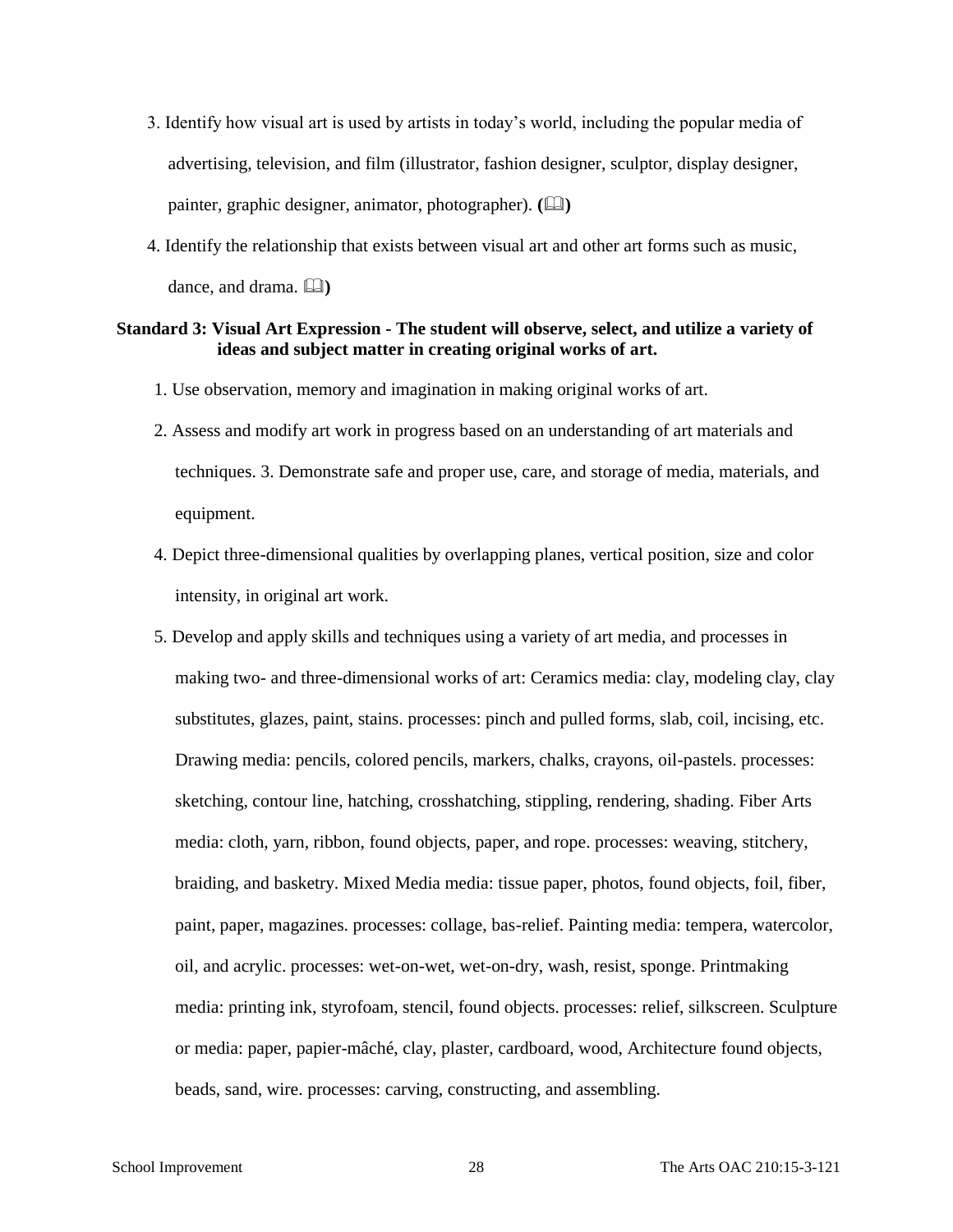# **Standard 4: Visual Art Appreciation - The student will appreciate visual art as a vehicle of human expression.**

1. Demonstrate appropriate behavior while attending a visual art exhibition in a museum or art

gallery.

2. Demonstrate respect for personal artwork and the artwork of others. 3. Demonstrate

thoughtfulness and care in completion of artworks.

**NOTE:** Book icons **()** identify Information Literacy skills. Students are best served when these are taught in collaboration and cooperation between the classroom teacher and the library media specialist.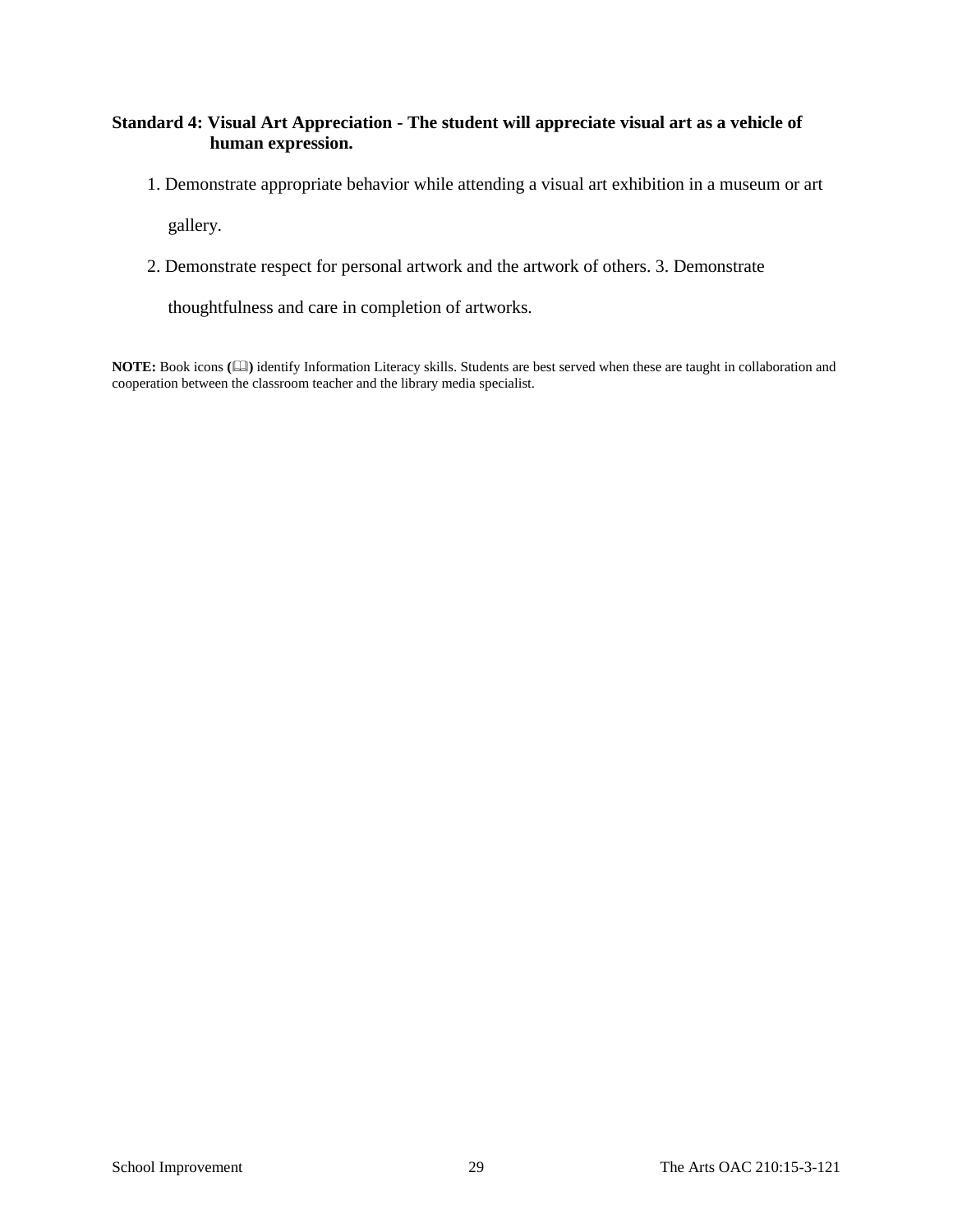#### **GENERAL MUSIC**

#### **Standard 1: Language of Music - The student will read, notate and interpret music.**

- 1. Define and use correct terminology to identify and discuss the elements of music including:
	- a. Melody (steps, wide and narrow leaps, repeated tones, phrases, pentatonic scale [five-tone scale], intervals, major and minor scales).
	- b. Rhythm (steady beat, back beat, syncopation, triplets, dotted rhythms, 2/2 meter).
	- c. Harmony (partner songs, rounds, descants, countermelody, major and minor chords).
	- d. Form (Unity and Variety, AB, ABA, round, rondo, theme and variations, march, introduction, coda, interlude, verse and refrain, prelude).
	- e. Tone color (opera, musical theater, duet, trio, quartet, chorus, voice ranges and instrument ranges, a capella).
	- f. Pitch (range and register, change pitch with compositional devices such as imitation, inversion and transposition).
	- g. Tempo allegro (fast), lento (slow), andante (walking), moderato (moderate).
	- h. Dynamics forte (loud), piano (soft), mezzo forte (medium loud), mezzo piano (medium soft), crescendo and decrescendo).
- 2. Identify basic notational symbols (written representation of music), including: treble and bass clef, time signatures (2/4, 3/4, 4/4, and 6/8); note values (whole note, half note, quarter note, eighth note, dotted half note, dotted quarter note, and the corresponding rests).
- 3. Experiment with variations in and demonstrate understanding of tempo (speed), tone quality (sound quality), dynamics (degree of loudness) and phrasing for expressive purpose in performing music.
- 4. Identify visually and aurally:
	- a. instrumental ensembles (marching band, symphony orchestra, jazz band);
	- b. families of orchestral instruments (strings, woodwinds, brass, and percussion);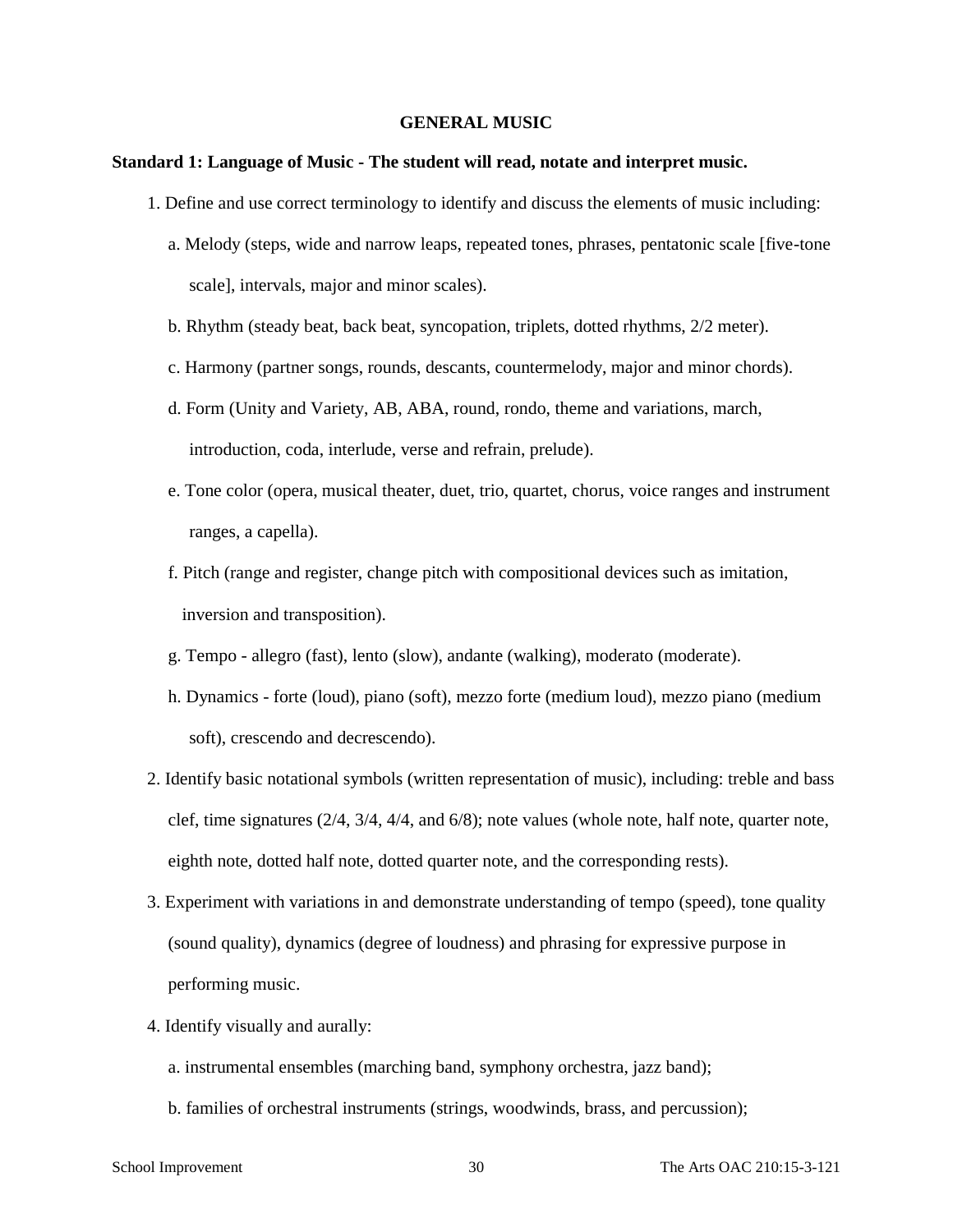c. Classification of voice ranges (soprano, alto, tenor, bass).

5. Notate (written representation of music) simple pitch and rhythm patterns presented aurally

(listening).

# **Standard 2: Music History and Culture - The student will recognize the development of music from an historical and cultural perspective.**

- 1. Sing or play a variety of folk, ethnic, classical, and contemporary musical compositions.
- 2. Recognize, describe and listen to music from a variety of:
	- a. Styles (jazz, mariachi band, opera, musical, call-response);
	- b. Periods (Baroque, Classical, Romantic, Impressionism and Contemporary);
	- c. Cultures including European, Native American, African American, Hispanic, and Asian.
- 3. Identify and differentiate the use of musical elements and instruments from other parts of the

world and compare them to the use of musical elements in American music (patriotic,

orchestral, band and folk).  $(\Box \Box)$ 

4. Identify and describe the roles of musicians in various music settings and cultures.

# **Standard 3: Music Expression - The student will perform, compose, improvise and arrange a variety of music within specified guidelines.**

- 1. Perform basic tonal patterns and rhythm patterns on classroom instruments (autoharp, recorder, percussion instruments, and guitar).
- 2. Demonstrate the ability to read music from basic notation in treble or bass clef (e.g., folk songs, patriotic songs).
- 3. Sing with an acceptable tone quality throughout his/her singing ranges or play an instrument with an acceptable tone quality throughout an appropriate range.
- 4. Compose music using a variety of electronic and computer sound sources.
- 5. Respond physically or using classroom instruments to basic rhythm patterns (including triplets, dotted rhythms, syncopation).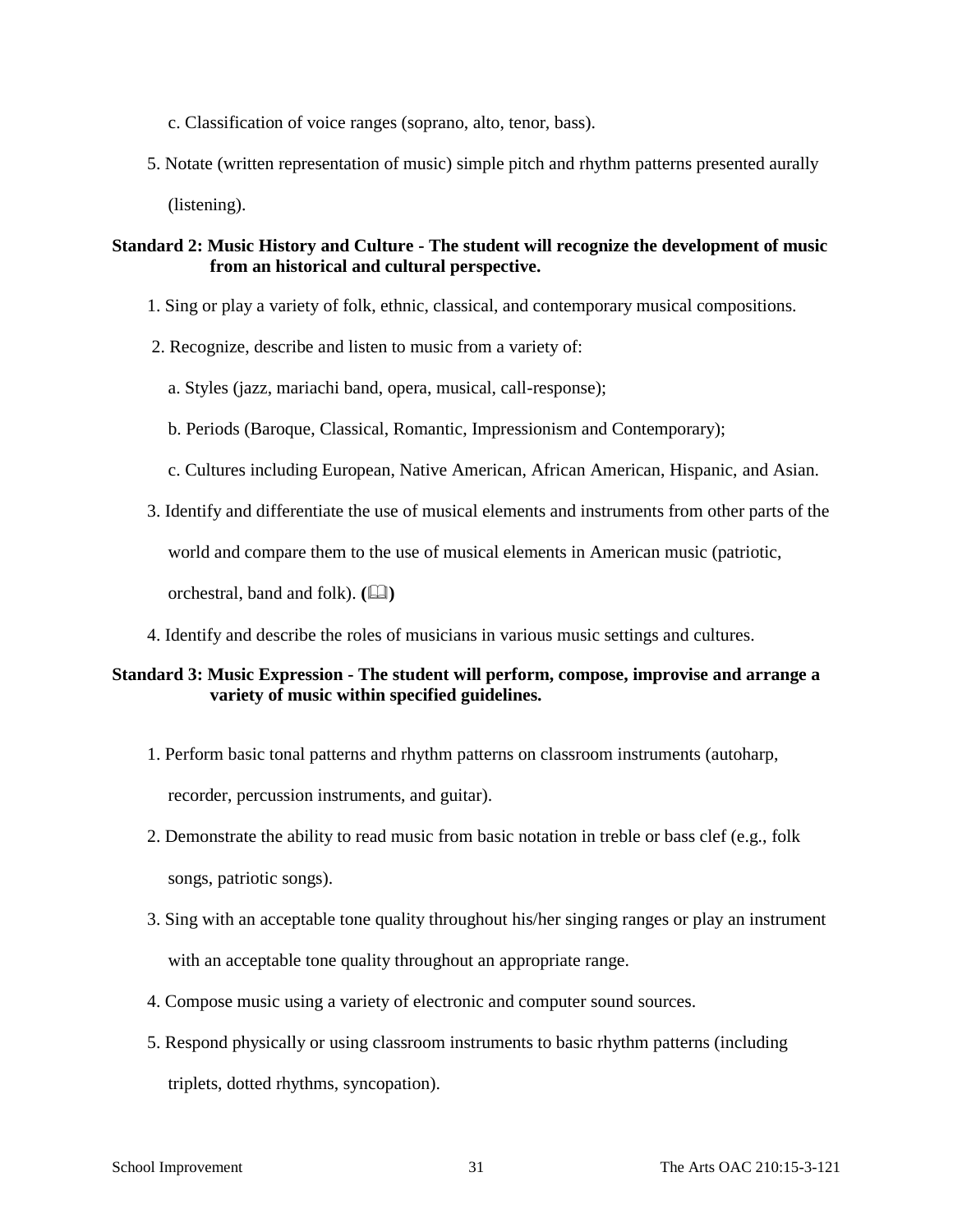- 6. Perform and create melodies and accompaniments in solo or group ensembles through singing and playing instruments (e.g. four-chord songs on autoharp).
- 7. Sing or play musical compositions demonstrating knowledge of tonal and rhythmic elements (including syncopated patterns, beats and offbeats).
- 8. Use a system for counting beat and rhythm patterns (rhythm syllables and body movement) to demonstrate knowledge of rhythms found in musical compositions.
- 9. Identify uses of music in everyday life (film, television, background music, and commercials).
- 10. Recognize and identify the appropriate ways to use the following elements of musical style:
	- a. Dynamics (piano, forte).
	- b. Tempo (allegro, lento, andante, moderato).
	- c. Conducting patterns of simple meters (2/4, 3/4, 4/4, 6/8).
	- d. Articulation (staccato, legato, accent).

# **Standard 4: Music Appreciation - The student will learn to appreciate music and extend their listening beyond music currently familiar to the student.**

- 1. Recognize and practice appropriate audience or performer behavior appropriate for the context and style of music performed.
- 2. Demonstrate respect for music performed by the student and by other student and professional performers.
- 3. Use appropriate terms to explain preferences for musical works and styles.
- 4. Identify criteria for evaluating a musical composition or a musical performance.

**NOTE:** Book icons  $(\Box)$  identify Information Literacy skills. Students are best served when these are taught in collaboration and cooperation between the classroom teacher and the library media specialist.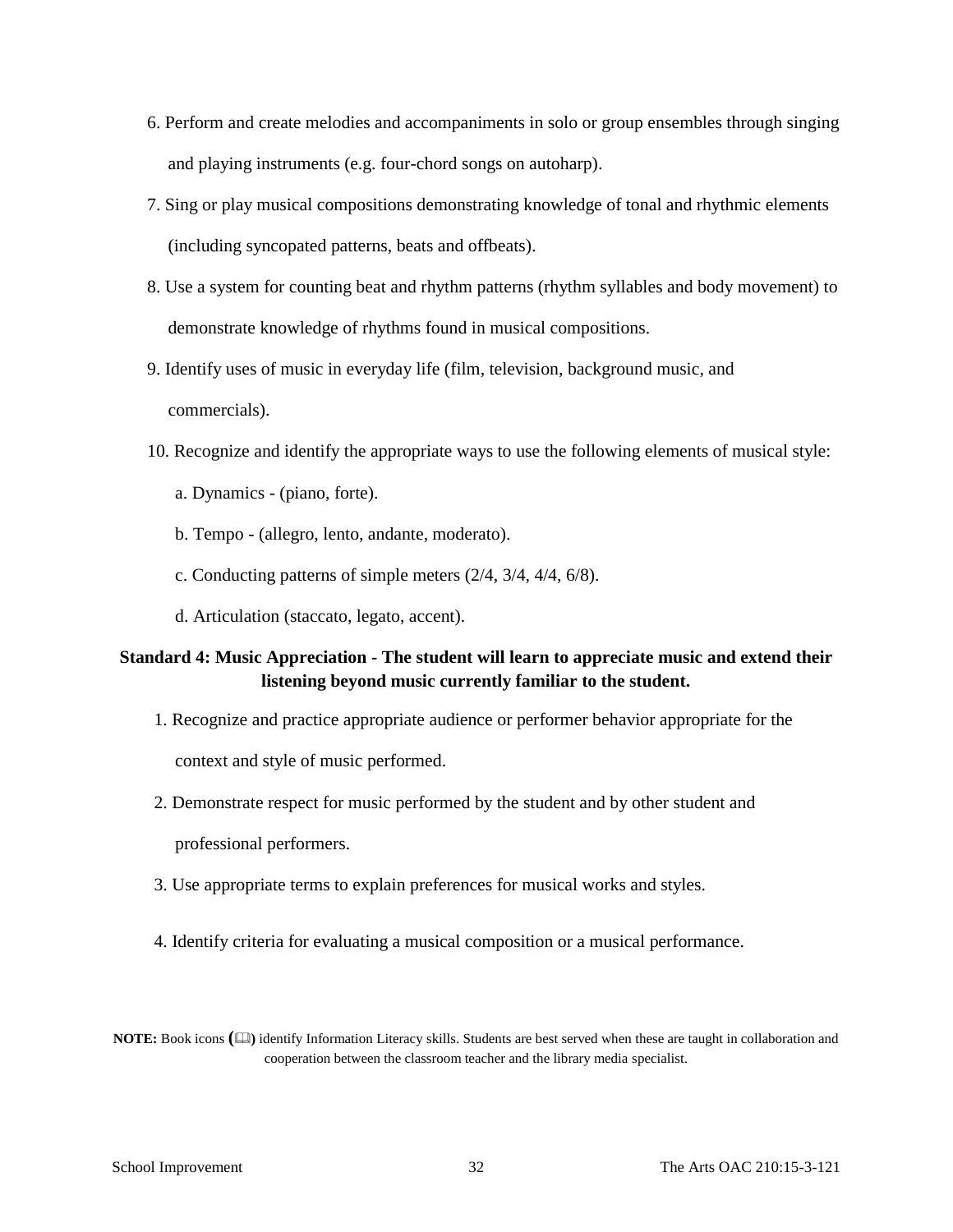#### **WORLD LANGUAGES OAC 210:15-3-135**

#### OVERVIEW OF ESSENTIAL SKILLS AND KNOWLEDGE

# **Grade 7 is the fourth year of a required sequential language program in Oklahoma schools through which all students begin to develop skill in a language other than English.**

At the end of the Grade 4-8 program sequence, students should demonstrate skill at the novice level. They will be able to understand and produce memorized phrases, but they will be limited to familiar topics practiced in the classroom. Much more study will be needed to gain fluency. Students who began study at an earlier level or who have been in an immersion setting will demonstrate higher levels of skill if that study is uninterrupted.

As stated in the profession's national goals, *communication* is at the heart of second language study, whether the communication takes place face-to-face, in writing, or across centuries through reading of literature. Through the study of other languages, students gain a knowledge and understanding of the *cultures* that use that language; in fact, students cannot truly master the language until they have also mastered the cultural contexts in which the language occurs.

Learning languages provides *connections* to additional bodies of knowledge that are unavailable to monolingual English speakers. Through *comparisons* and contrasts with the language studied, students develop greater insight into their own language and culture and realize that multiple ways of viewing the world exist. Together, these elements enable the student of languages to participate in multilingual *communities* at home and around the world in a variety of contexts and in culturally appropriate ways. As is apparent, none of these goals can be separated from the other (National Standards in Foreign Language Education Project, 2006, p. 31). Please note that *Priority Academic Student Skills (PASS)* are organized around these five goals: **communication**, **culture**, **connections**, **comparisons**, and **communities.**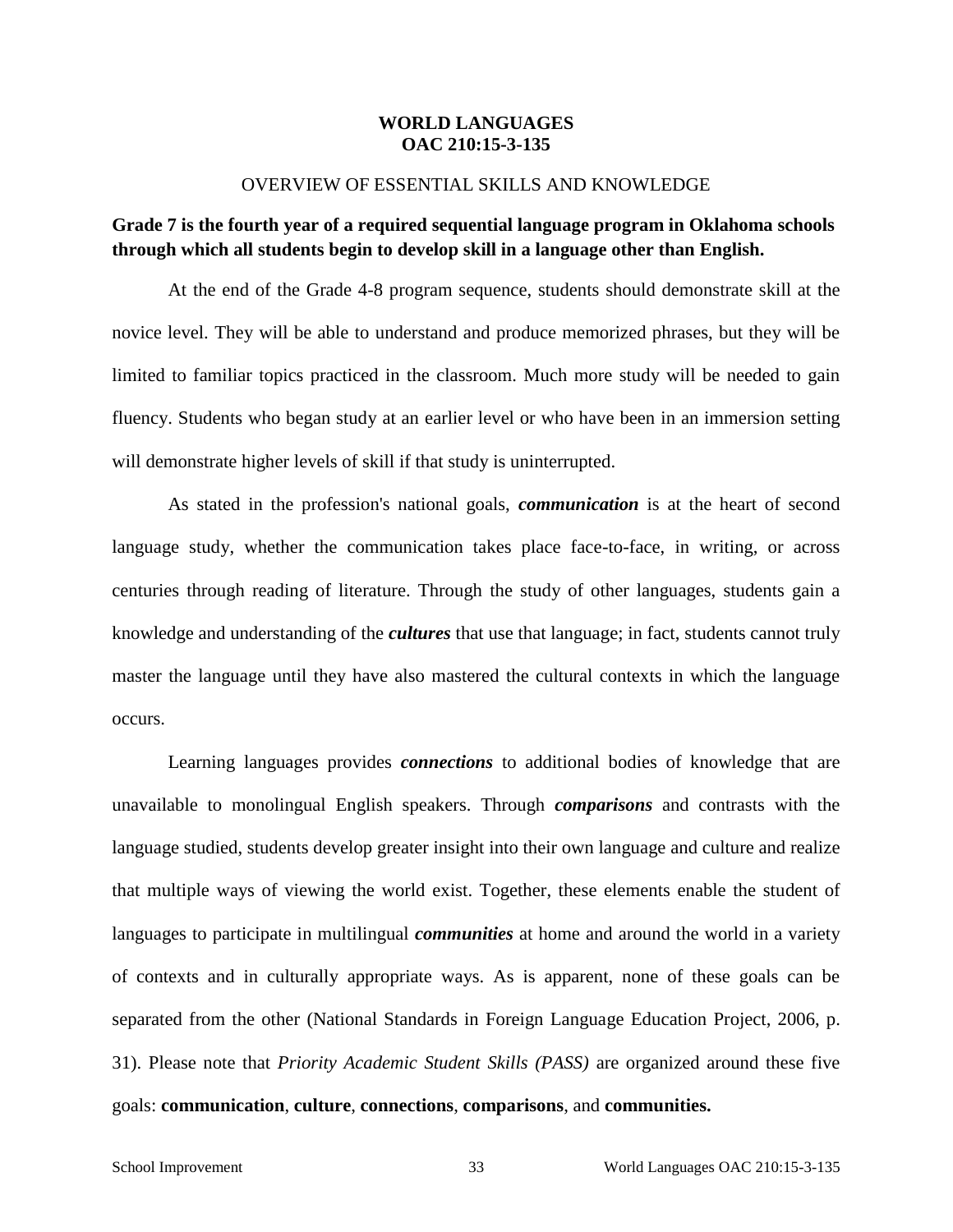#### **Novice Level Range**

#### **Grades 4-12**

#### **Goal 1: Communication**

#### **Communicate in Languages Other Than English**

*Communication occurring in the Novice Level Range often includes some combination of the following topics:* 

- *the self: family, friends, home, rooms, health, school, schedules, leisure activities, likes and dislikes, shopping, clothes, prices, size and quantity, and pets and animals*
- *beyond self: geography, directions, buildings and monuments, weather and seasons, cultural and historical figures, places and events, calendar, time, food and customs, transportation, travel, professions, and work*

*Novice Level learners are typically in Levels I-II (see descriptions in the Overview).* 

# **Standard 1.1: Interpretive Communication - Listening/Reading/Viewing Students will understand and interpret written and spoken language on a variety of topics.**

#### **Progress Indicators:** *What will Novice Level learners be able to do in the target language?*

*By the end of the Novice Level, students will be able to handle the following language tasks in a consistent, comfortable, and spontaneous manner.* 

When listening, reading, and viewing, learners in the Novice Level Range will:

- 1. Comprehend simple daily communications on familiar topics, including simple instructions such as classroom procedures.
- 2. Understand key words in written material such as advertisements, schedules, and menus.
- 3. Comprehend the main idea of selected, age-appropriate authentic recordings and broadcasts and videos.
- 4. Comprehend the main idea of selected, short, authentic written materials that use familiar vocabulary and language structures.
- 5. Respond to simple commands, familiar vocabulary, and language structures.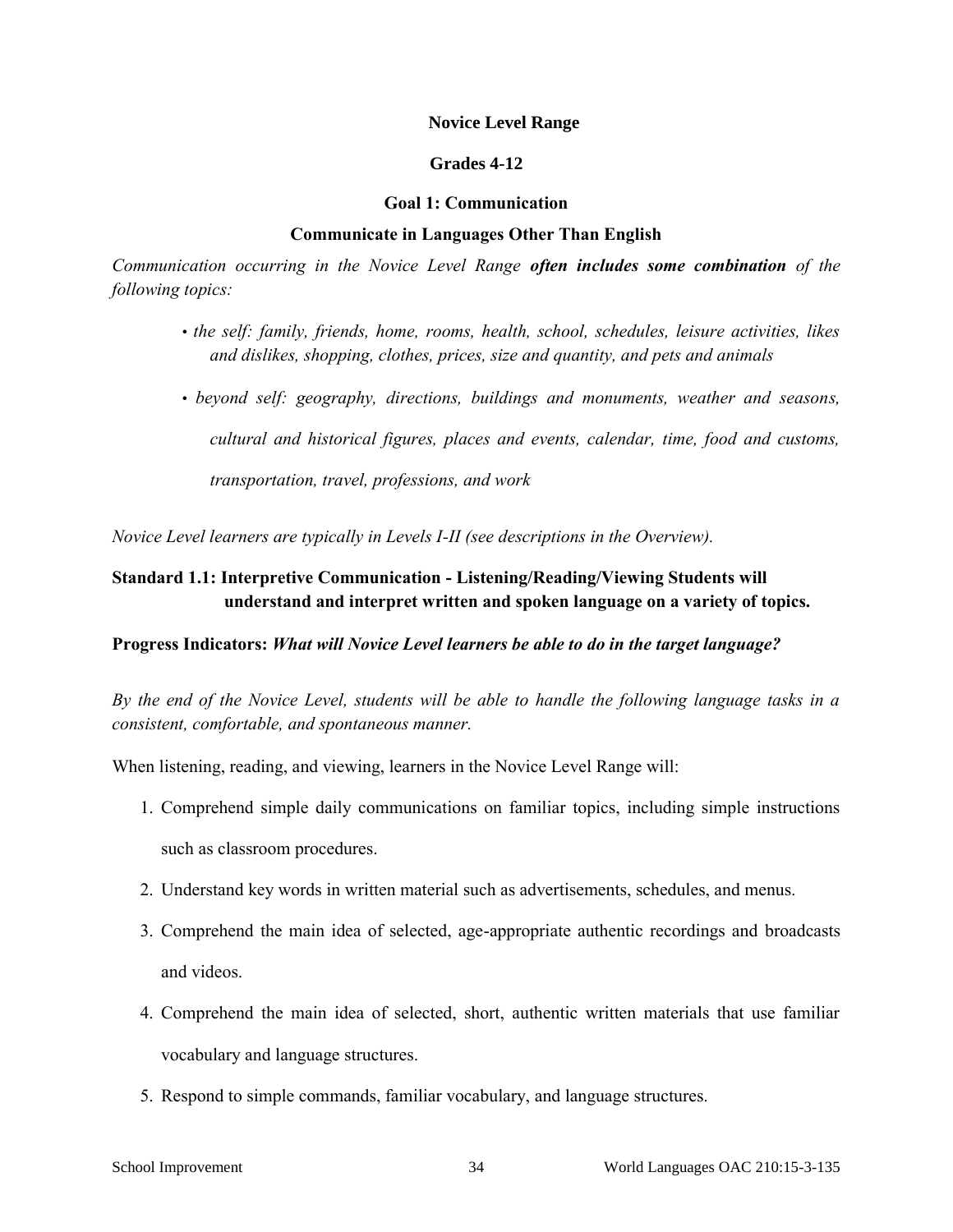# **Performance Guidelines:** *What characterizes Novice Level learners' performance in listening, reading and viewing?*

Learners in the Novice Level Range:

- A. Understand short, simple conversations and narratives (live or recorded), within highly predictable and familiar contexts.
- B. Recognize highly predictable key words and phrases and familiar structures by using contextual clues with strong visual support.
- C. Rely on personal background experience to assist in comprehension.
- D. Rely on repetition for understanding.
- E. Determine meaning by recognition of cognates, prefixes, suffixes, and thematic vocabulary.

# **Classroom Examples:** *What types of tasks are appropriate for the Novice Level Range classroom?*

Interpretive Tasks

- Recognize key words on store fronts and identify the type of store or services provided (e.g., book store, bakery, video store).
- Read and understand simple official forms (e.g., hotel registration, passport and visa applications).
- Listen to your teacher tell you to place certain items in different parts of the classroom, and respond accordingly.
- Listen to a patient explaining his/her symptoms of illness, including mention of various body parts, to a doctor and take simple notes listing what problems the patient is having.
- Read advertisements from authentic magazines and list all of the cognates found in the ads.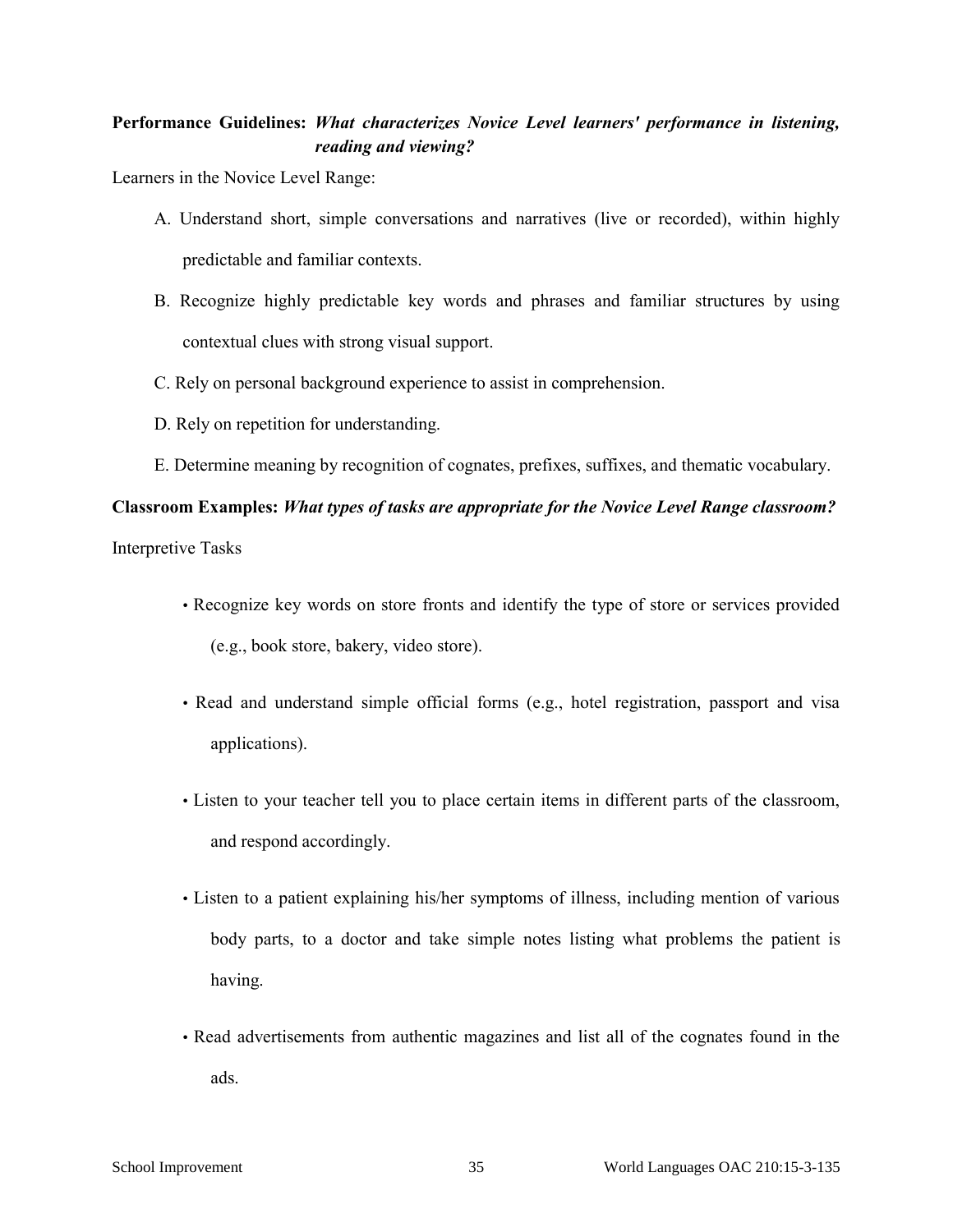- Listen to authentic songs and write the main ideas expressed.
- Listen to a conversation of two native speakers. Answer simple comprehension questions in English.
- Listen to a simple story several times. Then draw what happened in the story.

# **Standard 1.2: Interpersonal Communication - Speaking/Writing Students will engage in conversations and/or written correspondence in which they provide and obtain information, express feelings and emotions, and exchange opinions.**

*By the end of the Novice Level, students will be able to handle the following language tasks in a consistent, comfortable, and spontaneous manner.* 

# **Progress Indicators:** *What will Novice Level learners be able to do in the target language?*

When speaking and/or writing in person-to-person communication, learners in the Novice Level Range will:

- 1. Initiate greetings, introductions, and leave-taking.
- 2. Ask and answer basic questions based on self and familiar material such as family members, personal belongings, school and leisure activities, location of people and objects, time, and weather.
- 3. Express personal needs, preferences, and feelings.
- 4. Initiate simple commands.

# **Performance Guidelines:** *What characterizes Novice Level learners' performance in person-toperson speaking and writing?*

Learners in the Novice Level Range:

- A. Use memorized phrases and short sentences when communicating.
- B. Use words and phrases primarily as lexical items without awareness of grammatical structure.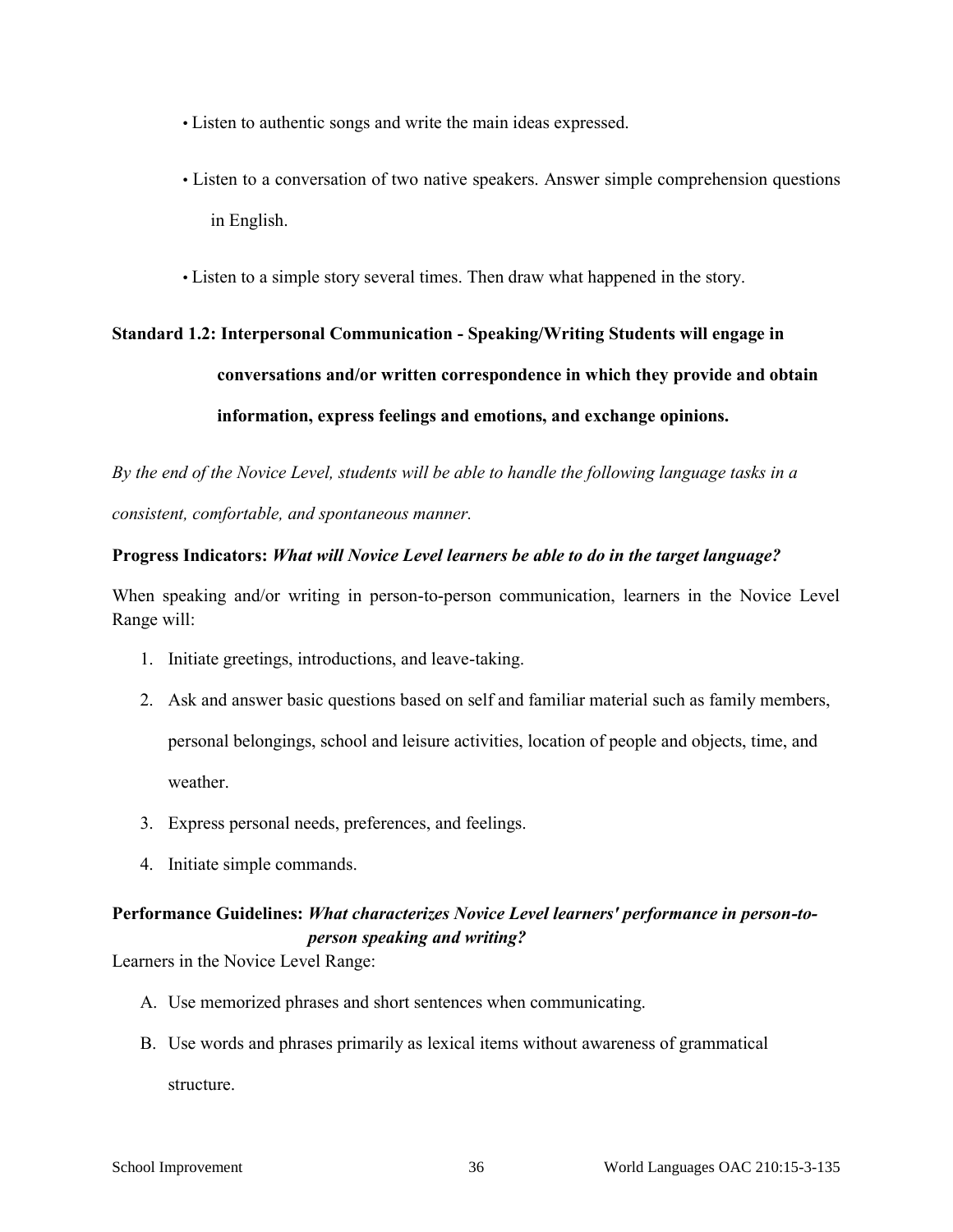- C. Comprehend and produce vocabulary that is related to everyday objects and actions on a limited number of familiar topics.
- D. Rely on visual aids, gestures and repetitions to enhance communication.
- E. Imitate modeled words and phrases using intonation and pronunciation similar to that of the model.
- F. Communicate with pauses, false starts, some recourse to their native language and make frequent errors when taking risks with the language.
- G. Are understood primarily by those very accustomed to interacting with language learners.

Interpersonal Tasks

- Make five statements about yourself to a partner who must then agree or disagree with your self-perception.
- Rank sports by preference and using highly practiced language, tell a friend why you like or dislike certain sports, and ask him/her what sports he/she likes.
- Ask/Answer questions with a partner about the age and names of family members.
- Write an e-mail to a friend listing the items in your school backpack, and then ask what is in his/her backpack.
- Ask/answer questions with a friend about what you want to do this weekend, and at what time you want to do this.
- Introduce friends and family members to others.

# **Standard 1.3: Presentational Communication - Speaking/Writing**

**Students will present information, concepts, and ideas to an audience of listeners or readers on a variety of topics**.

# **Progress Indicators:** *What will Novice Level learners be able to do in the target language?*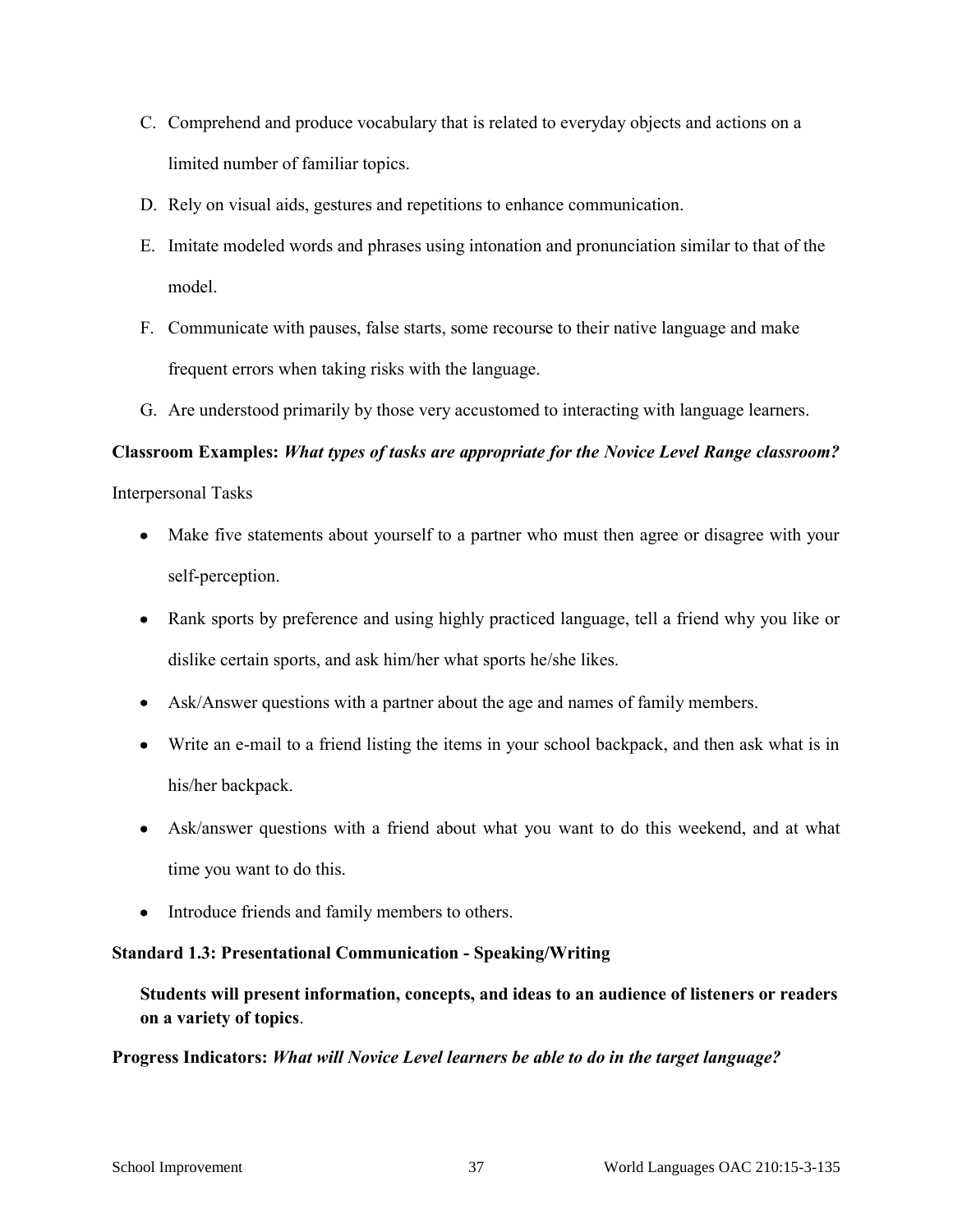*By the end of the Novice Level, students will be able to handle the following language tasks in a consistent, comfortable, and spontaneous manner.* 

When presenting information by speaking or writing, learners in the Novice Level Range will:

- 1. Describe in written or spoken format basic information, such as self, family members and friends, events, interests, school activities, and personal belongings.
- 2. Give simple commands and make requests of another person or group.
- 3. Retell a simple story using familiar vocabulary and language structures.
- 4. Write personal journals and send brief messages to friends.
- 5. Dramatize student-created and/or authentic songs, short poems, skits or dialogues.

# **Performance Guidelines:** *What characterizes Novice Level learners' performance in spoken and written presentations?*

Novice Level learners will:

- A. Use memorized, short phrases and sentences in oral and written presentations based on familiar material.
- B. Demonstrate some accuracy in pronunciation and intonation when presenting well-rehearsed material on familiar topics.
- C. Rely heavily on repetition, gestures, facial expressions and visual aids to communicate their message orally.
- D. Reproduce familiar material in written presentations.
- E. Communicate with pauses, false starts, some recourse to their native language, and make frequent errors when taking risks with the language and attempting to produce language beyond the memorized.
- F. Are understood primarily by those very accustomed to interacting with language learners.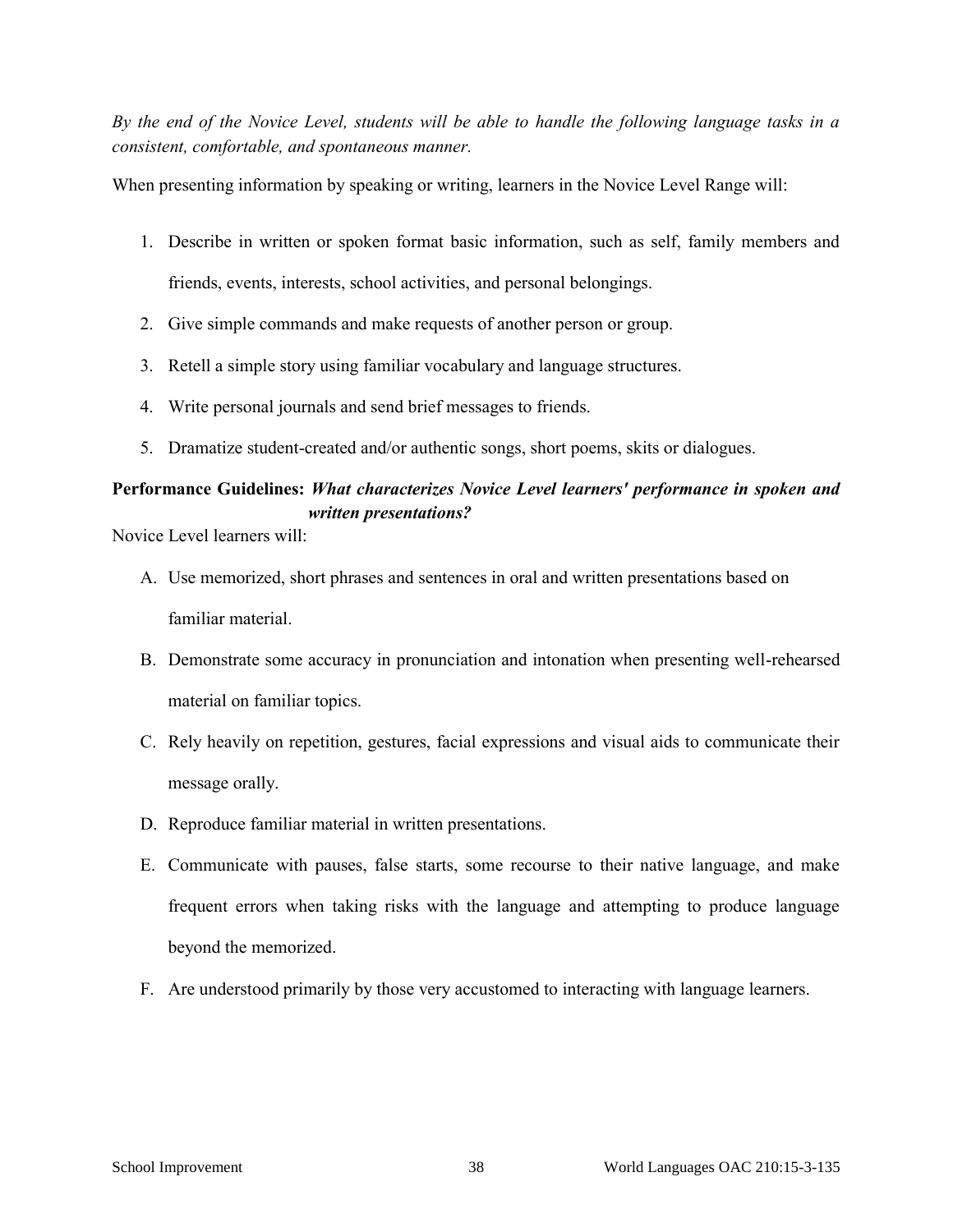Presentational Tasks

- Give short, simple directions to a person about how to get to the grocery store from your school parking lot.
- Write a thank-you postcard to your grandmother/aunt/brother for a birthday gift that you received.
- Prepare short messages in video or audio formats to be sent to your peers in the target culture on the things that you like to do.
- Design a poster for a nutrition class showing foods that should and should not be eaten. Present it to the class in the target language.
- Use a highly practiced vocabulary and visuals; retell a children's story to the class or group.

# **Goal 2: Cultures**

# **Gain Knowledge and Understanding of Other Cultures**

# **Standard 2.1: Practices of Culture**

# **Students will demonstrate an understanding of the relationship between the practices and perspectives of the culture(s) studied.**

# **Progress Indicators:** *What are Novice Level learners able to do in the target language?*

Learners in the Novice Level Range will:

- 1. Imitate patterns of behavior such as greetings or gestures used in formal and informal settings in the target culture.
- 2. Identify some customs and traditions such as celebrations and holiday practices of the target culture.
- 3. Participate in cultural activities such as games, songs, and dances of the target culture.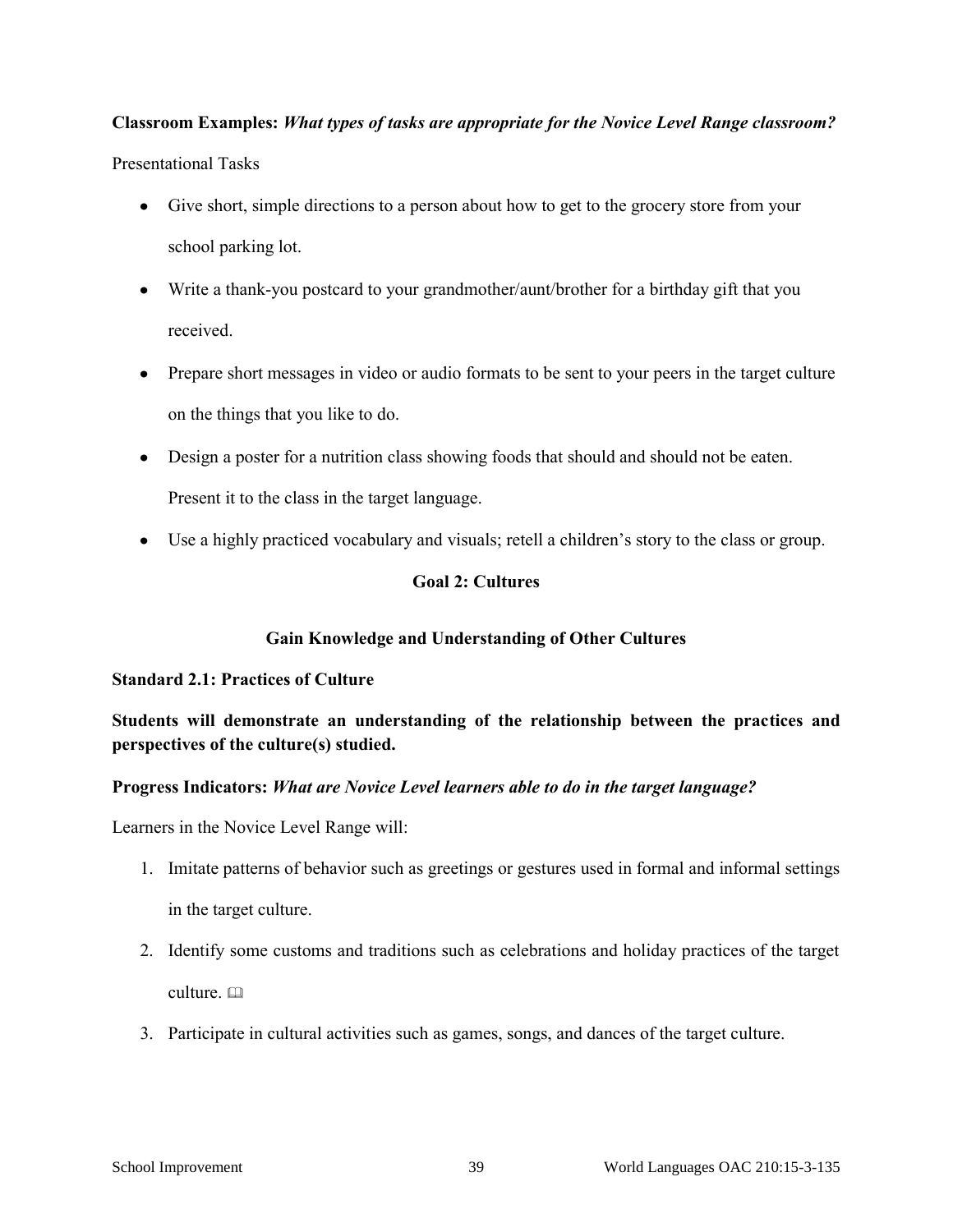- 4. Identify some viewpoints of the target culture, such as those relating to time, school, transportation, pastimes, and the roles of family members.
- 5. Recognize and explore the process of stereotyping other cultures.  $\square$

# **Performance Guidelines:** *What characterizes the Novice Level learners' performance in communicating about cultural practices in the target language?*

Learners at the Novice Level:

- A. Imitate the use of culturally appropriate vocabulary, idiomatic expressions, and nonverbal behaviors modeled by the teacher.
- B. Use memorized phrases and short sentences when communicating in spoken or written formats.
- C. Rely on visual aids, gestures, and repetition to enhance comprehensibility.
- D. Comprehend written and spoken language better when content has been previously presented in an oral and/or visual context.
- E. Understand a story line or event in written or oral contexts that reflect a cultural background similar to their own.
- F. Use the student's native language only when the investigation of cultural perspectives extends beyond the novice proficiency range.

# **Classroom Examples:** *What types of tasks are appropriate for the Novice Level Range classroom?*

- Collaborate in creating a class book with illustrations and written descriptions of various aspects of daily life in the target cultures.
- Write your key-pal with lists of personal interests (the contents of your backpack, the programs you watch on TV, or a list of your school holidays) and ask your key-pal to respond with lists of personal interests.
- Identify and illustrate or perform a traditional custom or celebration.
- Initiate and respond to formal and informal telephone calls.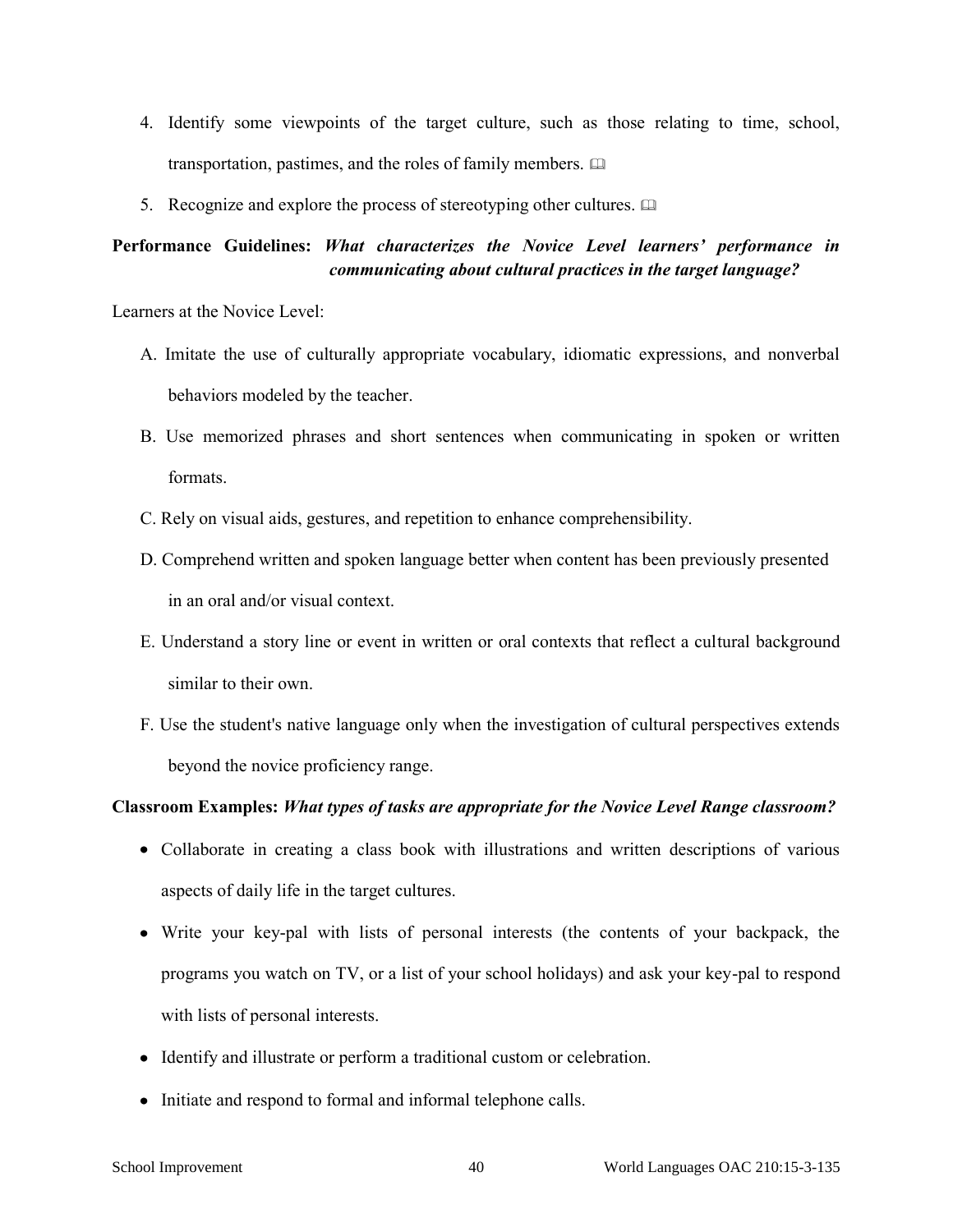# **Standard 2.2: Products of Culture Students will demonstrate an understanding of the relationship between the products and perspectives of the culture(s) studied.**

#### **Progress Indicators:** *What are Novice Level learners able to do in the target language?*

- 1. Identify objects, images and symbols, such as flags, currency, food, dress, and toys, that are commonly used in the target culture.
- 2. Identify some major contributions and historical figures from the target culture, including contributions in science, mathematics, government, and fine arts.
- 3. Identify some historical and contemporary influences from the target culture that are significant in the U.S. culture, such as explorers and settlers, music and sports.  $\Box$
- 4. Identify countries, regions, and geographic features where the target language is spoken.
- 5. Extract samples of the culture's perspectives from popular media in the target culture.

# **Performance Guidelines***: What characterizes the Novice Level learners' performance in communicating about cultural products in the target language?*

Learners at the Novice Level Range will:

- A. Use memorized phrases and short sentences when communicating in spoken or written formats about cultural products.
- B. Rely on visual aids, gestures, and repetition to enhance comprehensibility about cultural products.
- C. Comprehend written and spoken language about cultural products better when content has been previously presented in an oral and/or visual context.
- D. Understand a story line or event in written or oral contexts that reflects a cultural background similar to their own.
- E. Use the student's native language only when the investigation of cultural perspectives extends beyond the novice proficiency range.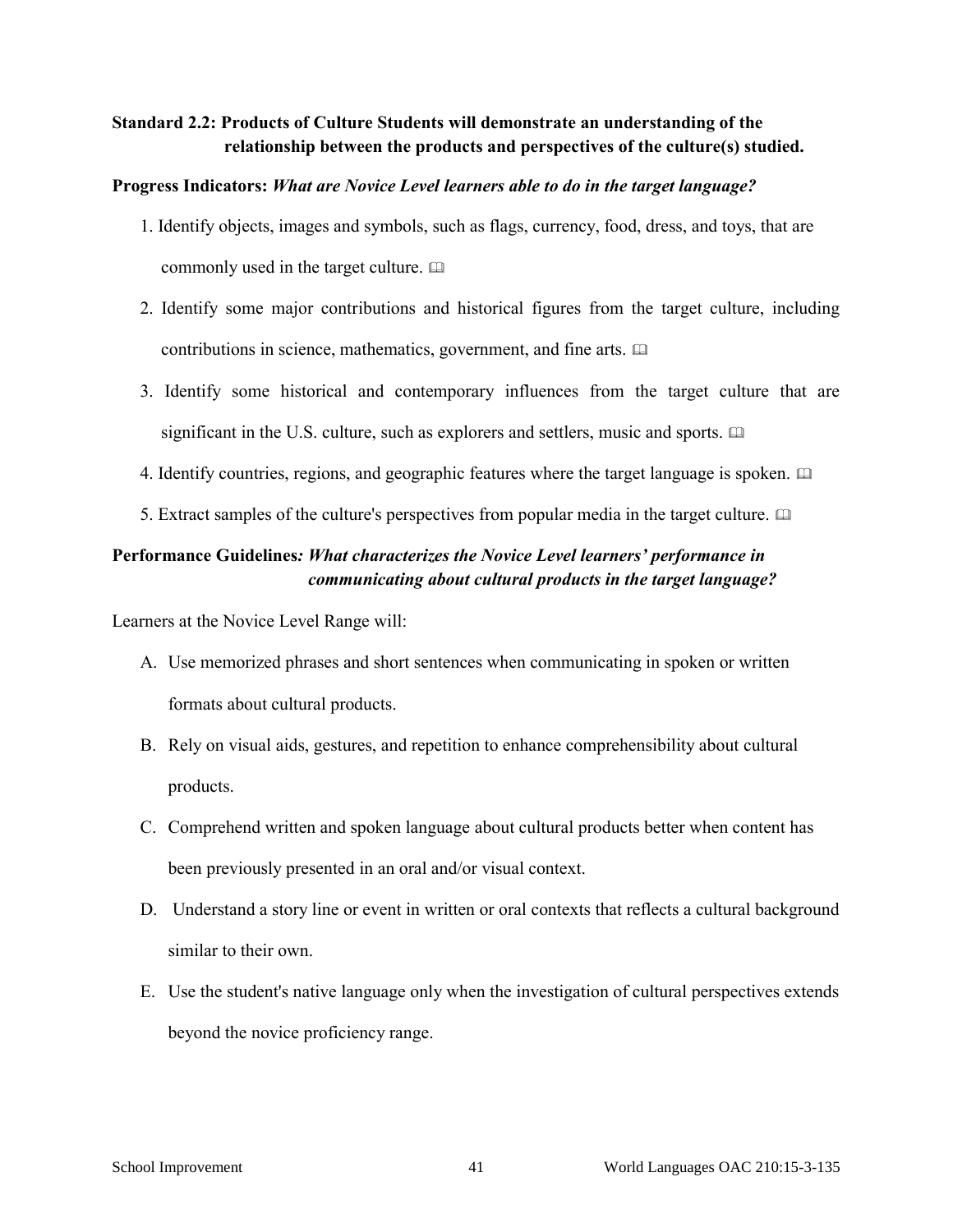- Recite a poem/sing a song of the target language.
- Demonstrate understanding of a story, folk tale, or legend by answering questions or retelling the story with or without visuals.
- Listen to the teacher's description of the physical attributes and/or contributions of a famous person of the target culture and identify who it is.

### **Goal 3: Connections**

### **Connect with Other Disciplines and Acquire Information**

#### **Standard 3.1: Interdisciplinary Studies**

# **Students will reinforce and further their knowledge of other content areas through the foreign language.**

# **Progress Indicators**: *What will Novice Level learners be able to do in the target language?*

- 1. Identify and/or use selected information and skills from other content areas (such as the arts, health, social studies, sciences, mathematics, and English) in the target language classroom.
- 2. Using authentic target language resources, (such as the Internet, books, magazines), identify and/or use selected information to reinforce or expand learning in other content-area classrooms (such as the arts, health, social studies, sciences, mathematics, English).

# **Performance Guidelines:** *What characterizes the performance of Novice Level learners?*

Learners in the Novice Level Range will:

- A. Use memorized phrases and short sentences when communicating about selected content areas.
- B. Rely on visual aids, gestures and repetitions to enhance communication about other content areas.
- C. Understand short, simple conversations and narratives about other content areas (live or recorded), within highly predictable and familiar contexts.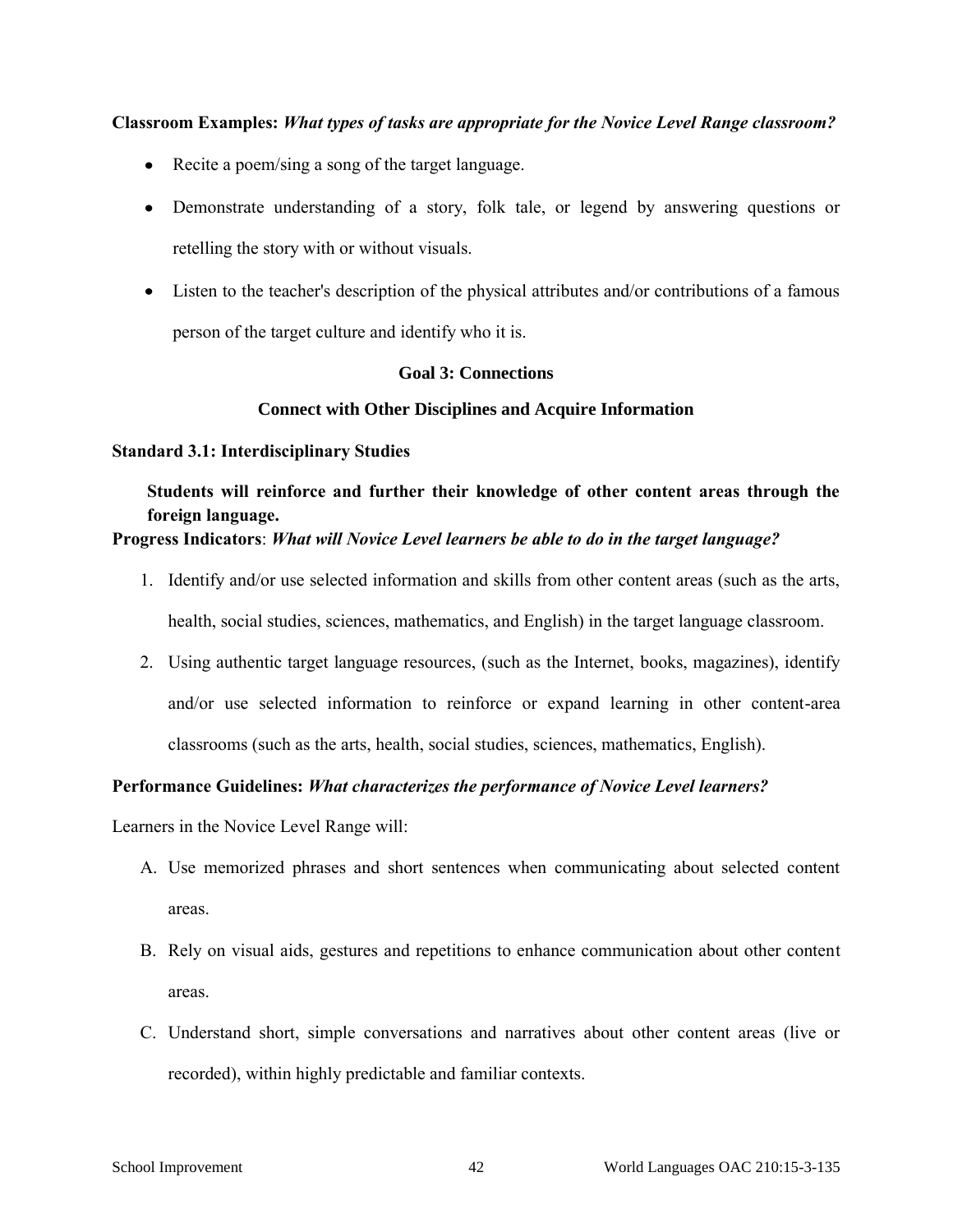- D. Recognize highly predictable key words and phrases and familiar structures by using contextual clues with strong visual support.
- E. Rely on personal background experience to assist in comprehension.
- F. Rely on repetition for understanding.
- G. Determine meaning by recognition of cognates, prefixes, suffixes and thematic vocabulary.

- Use currency of the target culture to make change using bills and coins.
- Prepare a healthy menu using typical foods of the target culture.
- Use authentic instruments of the target culture to explore music and rhythms.
- Learn the solar system, parts of a plant, life cycle of a butterfly.

# **Standard 3.2: Distinctive Viewpoints**

# **Students will acquire information and recognize the distinctive viewpoints that are only**

# **available through the foreign language and its cultures.**

# **Progress Indicators:** *What will Novice Level learners be able to do in the target language?*

Learners in the Novice Level Range will:

- 1. Extract information about the target culture from selected authentic sources (such as the Internet, books, magazines).
- 2. Use authentic target language sources to gain insight about the distinctive perspectives of the target culture.  $\Box$

# *Performance Guidelines: What characterizes the performance of Novice Level learners?*

Learners in the Novice Level Range will:

A. Understand general oral and written information when enhanced by illustrations within highly predictable contexts.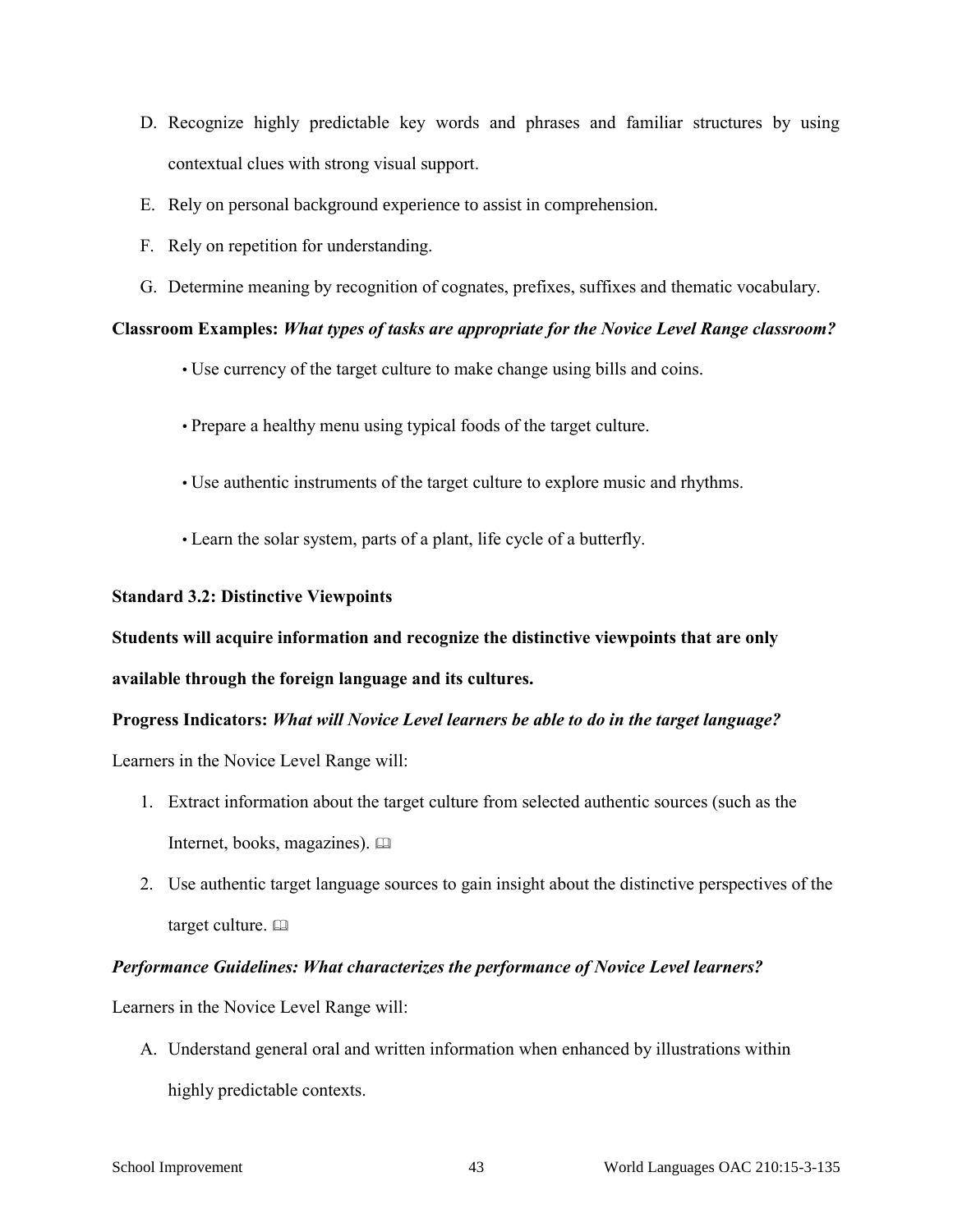- B. Increase their comprehension by looking for and recognizing key words or phrases.
- C. Rely on personal background information to help in understanding something they read or hear.
- D. Rely on memorized phrases and short sentences to describe distinctive viewpoints of the target culture.
- E. Use the student's native language only when the discussion of distinctive viewpoints extends beyond the novice proficiency range.

- With several other students, act out familiar folktales, fables, or legends known to children of the target culture while another student reads the story aloud.
- Use the target language to describe an animal or plant that is indigenous to a particular region or country of the target culture.
- Use authentic sources to identify the current popular products of the target culture.

# **Goal 4: Comparisons**

# **Develop Insight into the Nature of Language and Culture**

# **Standard 4.1: Language Comparisons**

# **Students demonstrate understanding of the nature of language through comparisons of the language studied with their own.**

# **Progress Indicators:** *What will Novice Level learners be able to do in the target language?*

Learners in the Novice Level Range will:

- 1. Recognize cognates and borrowed words and be aware of their usefulness in comprehending language.
- 2. Identify and compare the sound and writing systems of the target language with their own, including stress, intonation, punctuation.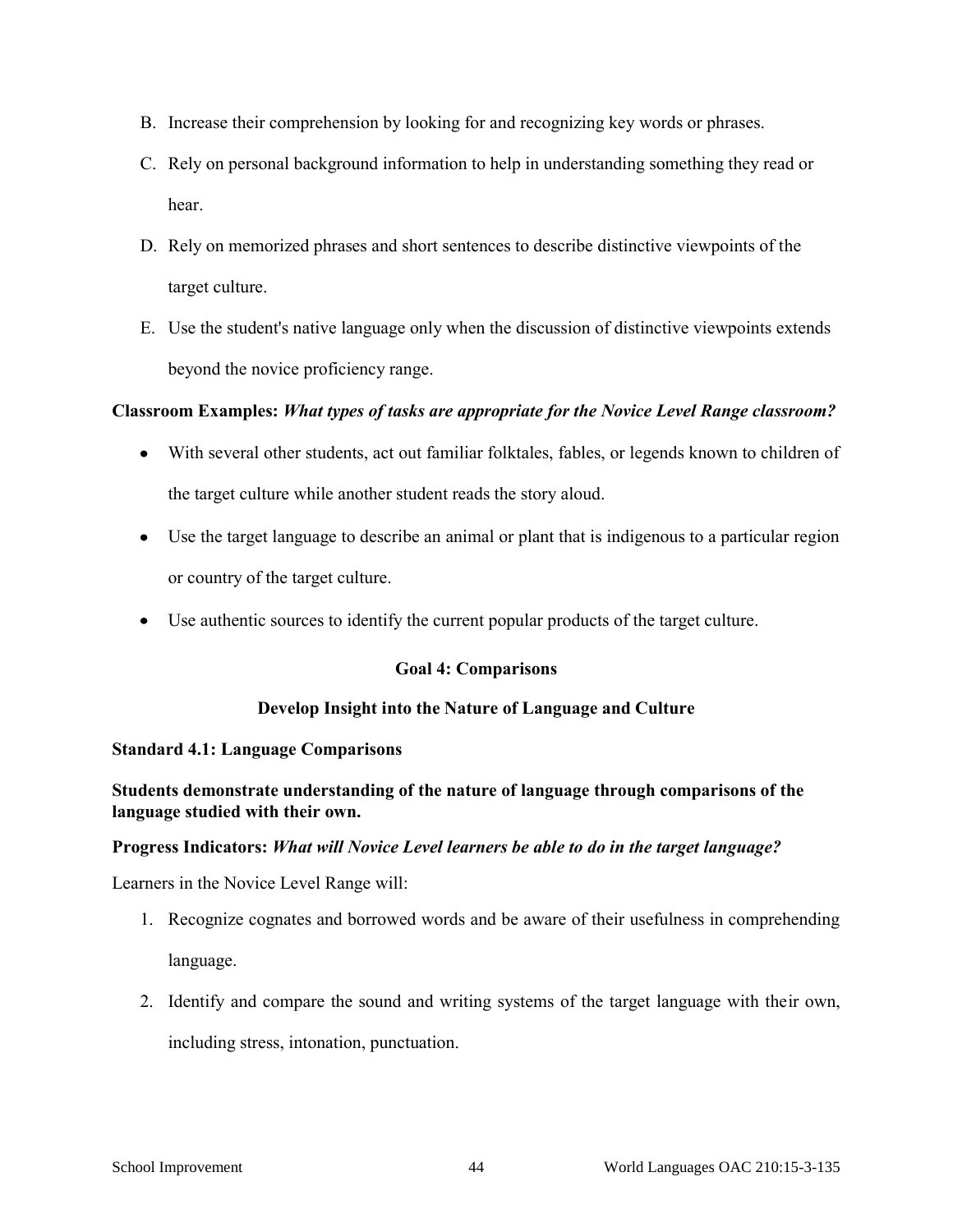- 3. Identify basic grammatical structures of the language studied and compare these structures to their own language, including word order, gender, agreement.
- 4. Recognize identified idiomatic expressions that cannot be directly translated into their own language.

#### **Performance Guidelines:** *What characterizes Novice Level learners' performance?*

Learners in the Novice Level Range will:

- A. Rely primarily on memorized phrases or short sentences when describing language structure comparisons between cultures.
- B. Rely heavily on visuals to get ideas across to the audience.
- C. Rely on personal background information to help in understanding similarities and differences of grammatical structures between the cultures.

### **Classroom Examples:** *What types of tasks are appropriate for the Novice Level Range classroom?*

- Create a graphic organizer to compare language structures in English and the target language.
- Discuss the variations in vocabulary in English (apartment/flat, elevator/lift) as well as the variations in vocabulary among target language countries.
- Listen as the teacher models how to express language structures (e.g., word order, number and gender agreement, question formation) in the target language and identify how it is different from English.

# **Standard 4.2: Culture Comparisons Students demonstrate understanding of the concept of culture through comparisons of the cultures studied and their own.**

#### **Progress Indicators:** *What will Novice Level learners be able to do in the target language?*

Learners in the Novice Level Range will:

- 1. Identify similarities and differences in verbal and nonverbal behavior between cultures.
- 2. Recognize cross-cultural similarities and differences in the practices of the culture studied.
- 3. Identify cross-cultural similarities and differences in the products of the culture studied.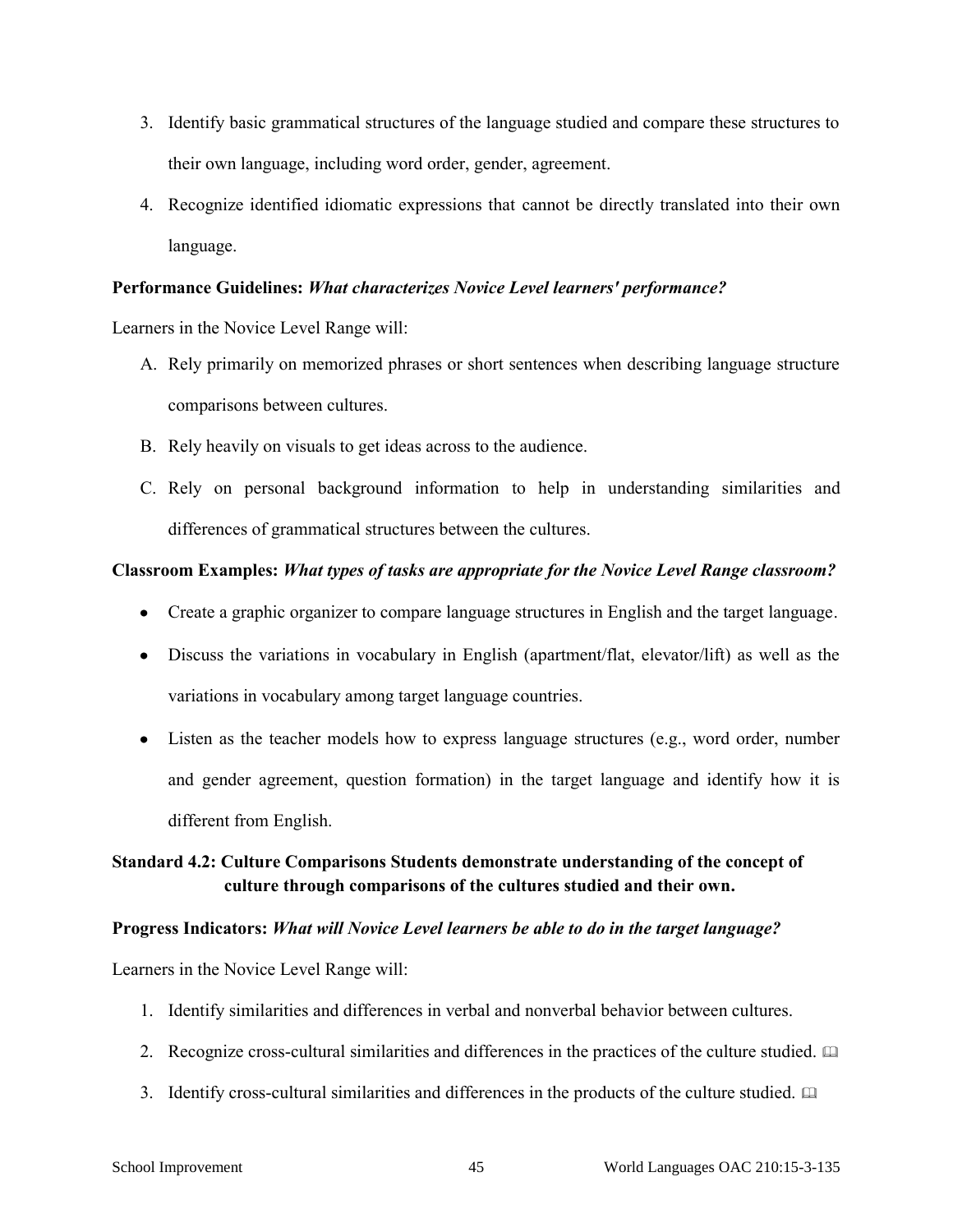4. Recognize cross-cultural similarities and differences in the perspectives within the target culture. a

# **Performance Guidelines:** *What characterizes Novice Level learners' performance?*

Learners in the Novice Level Range:

- A. Rely primarily on memorized phrases or short sentences when describing comparisons between cultures.
- B. Rely heavily on visuals to get ideas across to the audience.
- C. Rely on personal background information to help in understanding cultural similarities and differences between the culture studied and their own.

### **Classroom Examples:** *What types of tasks are appropriate for the Novice Level Range classroom?*

- Follow the teacher's model to practice the table manners of the target culture and compare them with the student's own culture.
- Identify the significance of signs and symbols in the target culture.
- Make a Venn diagram comparing a celebration in the U.S. with the same or equivalent celebration in the target culture.
- Compare the greetings, leave takings, and the use of personal space in the target culture and in the U.S.
- Looking at pictures of restaurant scenes in the U.S. and the target country, compare similarities and differences of the scenes.

# **Goal 5: Communities**

# **Participate in Multilingual Communities at Home and Around the World**

**Standard 5.1: School and Community Students will use the language both within and beyond the school setting. Progress Indicators:**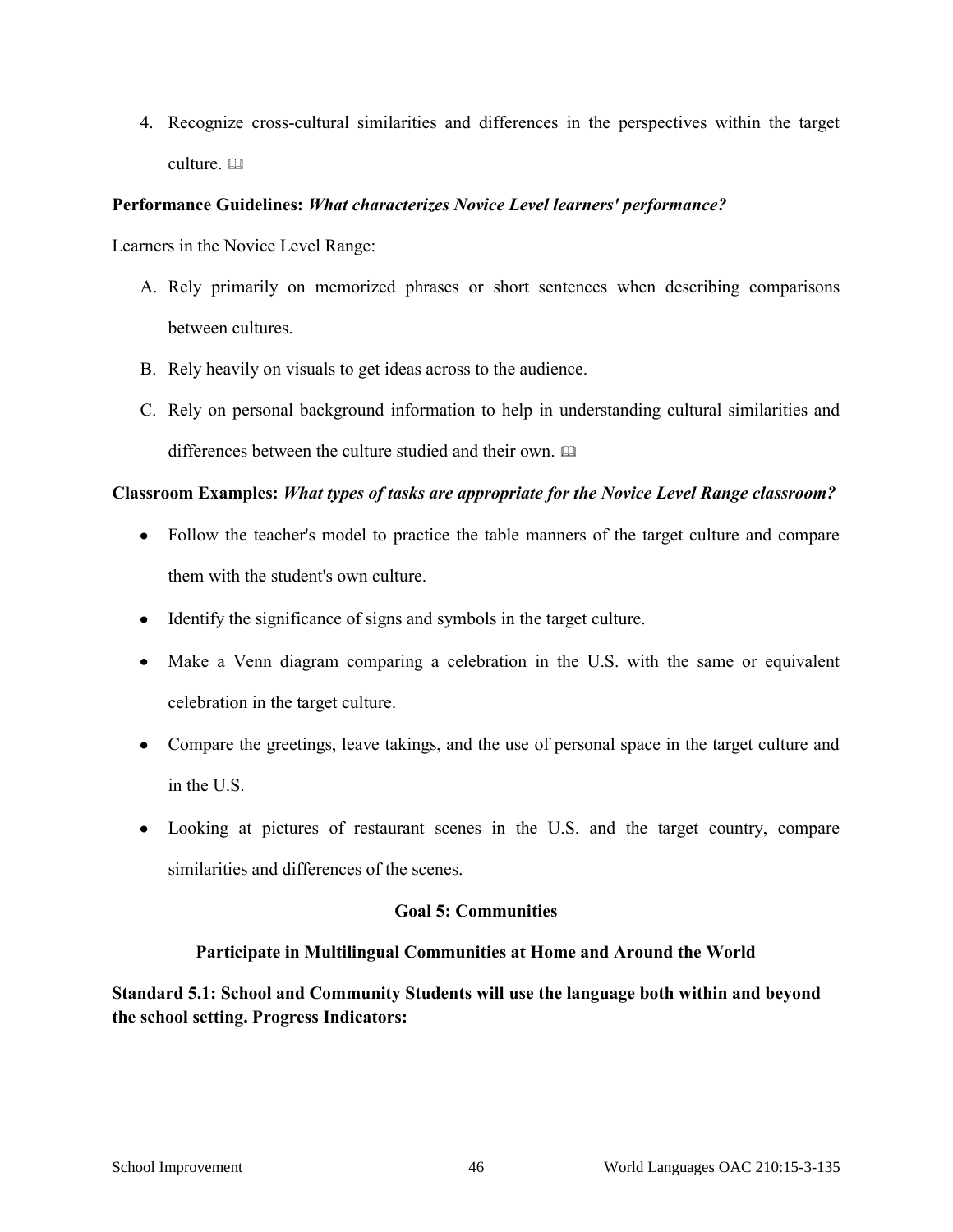### *What will Novice Level learners be able to do in the target language?*

Learners in the Novice Level Range will:

- 1. Identify professions/occupations which are enhanced by proficiency in another language.  $\square$
- 2. Practice oral or written use of the foreign language with people outside the classrooms.
- 3. Communicate on a personal level with speakers of the language via short letters, e-mail, audio, and videotapes.
- 4. Produce short skits, stories, poems, multimedia shows, and present their works at school and/or in the community.  $\square$

### **Performance Guidelines:** *What characterizes Novice Level learners' performance?*

Learners in the Novice Level Range will:

- A. Use memorized phrases or short sentences with very familiar topics.
- B. Write simple tasks, such as short messages or notes.
- C. Be accurate in pronunciation when presenting well-rehearsed materials.
- D. Understand general information when enhanced by visuals or gestures.

#### **Classroom Examples:** *What types of tasks are appropriate for the Novice Level Range classroom?*

- Keep an in-class log or chart of personal encounters with the target language outside of the school.
- Establish a pen-pal/key-pal correspondence with someone from the target culture.
- Locate/visit stores within the community that cater to the target culture.
- Listen to radio broadcasts and list recognizable words from the target culture.
- Teach basic expressions and level-appropriate songs and games from the target culture to children in a neighboring elementary or preschool or at home to members of the family.

#### **Standard 5.2: Personal Enrichment**

**Students will show evidence of becoming lifelong learners by using the language for personal enjoyment and enrichment.**